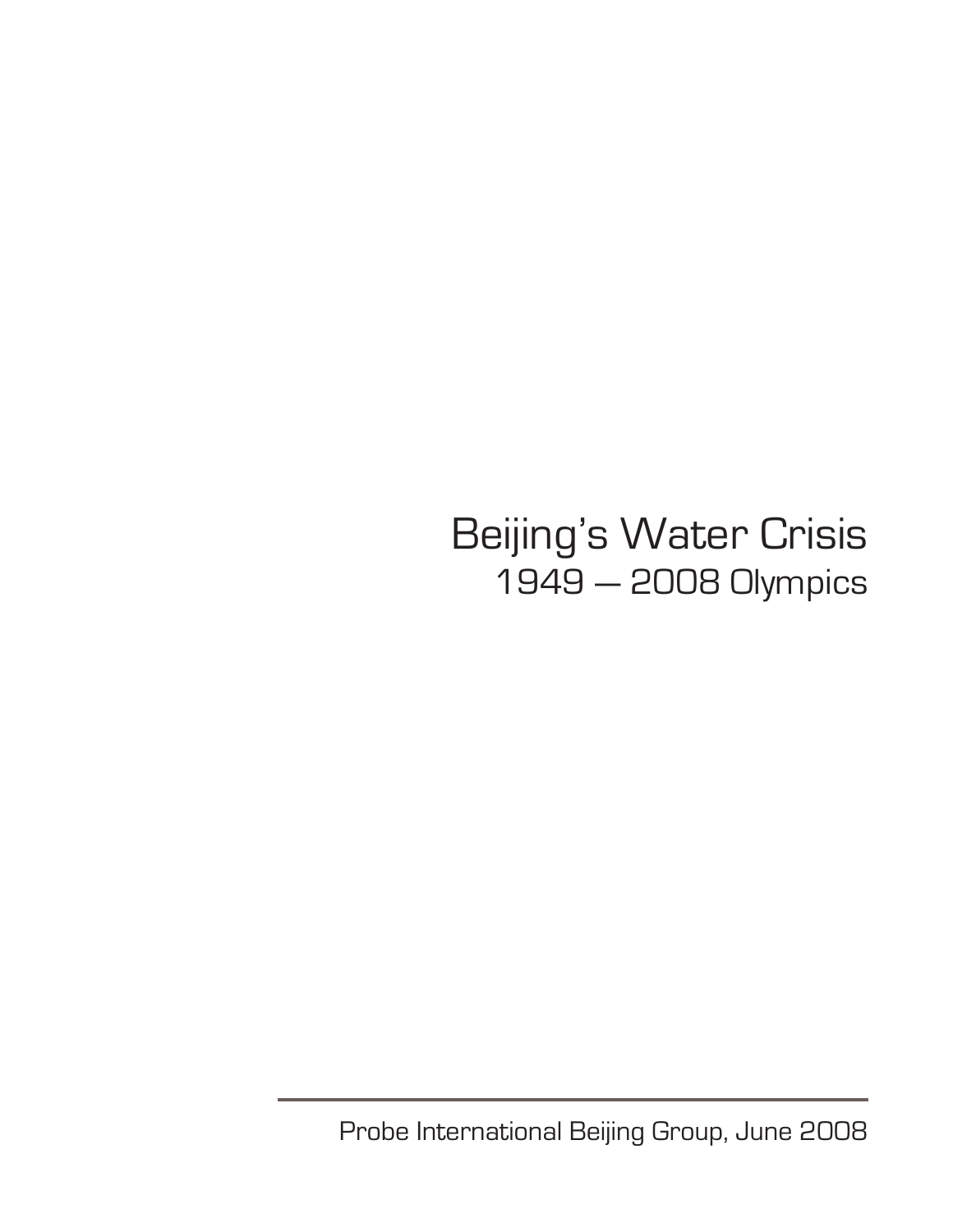# **Contents**

| <b>Executive Summary</b>            | iv |
|-------------------------------------|----|
| 1: Beijing Watershed                | 1  |
| 2: Beijing's Water Resources        | 5  |
| <b>Guanting Reservoir</b>           | 8  |
| Miyun Reservoir                     | 10 |
| 3: Beijing's Water Consumption      | 12 |
| 4: Beijing's Water Crisis           | 25 |
| 5: Reversing Beijing's Water Crisis | 32 |
| Maps                                | 39 |
| <b>Notes</b>                        | 42 |
| Acknowledgements                    | 43 |
| Appendices                          | 44 |
| Other Resources                     | 52 |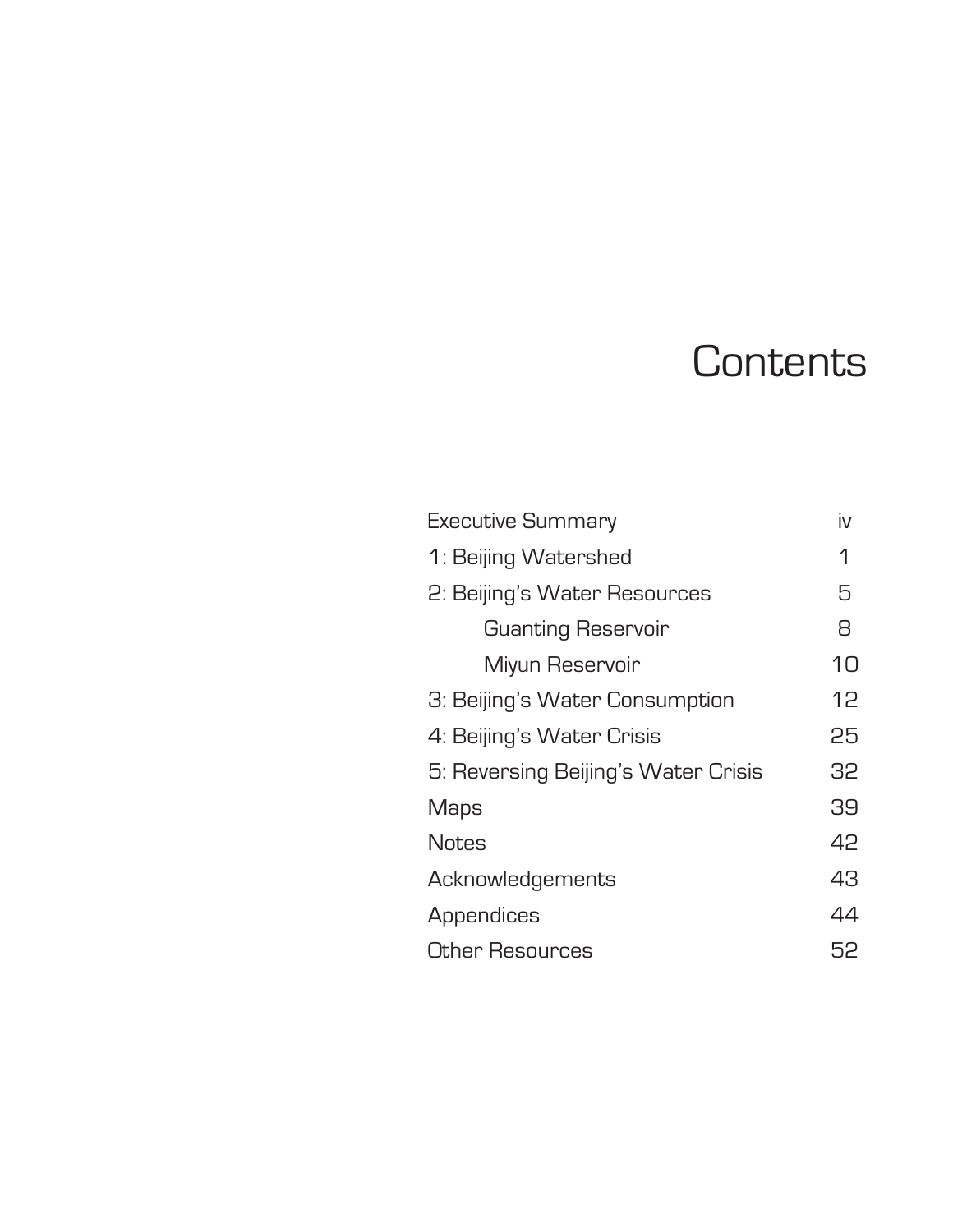Probe International is the publisher of *Beijing Water Oral History Series* and *Three Gorges Oral History Series* edited by Dai Qing and available for download at Probe's web site www.probeinternational.org.

Probe International is a Canadian public interest research group monitoring the economic and environmental effects of foreign aid and export credit, including the Canadian-financed Three Gorges dam. Probe works with independent researchers and citizens groups around the world to analyze the root causes of environmental problems, and promote the rights of citizens to have the final say in resource management and development decision-making. Probe International is a division of the Energy Probe Research Foundation.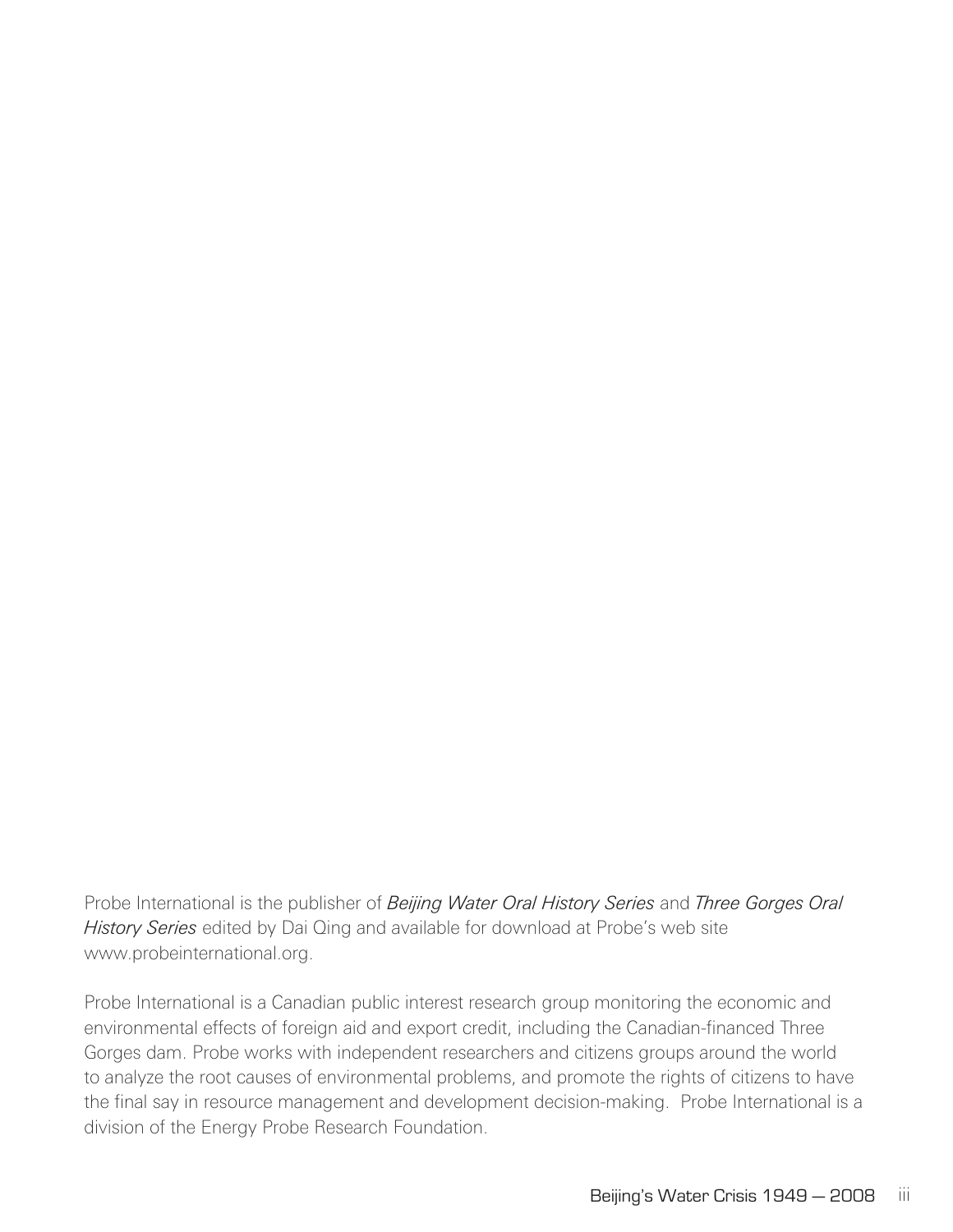# Executive Summary

Beijing, China's capital city, and one of its fastest-growing municipalities, is running out of water. Although more than 200 rivers and streams can still be found on official maps of Beijing, the sad reality is that little or no water flows there anymore. Beijing's springs, famous for their sweettasting water, have disappeared. Dozens of reservoirs built since the 1950s have dried up. Finding a clean source of water anywhere in the city has become impossible.

As recently as 30 years ago, Beijing residents regarded groundwater as an inexhaustible resource. Now hydrogeologists warn it too is running out. Beijing's groundwater table is dropping, water is being pumped out faster than it can be replenished, and more and more groundwater is becoming polluted.

Today, more than two-thirds of the municipality's total water supply comes from groundwater. The rest is surface water coming from Beijing's dwindling reservoirs and rivers. The municipality's two largest reservoirs, Miyun and Guanting, now hold less than ten percent of their original storage capacity and Guanting is so polluted it hasn't been used as a drinking water source since 1997. This report traces Beijing's 60-year transformation from relative water abundance to water crisis, and the main policy responses to keep water flowing to China's capital.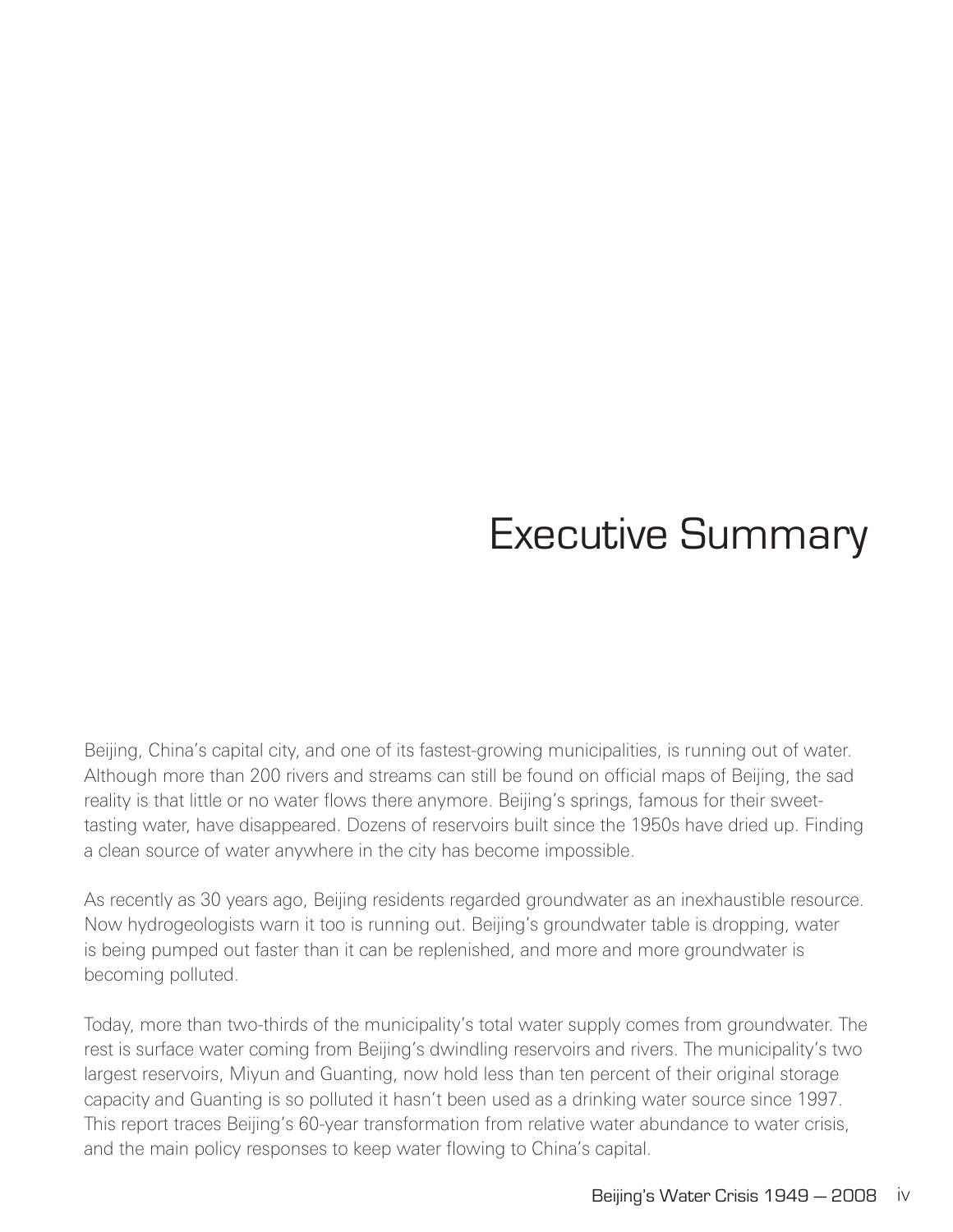Official data indicates that Beijing's population growth, industrial development, and its expansion of irrigated farmland have driven huge increases in water consumption since 1949. Meanwhile, 25 years of drought and pollution of the city's reservoirs have contributed to the steady decline in available water resources per person, from about 1,000 cubic metres in 1949 to less than 230 cubic metres in 2007.

The report also argues that drought and rapid demand growth aren't the only factors behind the water crisis. Short-sighted policies since 1949 have degraded Beijing's watershed and promoted the over-use of limited water resources. In particular, the political fixation on largescale engineering projects to keep urban taps flowing at little or no cost to consumers meant that consumption was divorced from consequence without price signals to indicate scarcity.

Beijing's policy of guaranteeing water supply to the capital at little or no charge to consumers – even as its rivers and reservoirs were drying up – has wreaked havoc on Beijing farmers and encouraged wasteful consumption by industrial and urban consumers. In the last five years, with Beijing's surface and groundwater supplies nearing exhaustion, the State Council and Beijing authorities have announced several policies to guarantee an adequate water supply for Beijing during the 2008 Olympics and beyond. The policies include:

- "emergency water transfers" from existing and proposed reservoirs in Hebei province (2008) and the Yangtze River in Hubei province (starting 2010);
- restrictions on surface and groundwater use in upstream Hebei province in an effort to increase river flow to Beijing;
- extraction of karst groundwater from depths of 1,000 metres or more from Beijing's outlying districts.

Such policies for taking ever more water and from ever further jurisdictions beyond Beijing may be an emergency measure to ease Beijing's water shortages and flush out its polluted waterways, but it is not a fundamental solution. Long distance diversion is extraordinarily expensive and environmentally damaging. Even if water is successfully diverted from Hebei province in 2008 and the Yangtze River in 2010, groundwater will continue to be Beijing's most important water source. The municipality will still need to continue pumping about three billion cubic metres of groundwater annually to keep up with the forecasted growth in demand – that's 500 million cubic metres more than the annual allowable limit for "safe" extraction of groundwater. With each new project to tap water somewhere else, demand for water only increases, and at an ever greater cost to China's environment and economy. Whether diverting surface water or digging ever-deeper for groundwater, the underlying solution proposed is like trying to quench thirst by drinking poison.

The key to addressing Beijing's water crisis is not more engineering projects to deliver new supplies. More dams, diversion canals, pipelines and even desalination plants may be technically feasible but they are economically and environmentally ruinous. A better approach would be to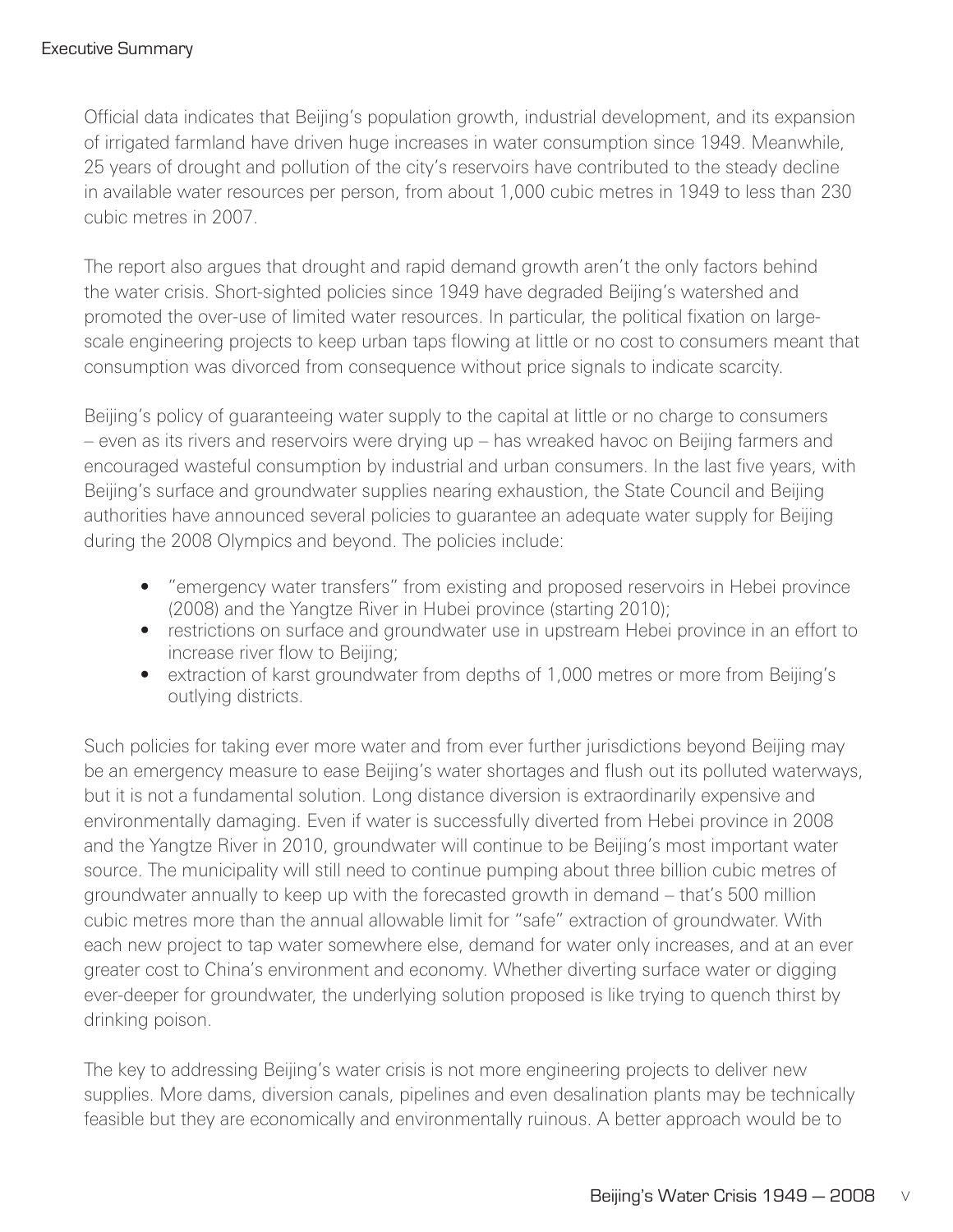curb demand through efficiency improvements in water supply and consumption using the rule of law and economic incentives.

This approach includes:

- enforcing existing laws and regulations to restrict unaccountable, polluting, and waterprofligate development and water use;
- full-cost water pricing to reduce demand and promote efficient resource use;
- a new UK-style economic regulator to oversee Beijing's rising state water and sewerage companies, reward conservation, prevent monopoly abuse and seek maximum value for water consumers;
- tradable water rights to better manage competing water demands within Beijing municipality and thereby reduce pressure on surface and groundwater supplies within and beyond its borders.

Shifting from endless supply expansion to a water system based on the rule of law and economic incentives to promote sustainable water use is a major challenge for Beijing, just as it is for many jurisdictions around the world after decades of water exploitation without the benefit of economic discipline or effective environmental regulation. But it is hard to imagine a city region where the need and potential for success is greater than that of Beijing.

#### Quick Facts: Beijing Water

**Per capita water availability:** declined from 1,000 cubic metres in 1949 to less than 230 cubic metres in 2007

**Total water use:** 3.25 billion cubic metres (2007)

**Source:** groundwater 70-80%; surface water 20-30%

**Estimated supply deficit:** 400 million cubic metres

**Water consumption:** domestic (39%), agriculture (38%), industry (20%), urban environment (3%)

#### Between 1995 and 2005:

 Domestic water use more than doubled Agricultural water use dropped by one-third Industrial water use dropped by one quarter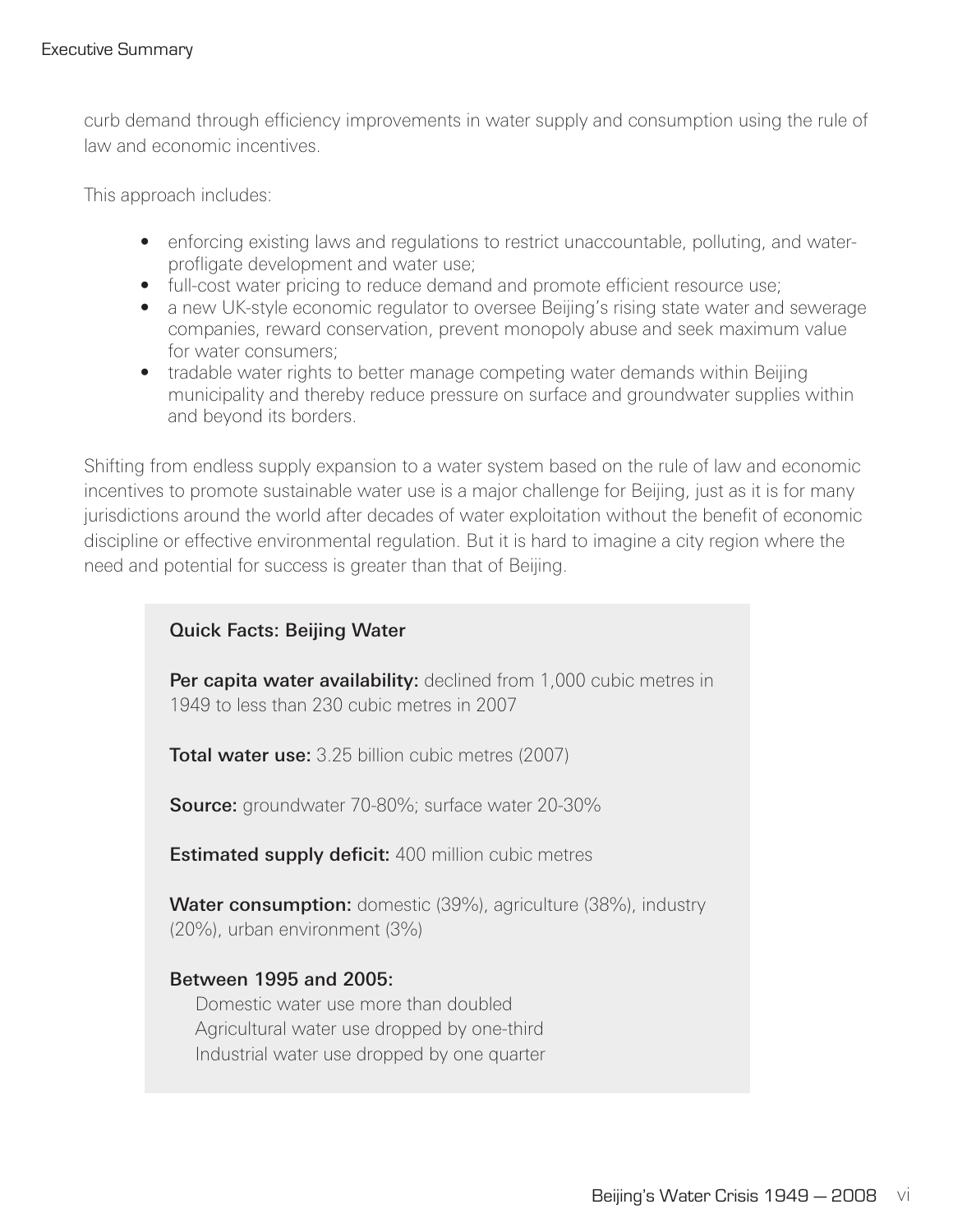# Chapter 1: Beijing Watershed

Beijing is a 3,000-year-old city on the northwest edge of the North China Plain, flanked by mountains to the northwest, the Huabei plain in the Yongding and Chaobai river valleys in the southeast, and the Bohai Sea 150 kilometres to the southeast (see Beijing Municipality Watershed Map). About two-thirds of the municipality is mountainous, the remainder is low-lying plains. Beijing city usually refers to the ancient capital, the four city districts, and its near suburbs. The entire municipality is much larger, covering an area of 16,808 square kilometres, roughly half the size of Belgium. Under its jurisdiction are 16 districts and two rural counties as follows:

- 4 core city districts of 92 square kilometres
- • 4 near suburbs of 1,289 square kilometres
- 8 outer suburbs of 12,405 square kilometres
- • 2 rural counties of 4,316 square kilometres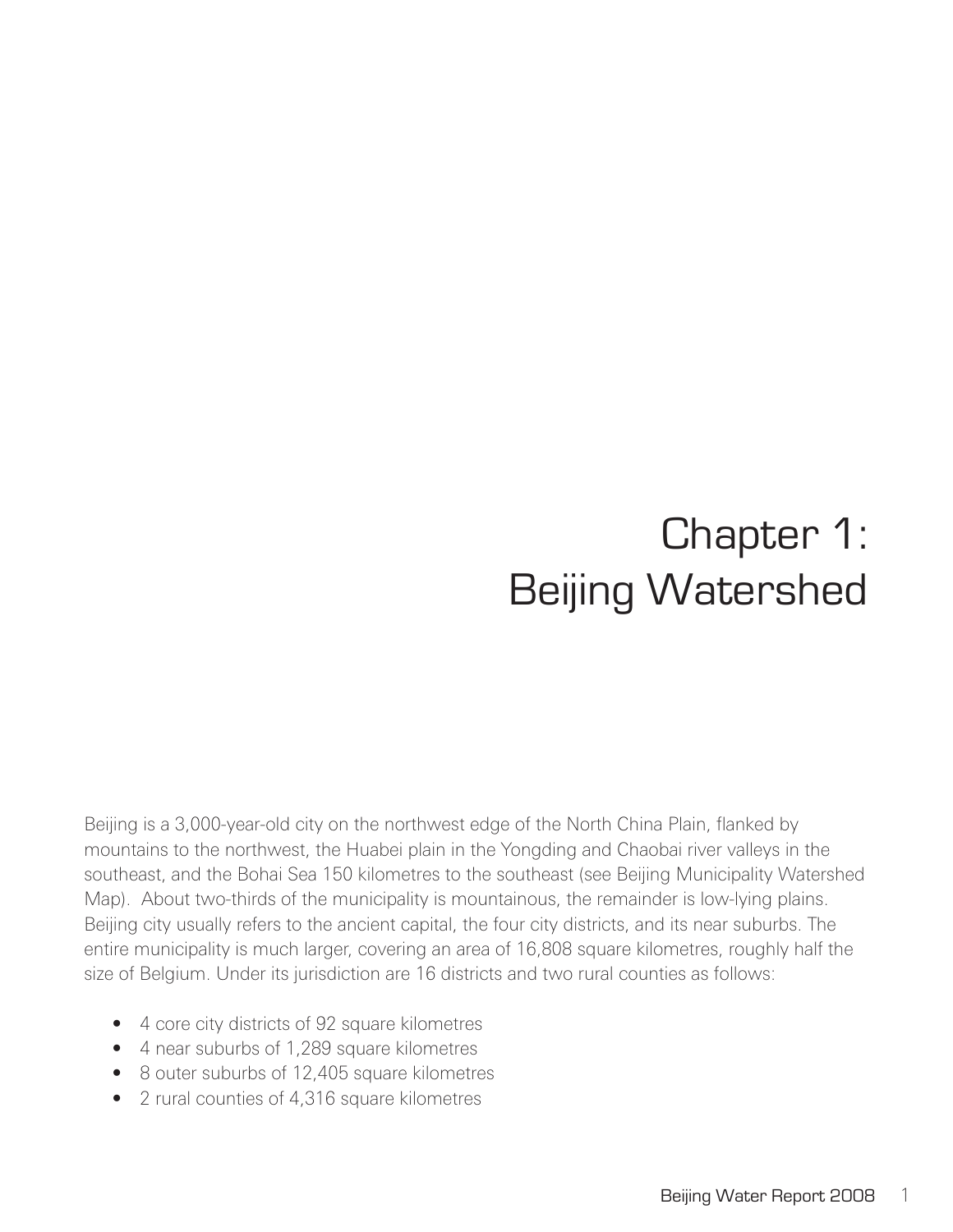Since 1949, the population of Beijing has grown from roughly four million to 17 million, making it China's second largest city after Shanghai. The current estimate of population includes several million people classified by the central government as "floating population" – the official term for temporary residents or migrant workers registered as residents elsewhere. In 2007, Beijing's population expanded by 520,000. Of these people, 157,000 have household registration in Beijing municipality and 363,000 are classified as "floating population."

Figure 1-1 provides a breakdown of Beijing's population by district and county.

| Name of District | Population        |          |
|------------------|-------------------|----------|
| Dongcheng        | 600,000           | Urban    |
| Xicheng          | 750,000           |          |
| Chongwen         | 410,000           |          |
| Xuanwu           | 550,000           |          |
| Chaoyang         | 2.3 million       | Suburban |
| Haidian          | 2.24 million      |          |
| Fengtai          | 1.4 million       |          |
| Shijingshan      | 489,000           |          |
| Mentougou        | 270,000           | Outlying |
| Shunyi           | 637,000           | suburban |
| Tongzhou         | 870,000           |          |
| Fangshan         | 814,000           |          |
| Changping        | 615,000           |          |
| Pinggu           | 396,000           |          |
| Huairou          | 296,000           |          |
| Daxing           | 671,000           |          |
| Miyun            | 420,000           | Counties |
| Yanqing          | 275,000           |          |
|                  | Total: 14,003,000 |          |

Figure 1-1: Beijing's districts and counties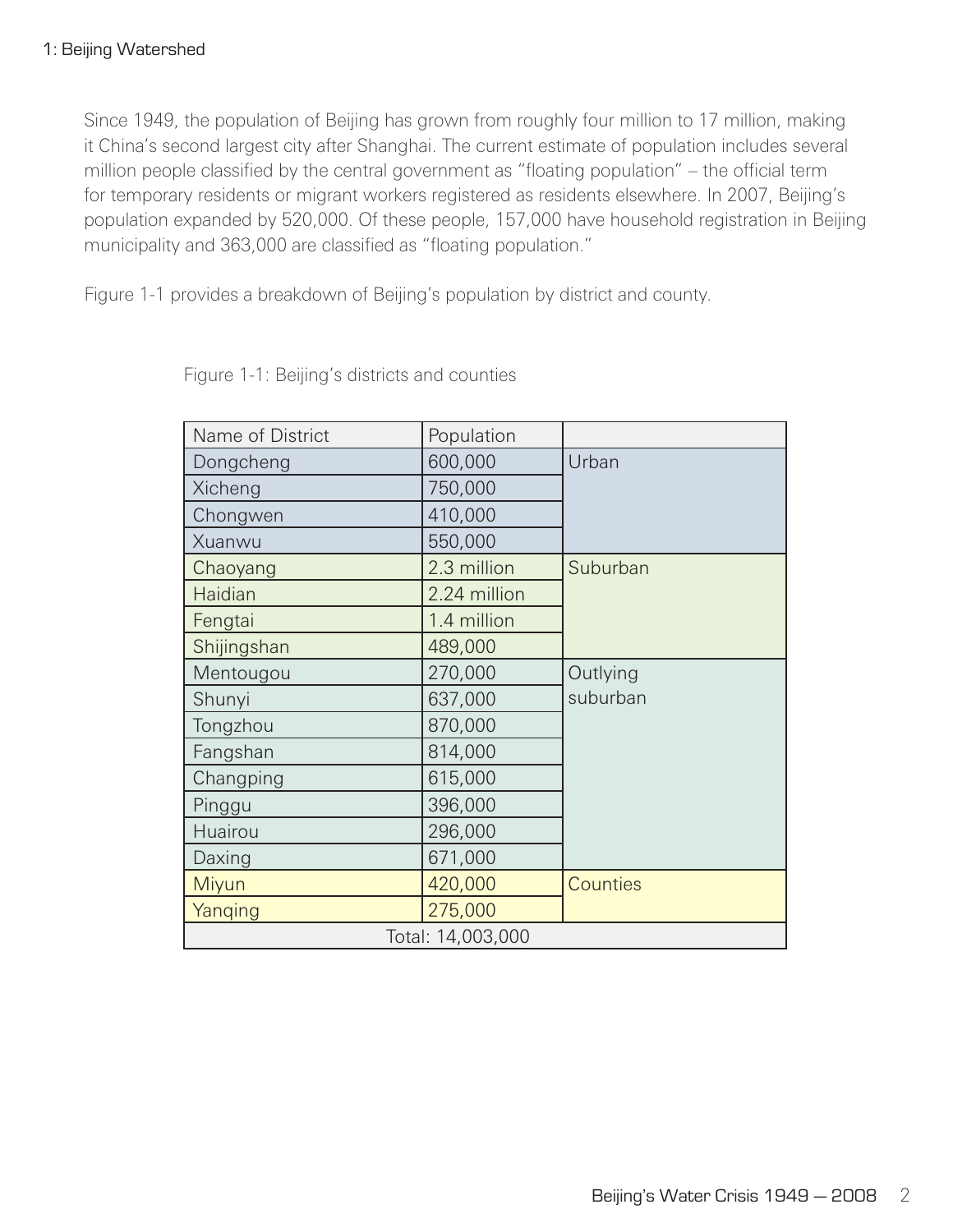#### Beijing's rivers

About 90 percent of the surface water flowing through Beijing comes from rivers and streams outside the municipality in neighbouring regions – Hebei province, Shanxi province, and Inner Mongolia. All are part of the much larger Hai river basin which drains into the Bohai Sea. Within Beijing municipality, there are five main rivers and more than 200 smaller rivers, most of them dried out completely. The five main rivers are: Chaobai and Beiyun in the east, Yongding and Juma in the west, and Jiyun in the northeast.

#### Chaobai River

Chaobai River originates in Hecao village where the Chao and Bai rivers meet north of the Yang Mountains in Hebei province. The second largest river within the municipality, Chaobai flows 118 kilometres through four districts, Miyun, Huairou, Shunyi and Tongzhou, before joining the Chaobaixin River in neighbouring Tianjin municipality and then emptying into the Bohai Sea.

The Chaobai was dammed in the 1960s by the Miyun dam and reservoir, which delivers water to Beijing city through a 95-kilometre-long canal. (See section on the Miyun reservoir.)

#### Beiyun or North Grand Canal

Beiyun is the 120-kilometre north section of the Grand Canal, which was built 1,300 years ago and links Beijing to Hangzhou in the south. Beiyun served as a major transportation waterway for the nation's capital until the early 20th century. Since the construction of railways, however, Beiyun no longer functions as a transportation route and has become a major drainage channel instead, earning it the nickname "Beijing paiwu he" or Beijing's sewer. Year-round, Beiyun receives a high volume of industrial wastewater and domestic sewage. Beiyun flows 38 kilometres through Beijing then into Hebei province before joining the Hai River at Dahongqiao (Great Red Bridge) in Tianjin municipality.

The upper section of Beiyun, upstream of the Beiguan sluice gate in Tongzhou district, is a natural river, known as Wenyu. Wenyu originates in the Yanshan Mountains in Changping and Haidian districts of Beijing. Wenyu has 39 tributaries, including Nanshahe, Beishahe, Dongsha, Qinghe and Liangshuihe.

#### Yongding River

Honoured as the "Mother Waters of Beijing," this river was historically an important water source and waterway for Beijing residents. It is Beijing's largest river, originating from the Yang River in Inner Mongolia and the Sanggan River in Shanxi province. It has a total length of 680 kilometres, flowing 174 kilometres eastward through Beijing before joining the Hai River in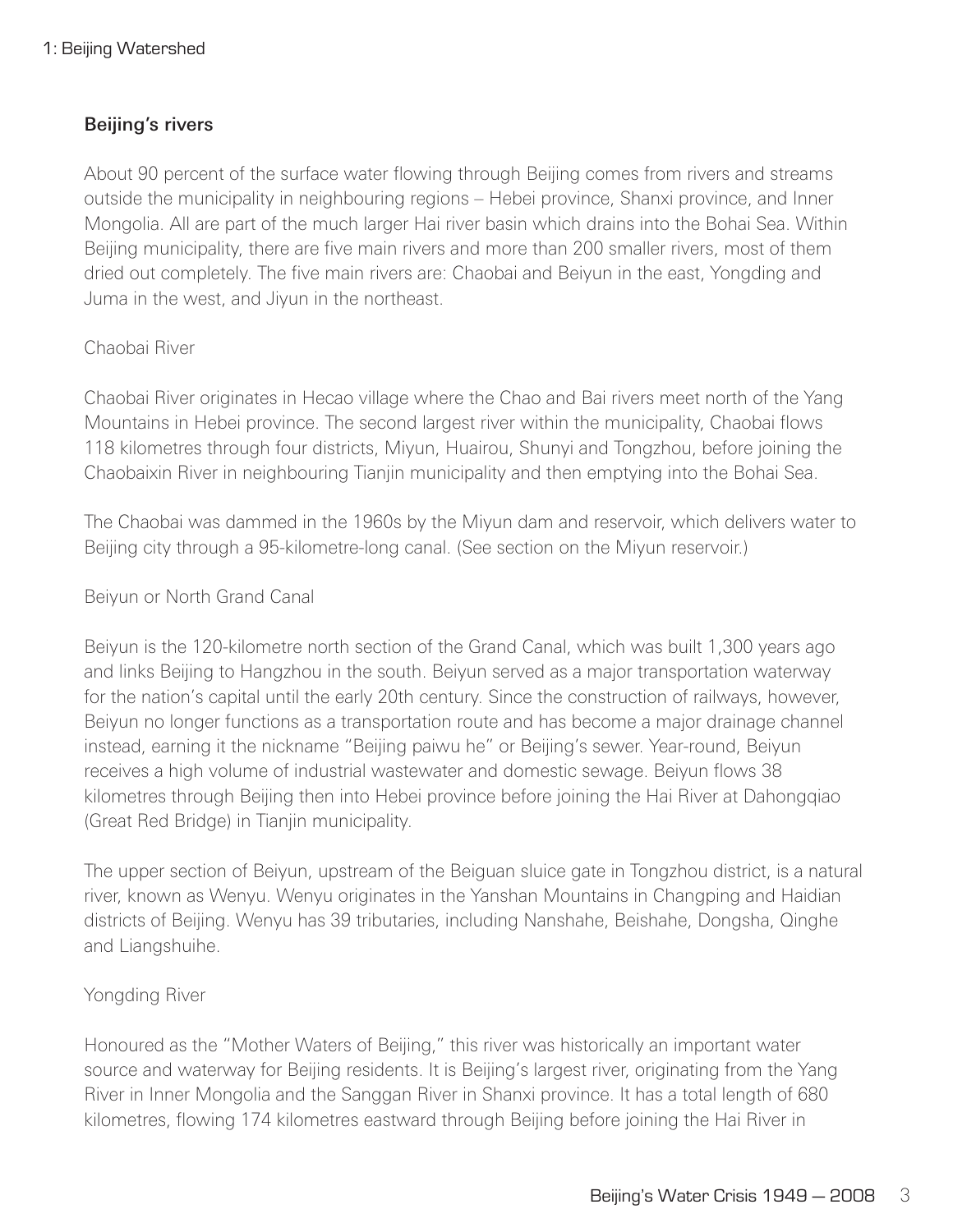Tianjin municipality and emptying into the Bohai Sea. Tributaries include: Naqiu, Qingshuihe, Xiamalinggou, Weidiangou, Qingjian, Yingtaogou, Dalonghe, Xiaolonghe, and Tiantanghe. Prior to construction of the Guanting dam in the 1950s, the swift-flowing river would swell from 500 metres to 2,000 metres wide in the rainy season.

Juma River

Juma River originates in Hebei province and flows through Fanghsan district of Beijing before flowing back into Hebei province and splitting into Nanjuma (South Juma) and Beijuma (North Juma). One of Juma's tributaries is the Dashi River, once known as Shenshui (holy water) because its water was so pure and such an important source for people in the ancient capital. Tributaries include: Dashi and Xiaoqing Rivers.

#### Ju River

Ju River flows through Pinggu district in northeast Beijing. It originates from the Jiyun River in Sanhe county, Hebei province.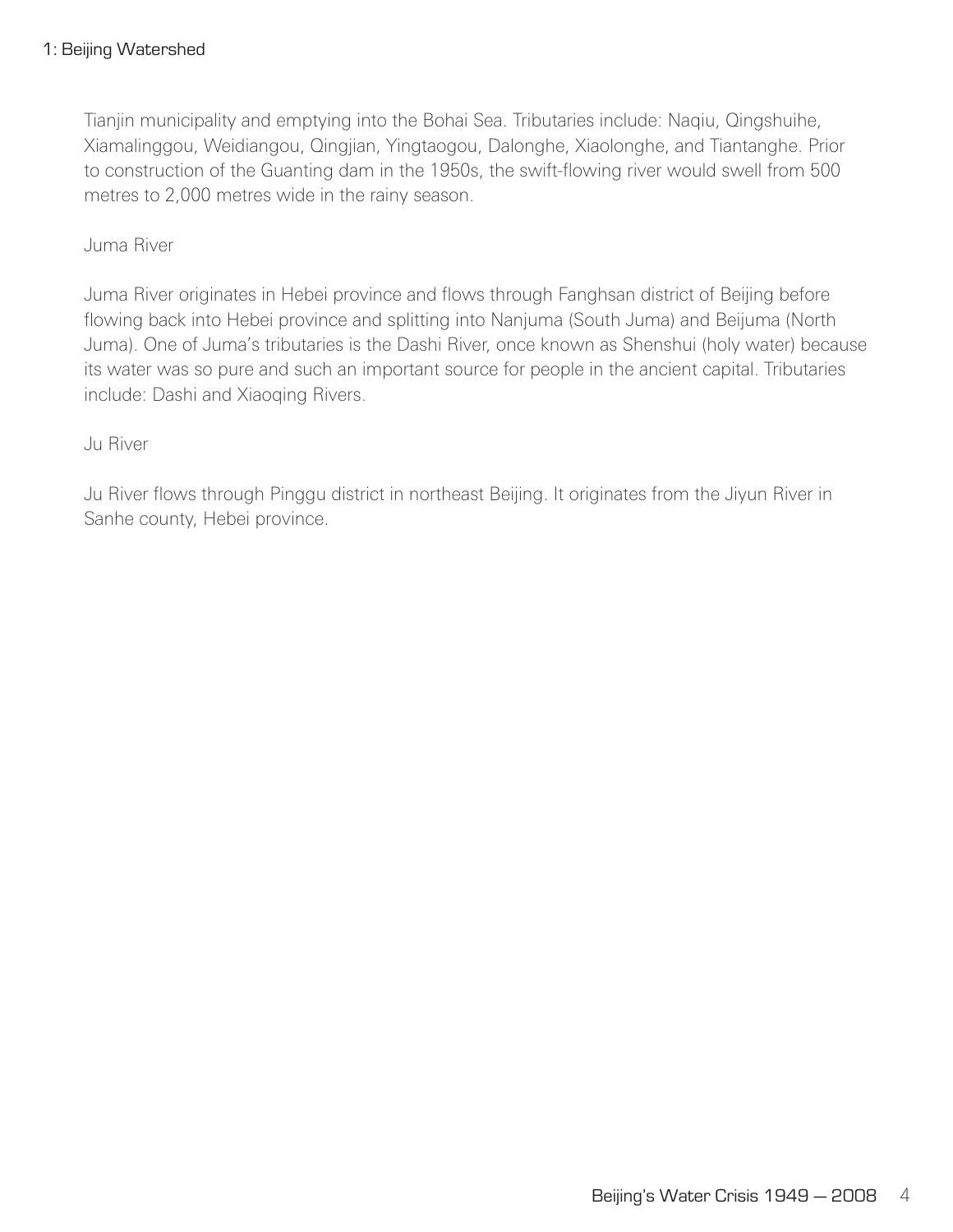# Chapter 2: Beijing's Water Resources

Beijing's water resources include surface water and groundwater. Surface water refers to water in rivers, lakes, and reservoirs. The amount of surface water available fluctuates within and between years depending on rainfall.

Beijing's rainfall varies geographically, seasonally and annually. Eighty-five percent of the annual precipitation falls between July and September. Rainfall also varies between the sub-watersheds within the municipality and particularly between mountainous areas and the low-lying plain.

Beijing's average yearly precipitation is 590 millimetres (mm) with a recorded high of 1,406 mm in 1959 and a low of 242 mm in 1869. In comparison, Shanghai, a city with roughly the same population as Beijing, receives an average annual rainfall of 1,411 mm. New York City, which is at the same latitude as Beijing, receives an average rainfall of 1,090 mm.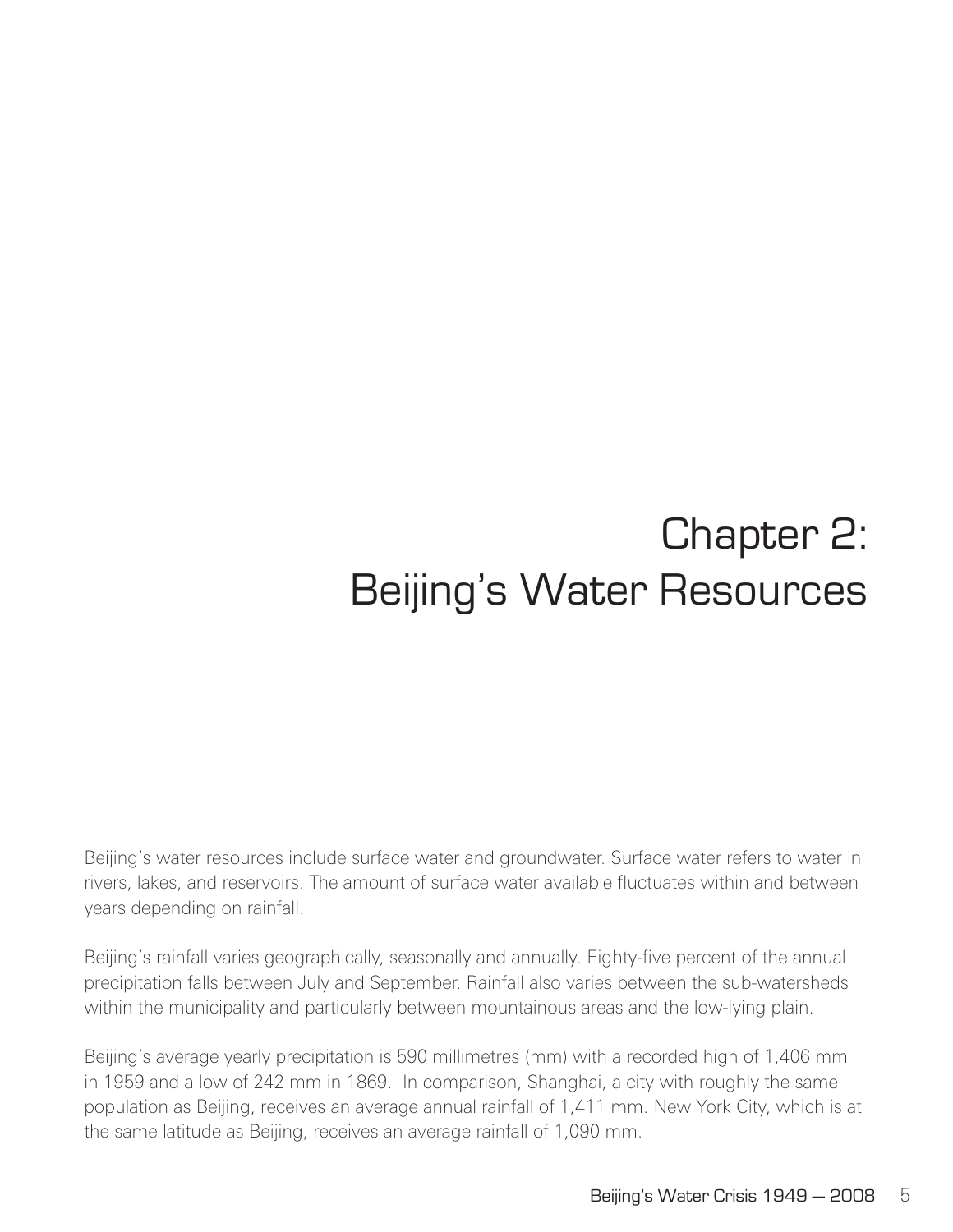#### Drought

Beijing has recorded 25 years of drought since the 1970s. Drought, in this context, is broadly defined as below-average rainfall. Meteorologists in Beijing define an extremely dry year as 300 mm of rainfall or less, which is about 50 percent below average. A moderately dry year is defined as 450 mm of rainfall or about 25 percent below average.

Between 1999 and 2008, Beijing's average annual precipitation was 428 mm or 28 percent below average. Figure 2-1 summarizes the decline in average annual precipitation.



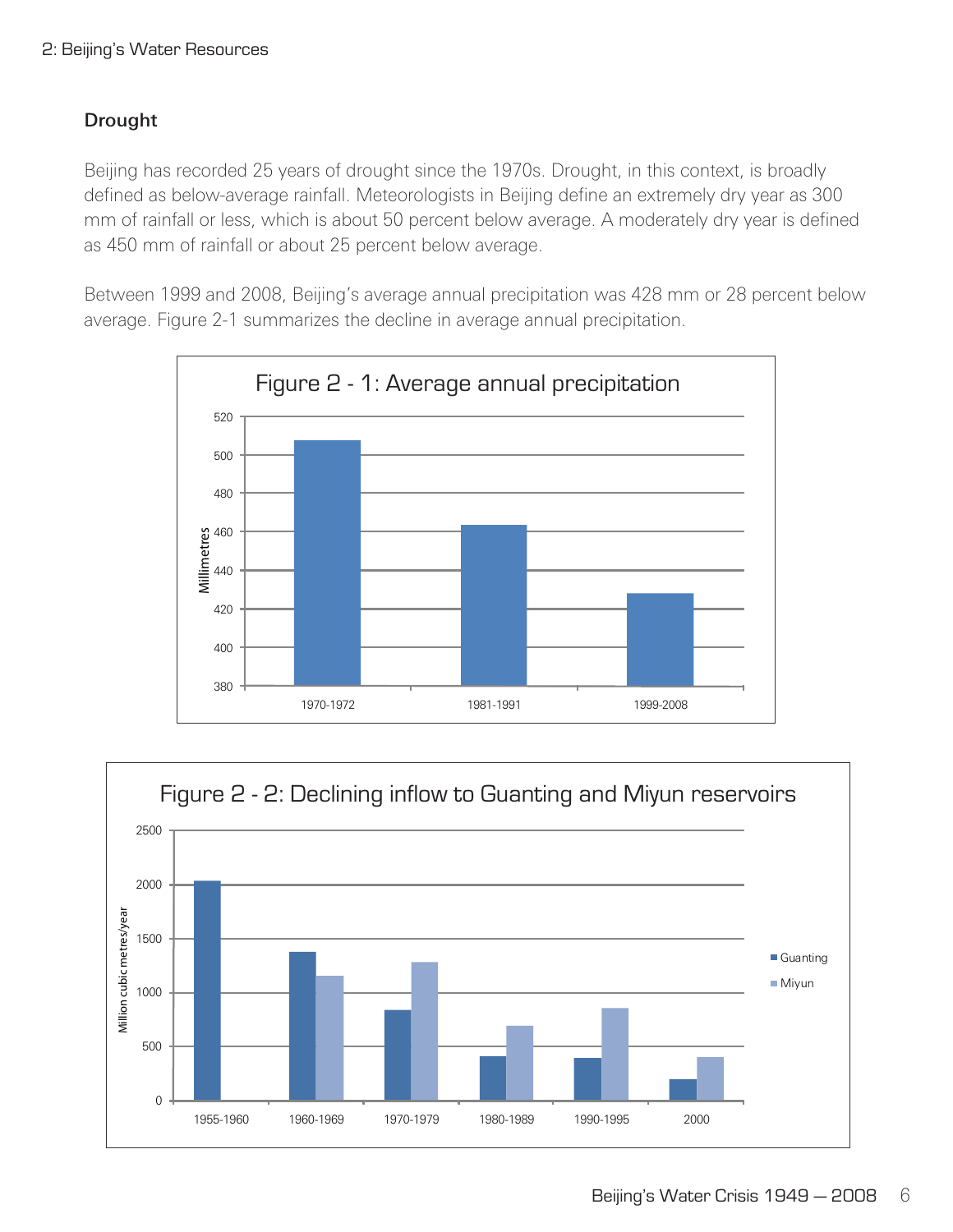#### Declining surface runoff

The total amount of surface runoff in Beijing's five river systems is estimated to be 4.7 billion cubic metres in a normal year, which drops by 45 percent to 2.6 billion cubic metres in a dry year.

To regulate and store surface runoff, Beijing built a total of 85 dams and reservoirs between 1950 and 1995. The amount of surface water available for use (either from rivers or reservoirs) in an average year is 1.67 billion cubic metres and only 1 billion cubic metres in a dry year.

In the last few decades, the volume of surface runoff entering Beijing's two largest reservoirs, Guanting and Miyun, has dropped sharply. According to Figure 2-2, the average inflow to Guanting reservoir dropped 90 percent between the 1950s and 2000.

By 2005, the total volume of water entering both reservoirs had dropped to just 459 million cubic metres, down 27 percent from 632 million cubic metres in 2004.

#### **Groundwater**

Groundwater refers to the water flowing underground between rocks and soil. It can be divided into two types: shallow and deep. In general, the deeper the groundwater, the longer it takes to be replenished by rainfall and seepage. Wherever groundwater is extracted in huge quantities, land subsidence – the loss of surface elevation due to the removal of subsurface support – can occur. The rate of groundwater recharge (or replenishment) is highly variable and uncertain; it varies over time and space and according to precipitation, aquifer structures (i.e. karst, sand, granite), rock properties, ground cover and the rate of extraction.

The shallow groundwater on the Beijing plain is recharged 44 percent by precipitation and 31 percent by seepage of surface water. As the area covered by buildings and roads has increased dramatically in recent years, less water is able to seep through the ground naturally. Both the rate and volume of groundwater recharge are decreasing.

The term "available groundwater" usually refers to water found at shallow depths (i.e. 1 to 100 metres) that is easily extracted, quickly replenished by rainfall and seepage, and doesn't cause subsidence problems when extracted. The Beijing Water Bureau estimates that its available groundwater – that which can be safely extracted without depleting the resource – ranges from 2.0 to 2.45 billion cubic metres per year, depending on rainfall.

#### Total available water supply

Available water supply refers to the amount of water available for treatment and distribution through the city's water pipeline system. These figures do not include water that is reused after treatment. Taking surface water and groundwater, the Beijing Water Bureau estimates the volume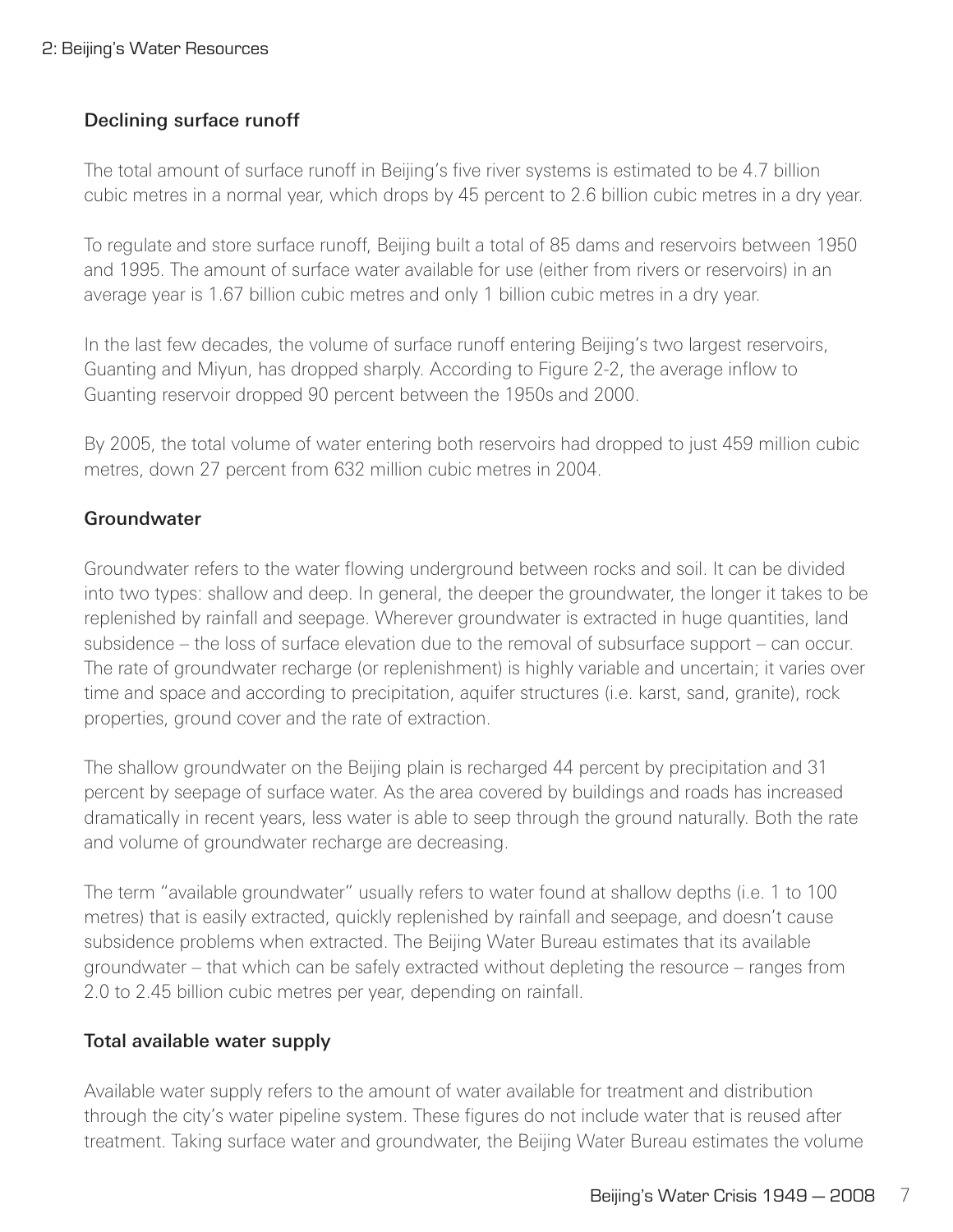#### 2: Beijing's Water Resources

of exploitable water resources ranges from 3.0 to 4.12 billion cubic metres per year, depending on rainfall.

Table 2-1: Total available water supply (billion cubic metres/year)

| Available Water Resources | Range        | Current |
|---------------------------|--------------|---------|
| Surface Water             | $1.0 - 1.67$ | 0.80    |
| Groundwater               | $2.0 - 2.45$ | 2.45    |
| Total                     | $3.0 - 4.12$ | 3.25    |

Under present conditions, the Beijing Water Bureau estimates its total available water supply is approximately 3.25 billion cubic metres annually with 0.8 billion cubic metres supplied by the Miyun and Guanting reservoirs and 2.45 billion cubic metres from groundwater sources.

### Guanting reservoir

Completed on the Yongding River in the 1950s, Guanting reservoir is situated at the border between Yanqing county (Beijing) and Huailai county, Hebei province.

With a maximum storage capacity of 4.16 billion cubic metres, the Guanting reservoir was originally designed as a multipurpose project that included power generation, fisheries development, and water supply for industry, agriculture, and domestic purposes.

In the 1980s, Guanting was supplying drinking water for tens of thousands of urban households. By 1997, however, the reservoir had become too polluted to use as a source of drinking water.

A brief history of Guanting management follows:

#### 1971

Local residents fell ill after eating fish caught from the reservoir's polluted water. Tens of thousands of fish in the reservoir had died, but at that time few people had any concept of pollution or the environment. Because the incident occurred during the "Great Cultural Revolution" (1966-1976) it was immediately linked to politics. The rumour went that "class enemies" had poisoned the reservoir in an attempt to kill Chairman Mao Zedong and other top Communist Party leaders who were living downstream at Zhongnanhai.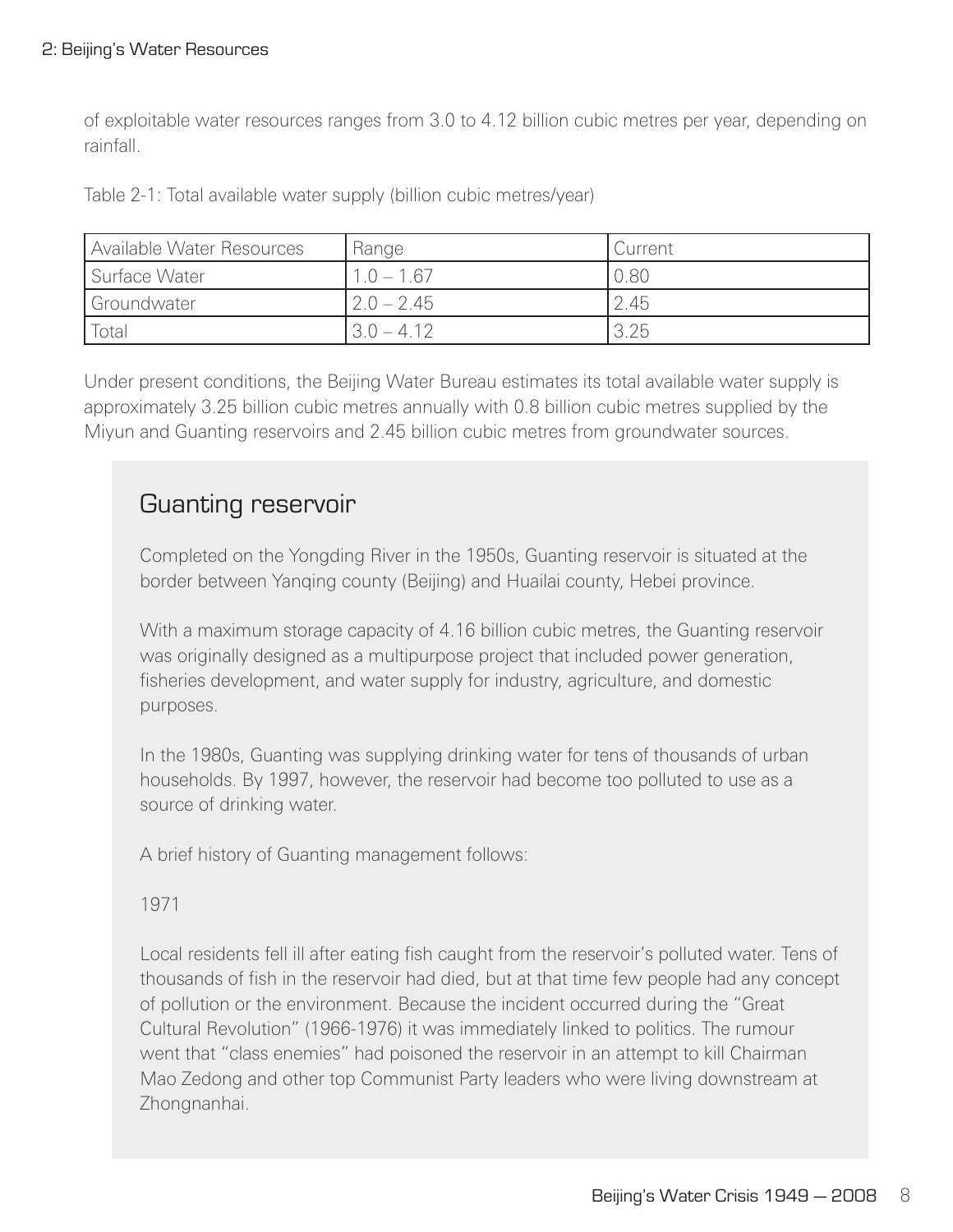#### 1972

To determine the real cause of the pollution, the central government assembled a team of 300 experts. Their mandate was to assess the state of the reservoir scientifically, including the quality of water flowing into the reservoir and the relationship between pollutants and human health. The team, known as the Guanting Reservoir Conservation Group, quickly discovered that at least 242 industries and factories were polluting the rivers which flow into the reservoir. They identified the worst polluters as 39 state enterprises engaged in mining and the production of pesticides, pharmaceuticals, leather, paper, and rubber.

#### 1973-1983

In response to the Guanting conservation group's findings, the central government set up a special fund of US\$4 million (30 million yuan) to address pollution in the reservoir area. Using this fund, the group worked with the polluting enterprises to reduce the volume of wastewater and pollutants entering the reservoir. As a result, there was no further decline in water quality in the reservoir during this period.

The effort to clean up and protect Guanting reservoir marked the beginning of state-led environmental protection in post-1949 China. A number of valuable approaches to water resources management were introduced, such as pollution prevention and treatment.

#### 1984

The central government dismantled the Guanting Reservoir Conservation Group despite its successful efforts to curb pollution in the reservoir. Like most river valleys in China at that time, a surge of small enterprises cropped up along the Yongding tributaries that flow into the reservoir. Also, more and more multipurpose dams were built upstream, holding back the flow of clean water to the reservoir while polluters secretly discharged their untreated wastewater. Water quality quickly deteriorated as inflow declined.

#### 1997

A serious pollution incident prompted Beijing to discontinue the use of Guanting as a source of drinking water for the nation's capital. Its water quality deteriorated from Category II to Category V, which is regarded as unsafe for use, including irrigation (refer to Appendix 1: China's water quality standards).

#### 2005

.

The Beijing Environmental Protection Bureau reports that its water quality has improved slightly from Category V to Category IV (Appendix 1).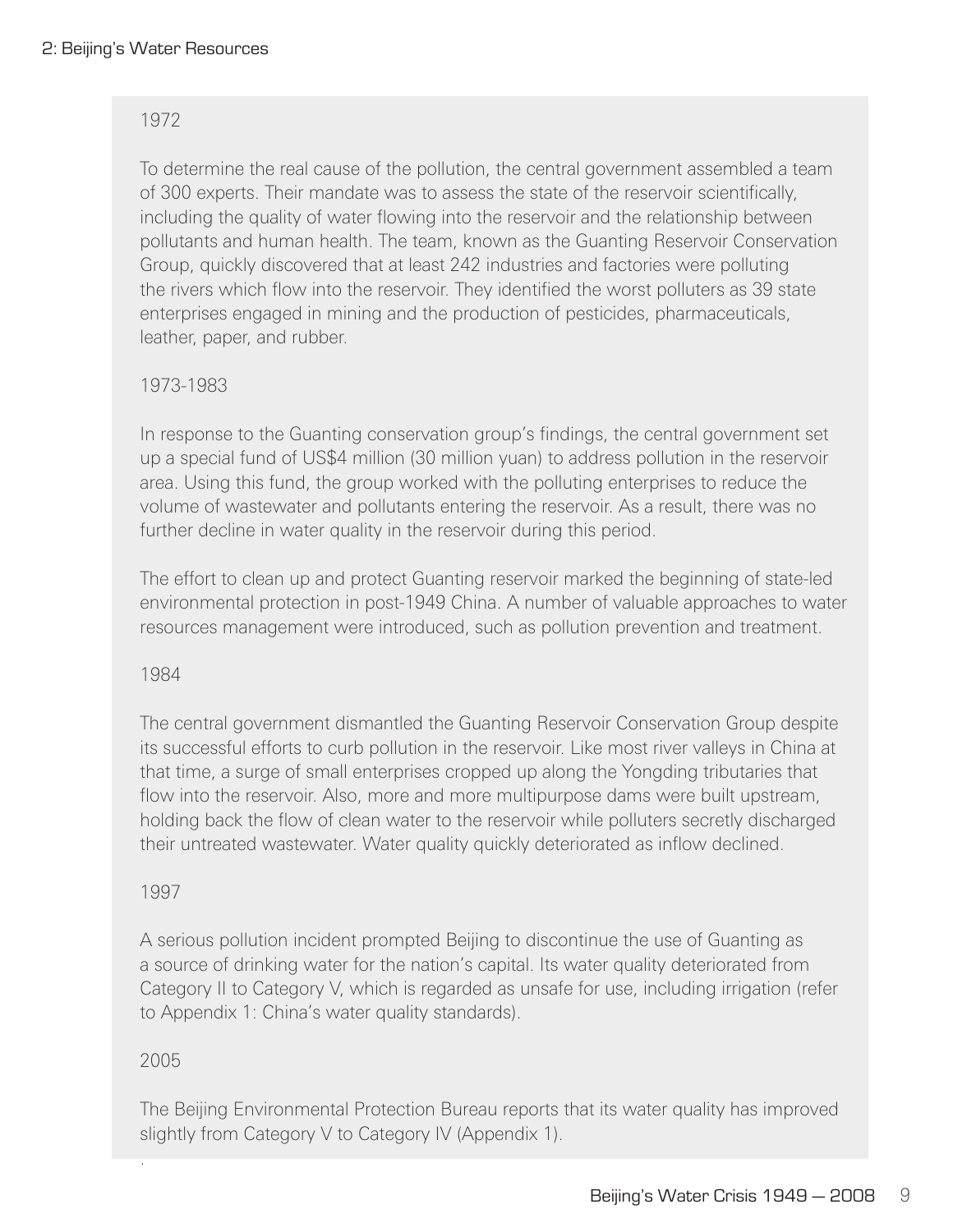### Miyun reservoir

Officially nicknamed the "Bright Pearl of the Yanshan Mountain."

Situated 100 kilometres from downtown Beijing on the Yanshan Mountain, the Miyun reservoir is Beijing's single largest source of domestic tap water.

Completed in the 1960s, Miyun originally had a surface area of 188 square kilometres and a maximum water storage capacity of 4.375 billion cubic metres. The dam and reservoir were designed as a multi-purpose project, for controlling floods, generating power, irrigating farmland, and providing water to Beijing city.

Miyun's watershed is mostly rural and is considered the only remaining basin with clean water in Beijing. The reservoir supplies the city's tap water and water for refilling Beijing's dried-up lakes that were once fed by springs – including the Summer Palace, Yuyuanta, Beihai Park, and Shenshahai.

In 1981, faced with a serious drought in the nation's capital, the State Council decided that all water released from Miyun would be reserved for Beijing, and no longer allocated to Tianjin municipality (downstream of Beijing). At the same time, the municipal government announced its new water allocation policy: water from Miyun was reserved for domestic water supply and would not be used to supply industry or agriculture.

The goal of protecting Miyun reservoir as a source of tap water for urban Beijing has repeatedly clashed with county-level plans for economic development and revenue generation. A chronology follows:

#### Tourism development

In the early 1980s, the Miyun county government announced a plan for developing the reservoir area for tourism, which turned out to be a disaster for the reservoir's water quality. The reservoir management agency and other government units built hotels and cottages around the reservoir to accommodate tens of thousands of weekend visitors. The water quickly became fouled by household sewage, garbage, chemicals, and E-coli bacteria.

Eventually, the municipal government intervened, ordering the demolition of the hotels and cottages. It then created a special agency in charge of water conservation which issued regulations to curb commercial activities around the reservoir. Certain areas around the reservoir were declared off-limits by the new agency. Motorboats on the reservoir were banned and roads into the area were ordered closed during the flood season.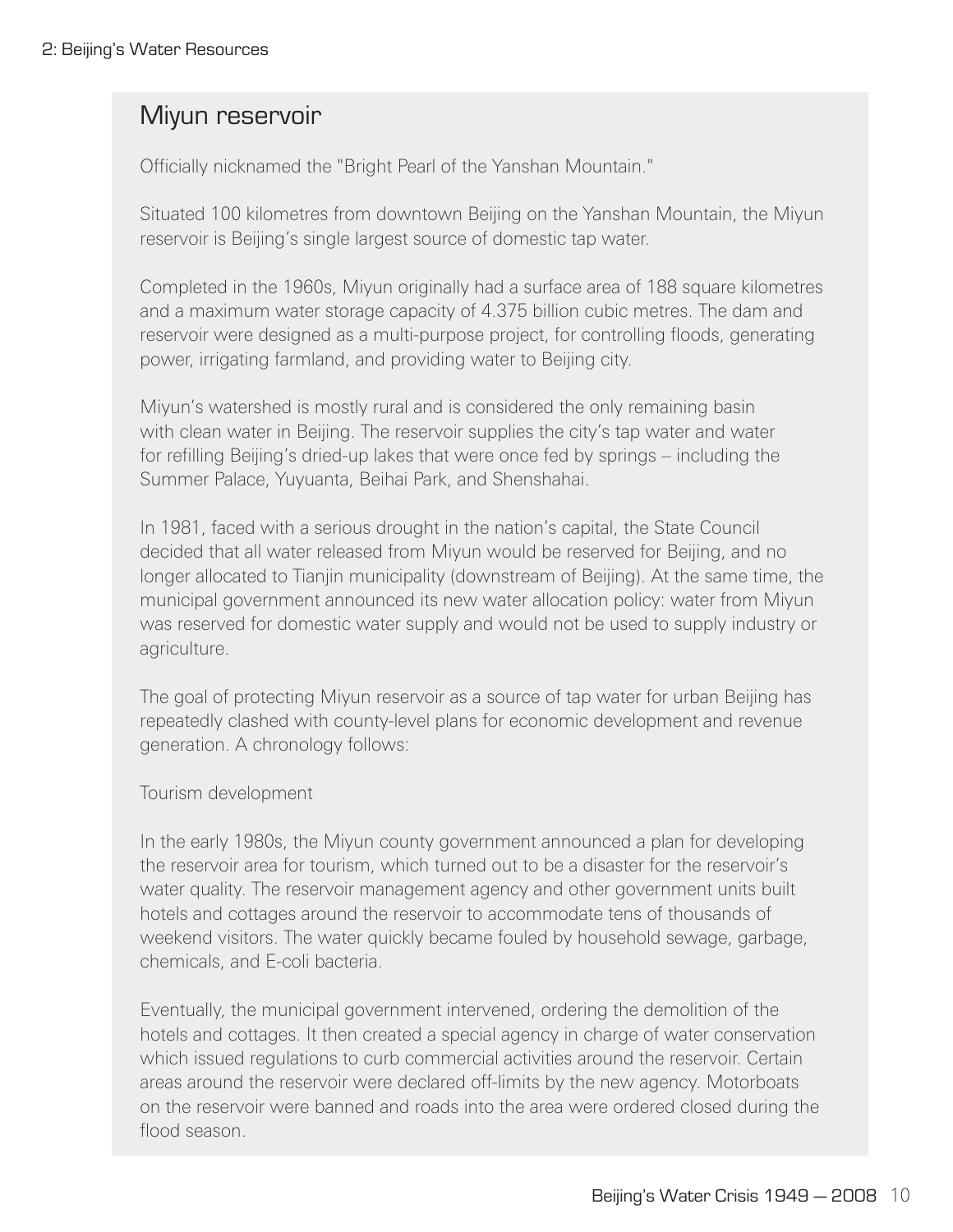#### Fisheries development

After the tourism industry was shut down, Miyun county government began encouraging villagers living around the reservoir to raise fish in cages, in the belief that it was an environmentally friendly means of generating local income. Within a few years, however, the caged fishery covered an expanse of 4.5 hectares along the reservoir shoreline and a study by Beijing's Environment Protection Bureau found that the fishery was a major threat to the reservoir's water quality. The Bureau reported that the amount of bait and fish waste polluting the reservoir was comparable to the amount of wastewater discharged by a large city. Again the municipality intervened to protect the reservoir and ordered the caged fishery be shut down.

#### Iron ore mining

The Miyun county government also promoted iron ore mining, ignoring the new conservation agency's regulations prohibiting commercial activities. To extract iron ore, the hills surrounding the reservoir were dynamited, forests were cleared, and soils eroded, filling the reservoir with sediment. Iron ore tailings were discharged directly into the reservoir which caused the worst pollution in the reservoir's history. Eventually, the municipal government issued a regulation banning mining activities in the area but by that time Miyun was already heavily polluted with mining tailings.

In the last decade, Beijing has taken drastic action to cut down on pollution in the Miyun reservoir. It has shut down factories and moved thousands of people away from the reservoir in an effort to reduce the amount of household sewage and other pollution entering the reservoir.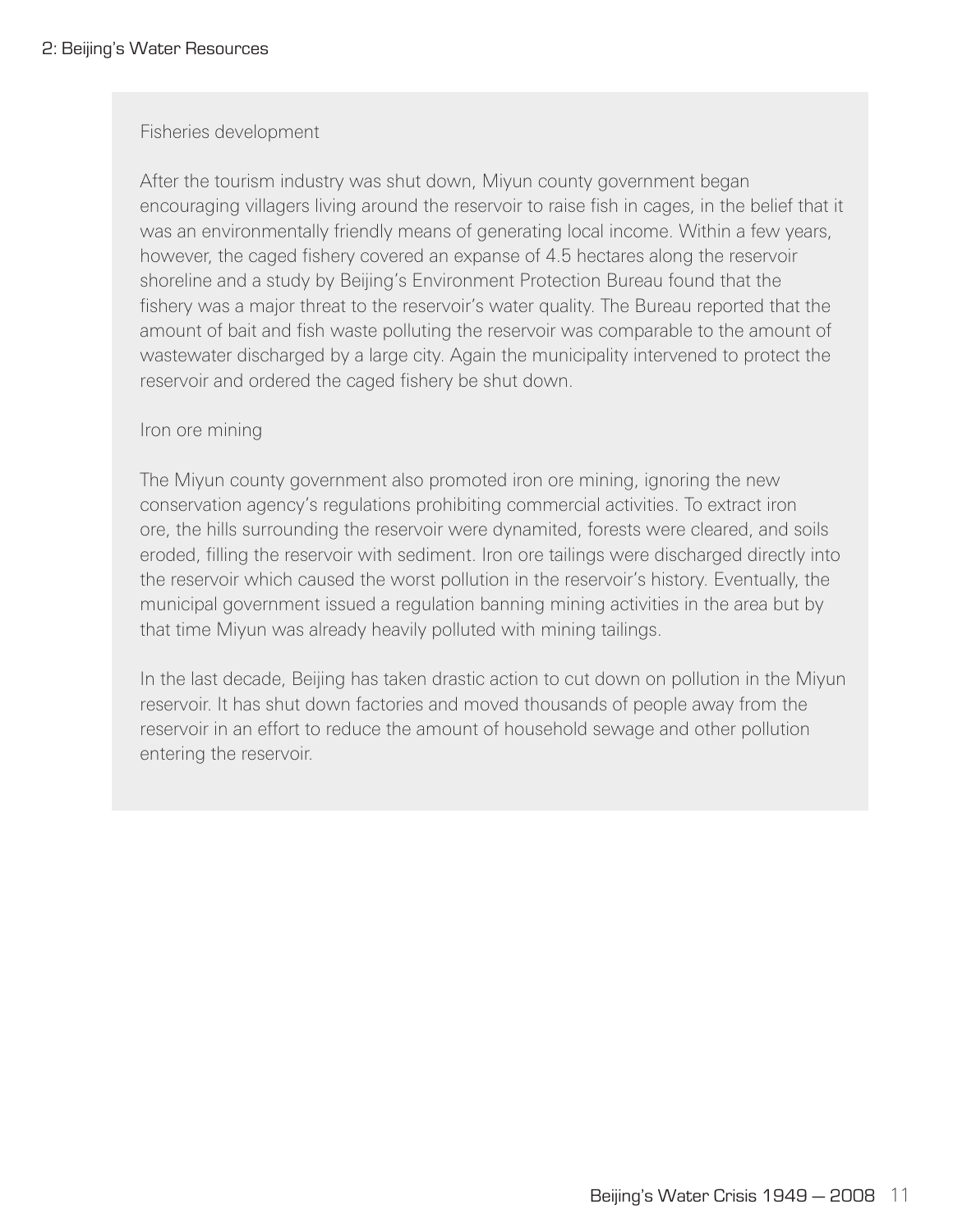# Chapter 3: Beijing's Water Consumption

#### Per capita consumption

Beijing Water Bureau estimates the municipality's available water supply (based on a multiyear average) is about 4 billion cubic metres annually. Since 1949, the amount of water resources available per person has dropped from 1000 cubic metres to less than 230 cubic metres as of 2008. As such, Beijing has become one of the world's most water-scarce megacities with per capita water use now less than one-thirtieth of the world average.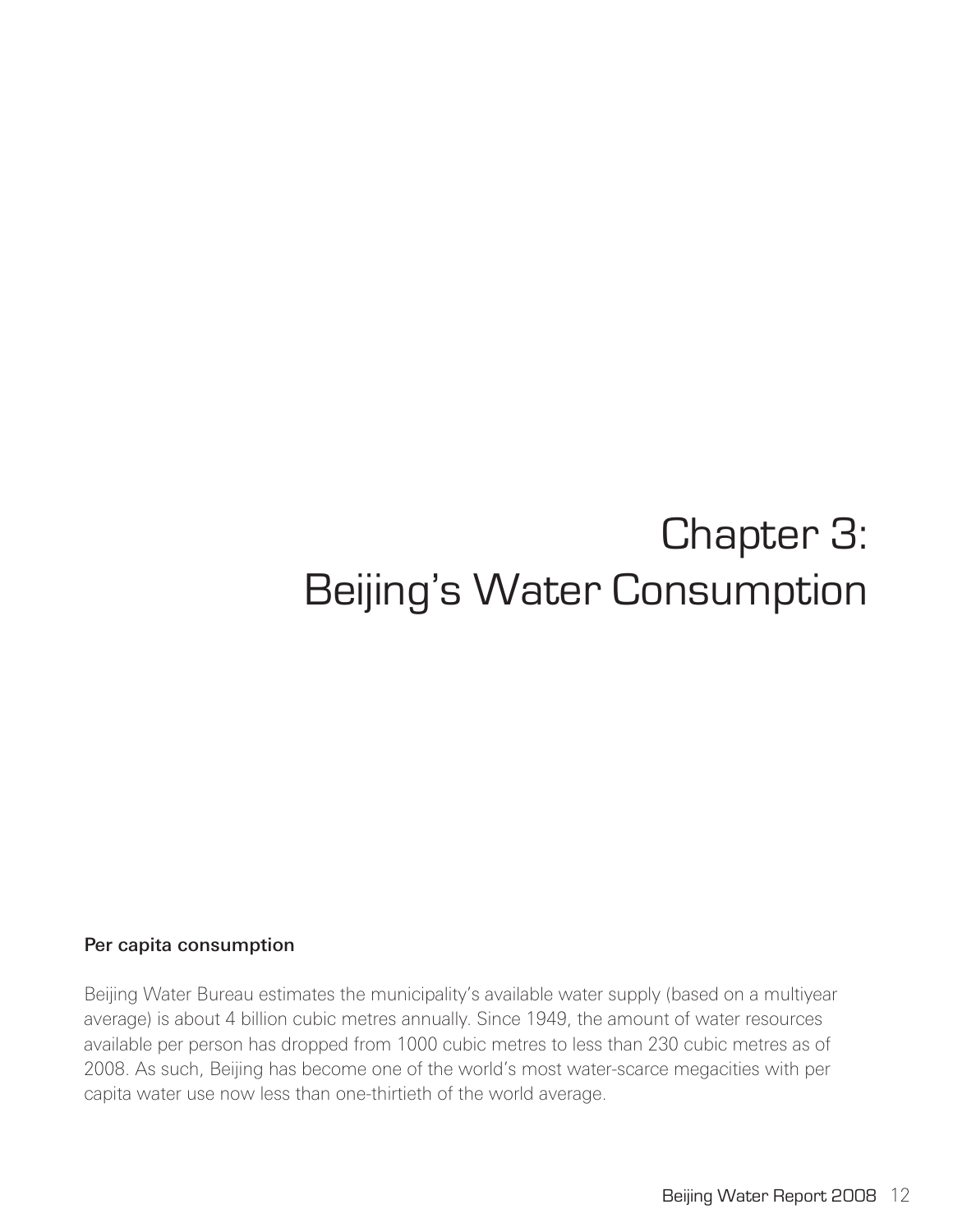Water consumption within Beijing municipality can be categorized by sector as follows:

- Agriculture
- Industry
- Domestic
- Urban Environment
- • Golf Courses
- 2008 Olympic Games

#### Water consumption by sector

Table 3-1 indicates how much water is consumed by each sector. The amounts for domestic, agriculture, industry, and urban environment sectors were obtained from the 2005 Beijing water resources bulletin. Figures for water use by golf courses and the 2008 Olympics are best estimates compiled by Beijing researchers.

| Sector              | Volume (million cubic metres) | Percent of Total Water Supply<br>$(\%)$ |
|---------------------|-------------------------------|-----------------------------------------|
| Domestic            | 1,338                         | 39                                      |
| Agriculture         | 1,322                         | 38                                      |
| Industry            | 680                           | 20                                      |
| Urban Environment   | 110                           | 3                                       |
| <b>TOTAL</b>        | 3,450                         | 100                                     |
|                     |                               |                                         |
| 2008 Olympics       | 200 (estimated)               | n/a                                     |
| <b>Golf Courses</b> | 27 (estimated)                | n/a                                     |

Table 3-1: Water consumption by sector (2005)

Table 3-2 provides a range of water demand estimates in a normal year of precipitation. Assuming no water is allocated for the urban environment – that is water used for filling Beijing's lakes and irrigating urban landscapes – Beijing's estimated demand for water is between 4.0 and 4.5 billion cubic metres annually. As noted in Chapter 2, Beijing's actual water supply has dropped below 4.0 billion cubic metres in the last few years.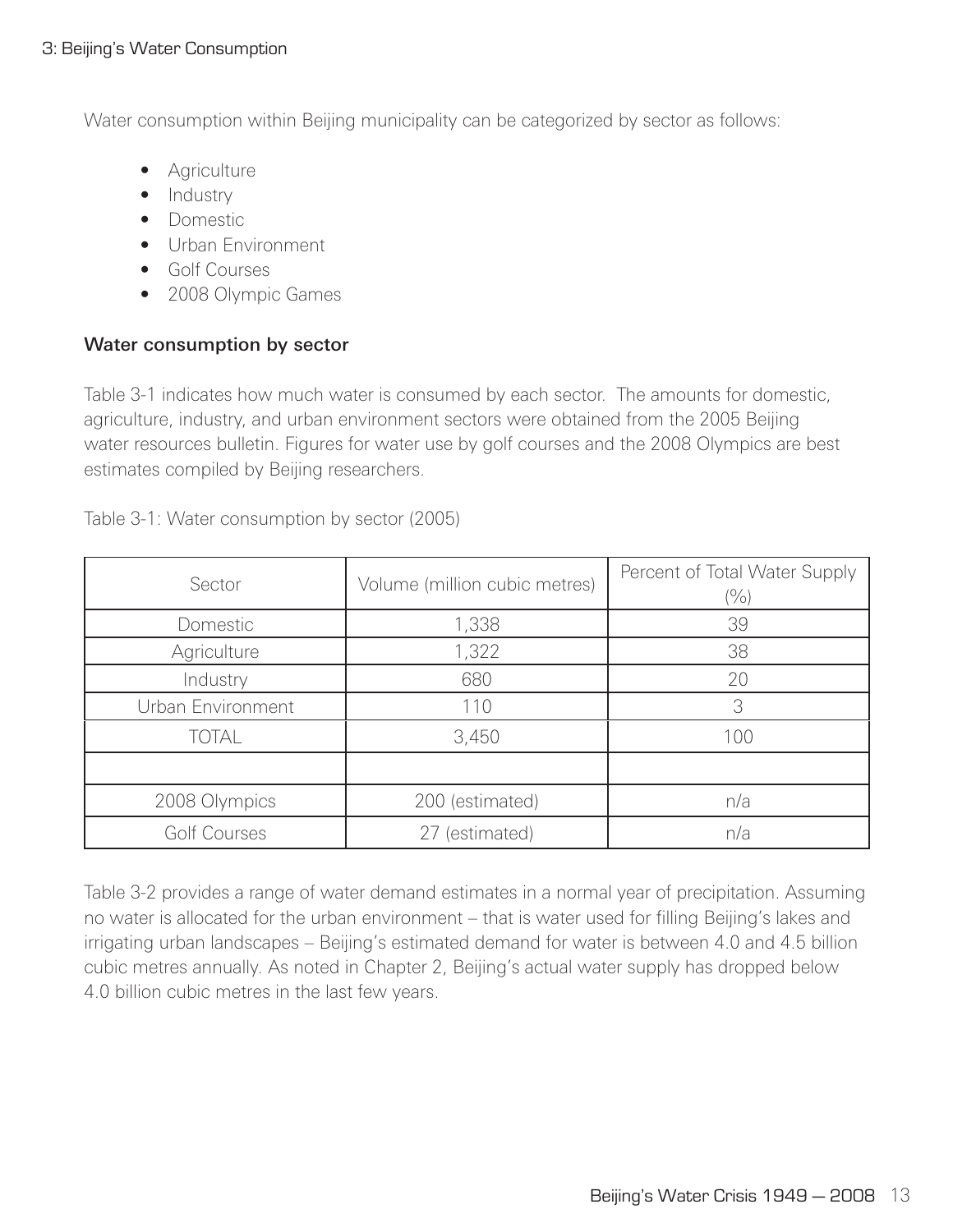#### 3: Beijing's Water Consumption

Table 3-2: Estimated water demand by sector in a normal year of precipitation (based on data from 1995, in billion cubic metres)

| Sector            | Water Demand | Percentage |
|-------------------|--------------|------------|
| Agriculture       | $2.2 - 2.6$  | 56%        |
| Industry          | $1.2 - 1.4$  | 30%        |
| Domestic          | $0.5 - 0.7$  | 14%        |
| Urban Environment | n/a          | n/a        |
| Total             | $4.0 - 4.5$  | $00\%$     |

From the data presented in Figure 3-1 (and Appendix 2), a number of significant trends in water use by sector emerge:

Figure 3-1 indicates how water use has changed from 1975 to 2005.



- Since 1975, the amount of water used for agriculture has dropped by more than one-half while domestic consumption has increased ten-fold.
- From 1995 to 2005, the volume of water used for domestic purposes has more than doubled, accounting for 39 percent of total water use in 2005, up from 17 percent in 1995.
- The volume of water used for agriculture has dropped by one-third, accounting for just 38 percent of total water use in 2005 compared to 56 percent in 1995.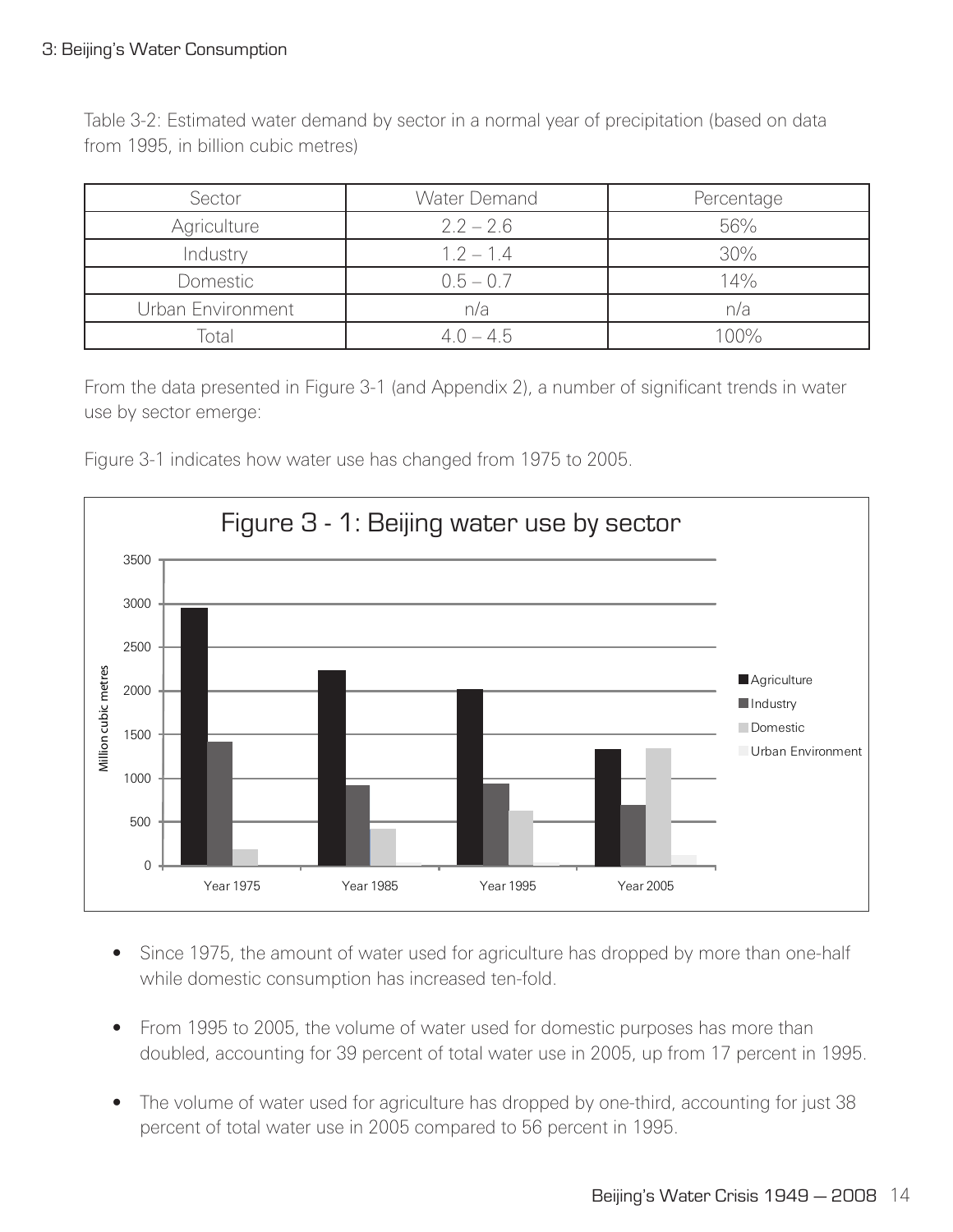• The volume of water used by industry has dropped by one quarter, accounting for 20 percent of total water use in 2005 compared to 26 percent in 1995.

A more detailed history of Beijing's water use by sector follows.

#### **Agriculture**

For centuries, high quality rice was grown exclusively for imperial families on the Beijing plain. Today, rice cultivation has been replaced by irrigated crops such as wheat, sorghum, corn, and vegetables.

The expansion of irrigated farmland in Beijing municipality corresponds to the availability of water from the Guanting and Miyun reservoirs in the late 1950s and early 1960s. Table 3-3 provides a breakdown of water use for irrigated agriculture and area of irrigated farmland from 1949 to 2005.

| Period   | Irrigated farmland (hectares) | Total water consumption<br>(million cubic metres) |
|----------|-------------------------------|---------------------------------------------------|
| Pre-1949 | 14,200                        | n/a                                               |
| 1958     | 95,300                        | 573                                               |
| 1960     | n/a                           | 1,373                                             |
| 1965     | 229,800                       | 1,973                                             |
| 1970     | 96,800                        | 2,780                                             |
| 1980     | 340,300                       | 3,050                                             |
| 1985     | n/a                           | 2,223                                             |
| 1990     | n/a                           | 2,028                                             |
| 1995     | n/a                           | 2,010                                             |
| 2005     | n/a                           | 1,322                                             |

Table 3-3: Water use by agriculture

Since the 1970s, drought triggered a number of significant changes in water allocation and use. In the early 1970s, the spectre of water shortages in the capital prompted Beijing to increase its delivery of water to the city and cut back on water supply for irrigation in rural areas. This reallocation forced more than 130,000 hectares of irrigated farmland out of production, or about half the total area under irrigation. To provide farmers with an alternative source of water for irrigation, an estimated 30,000 wells were dug and the area of irrigated farmland quickly expanded to former levels.

Then, in the 1980s, a four-year drought and water shortages in the city due to surging increases in water consumption prompted another round of water reallocation in order to ensure an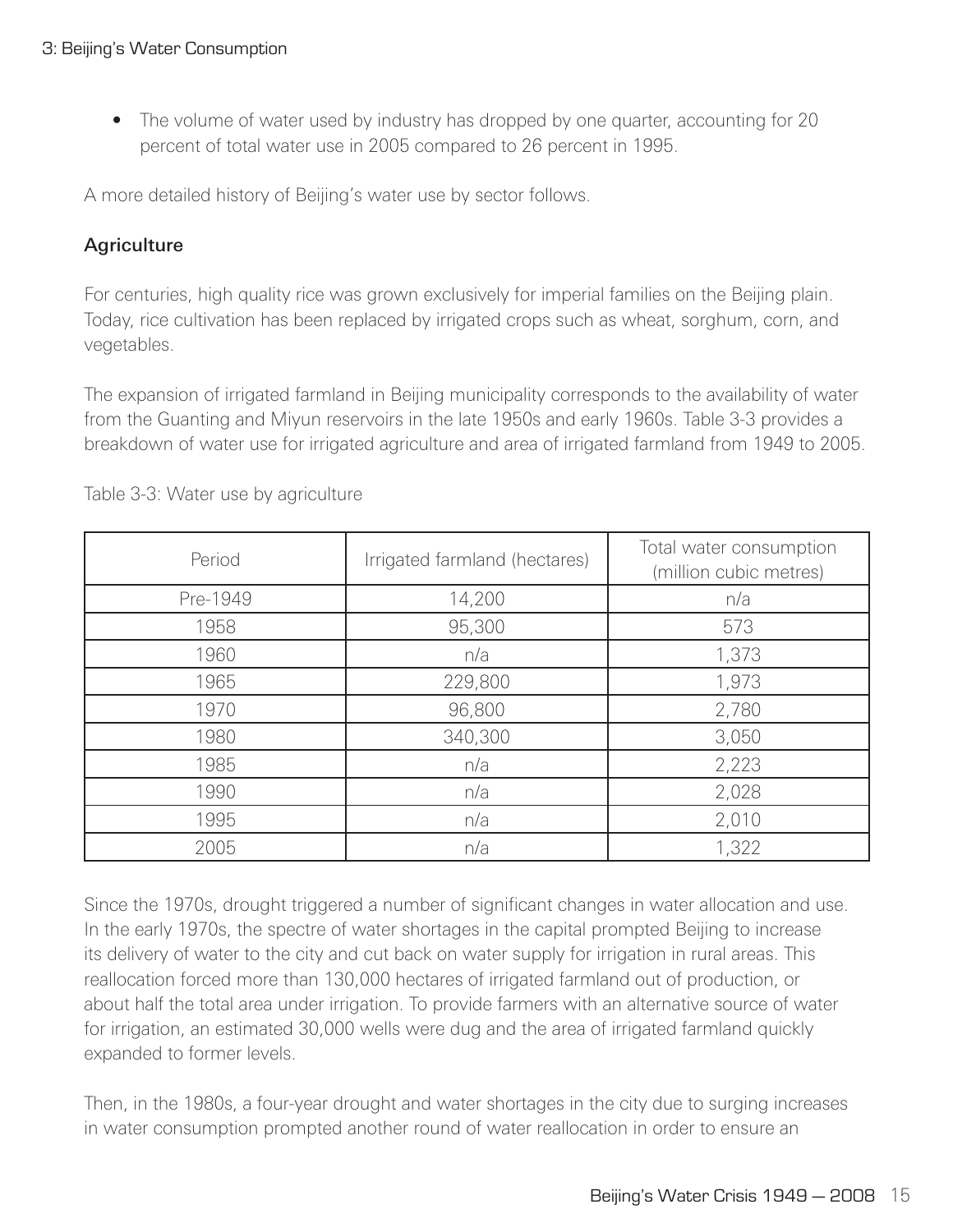uninterrupted water supply for urban residents. The municipal government announced that only water from medium and small reservoirs and rivers could be used for field irrigation (i.e., for wheat, sorghum). Water in Miyun and Guanting was reserved for industry, urban households, and irrigated vegetables in suburban areas. The amount of irrigation water released from Miyun and Guanting was cut back by about 90 percent. This led to an increased reliance on groundwater for irrigation.

Figure 3-2 indicates the amount of water used for field irrigation from four sources: Guanting reservoir, Miyun reservoir, other surface resources (i.e., smaller reservoirs and rivers) and groundwater.



Based on the data presented in Figure 3-2 and Table 3-3, the following water use trends can be observed:

- The amount of water used for irrigated agriculture in 2005 is roughly the same volume as in 1960.
- The amount of water used for irrigation peaked in 1980 and has been declining ever since.
- Use of groundwater for irrigation increased ten-fold between 1958 and 1995, from 257 million cubic metres in 1958 to an average 1,568 million cubic metres between 1985 and 1995.
- Use of groundwater for irrigation averaged 257 million cubic metres in 1958 to about 1,600 million cubic metres between 1985 and 1995.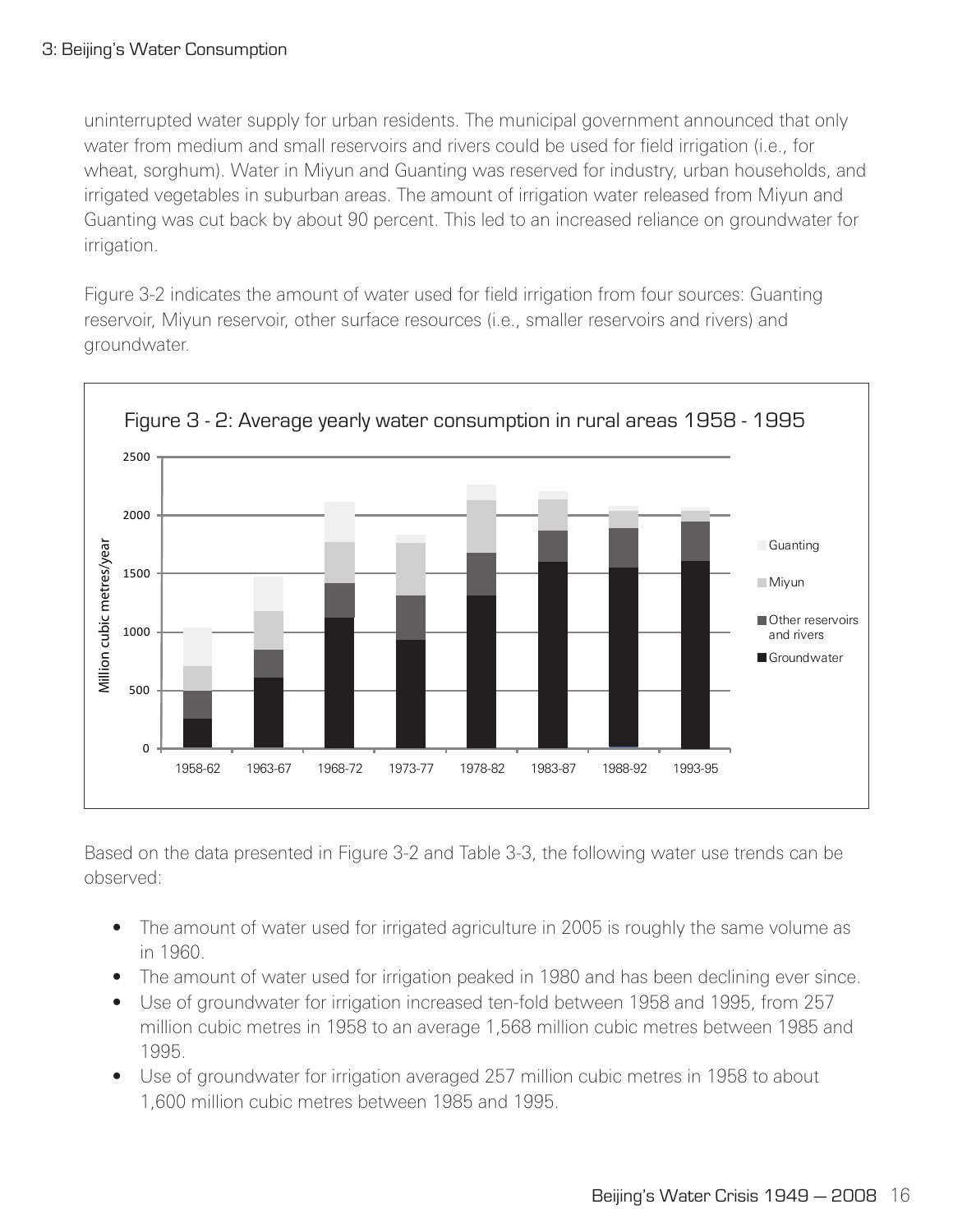Figure 3-3 shows yearly water consumption in rural areas since 1958 from the Miyun and Guanting reservoirs.



• Use of water from Guanting and Miyun reservoirs for irrigation peaked in 1962 at 1,124 million cubic metres, dropping to an average 622 million cubic metres between 1963 and 1984 and dropping further to a yearly average of 160 million cubic metres between 1985 and 1995.

#### Industry

Before 1949, there were few industrial enterprises demanding water supply in Beijing, with the exception of the Shijingshan (coal-fired) power plant and the Mentougou coal mine. Half a century later, Beijing had become the largest industrial city in northern China. Under the slogan "transforming a leisure-style town to a production-type city," China's leaders vigorously promoted the development of heavy industry in the nation's capital. As of 1995, there were 34,293 industrial enterprises citywide consuming 934 million cubic metres of water annually.

From 1949 onward, industrial water use increased as industry expanded – including metallurgy, power generation, chemical production, machinery, textiles, and papermaking. By 1963, industry in Beijing was consuming 640 million cubic metres annually compared to just 30 million cubic metres in 1949. By 1975, water consumption peaked at 1,407 million cubic metres, which is more than twice the amount of water used by Beijing industry today.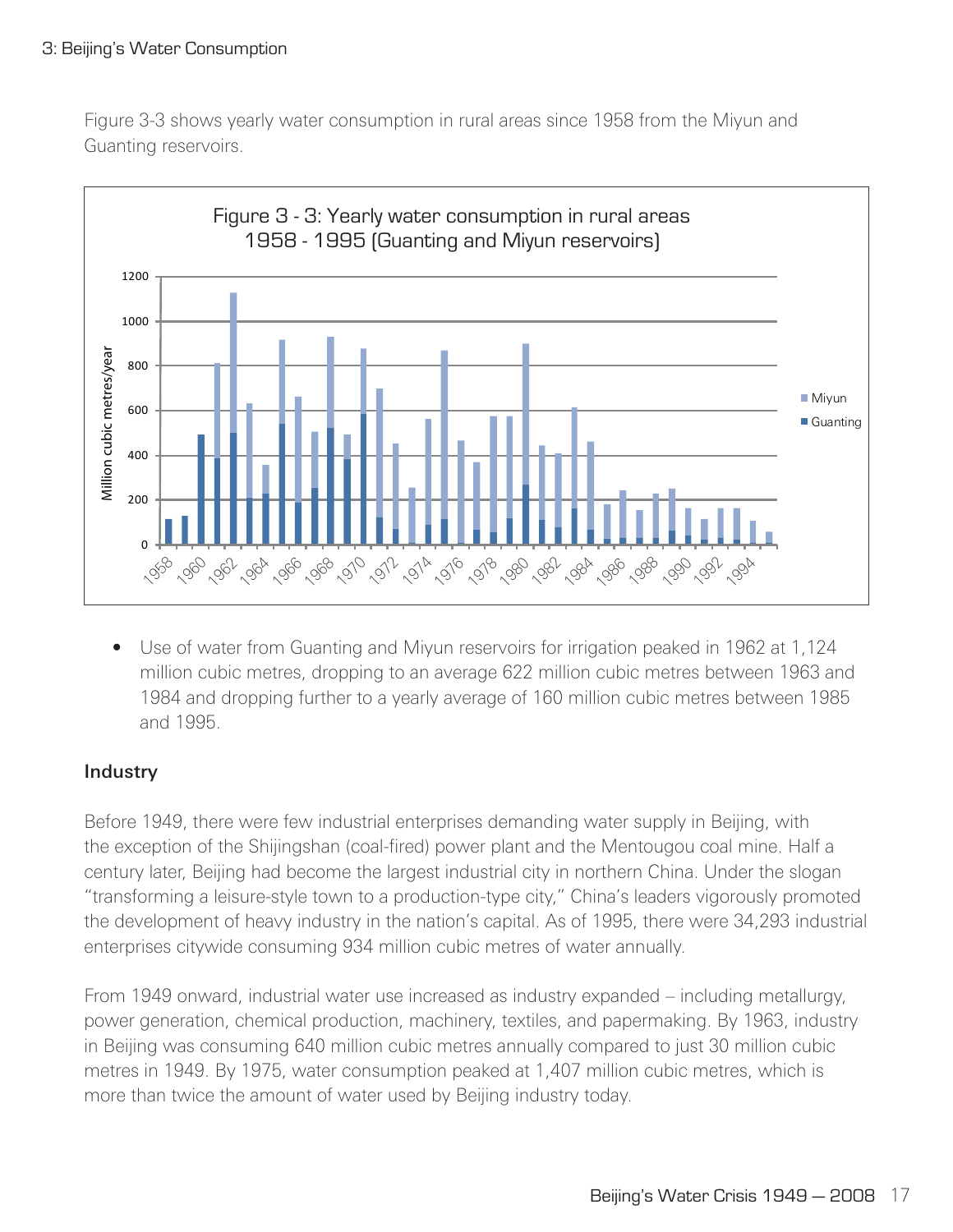#### 3: Beijing's Water Consumption

Figure 3-4 shows annual water consumption by industry for selected years between 1949 and 2005.



When the drought hit in the 1980s, Beijing launched a major water conservation campaign. This included expansion limits on the so-called shui laohu (or water tigers) – a reference to Beijing's water-intensive industries such as metallurgy, chemical production, and papermaking.

According to official data, industrial water use dropped by about 30 percent as a result of the campaign, from 1,350 million cubic metres in 1980 to 934 million cubic metres in 1995.

#### Urban environment

Since 1980, Beijing has supplied water to the capital's depleted lakes and canals, timed with public holidays and other national celebrations. City parks such as Zizhuyuan, Beijing Zoo, Shenshahai, and Beihai also receive water delivered from Beijing's reservoirs.

The watering of Beijing's urban landscapes is commonly done using rubber dams that block a river channel to store water for irrigation. These dams can be seen, for example, along the east section of the Liangma River and the Ba River. The water stored behind the rubber dams quickly becomes black and fetid. Such projects are implemented in the name of river management, flood control, and even wetlands protection, yet no attention is paid to the effect they have on groundwater levels and water supply downstream. The notion that rivers have a life of their own with specific ecological functions is not considered.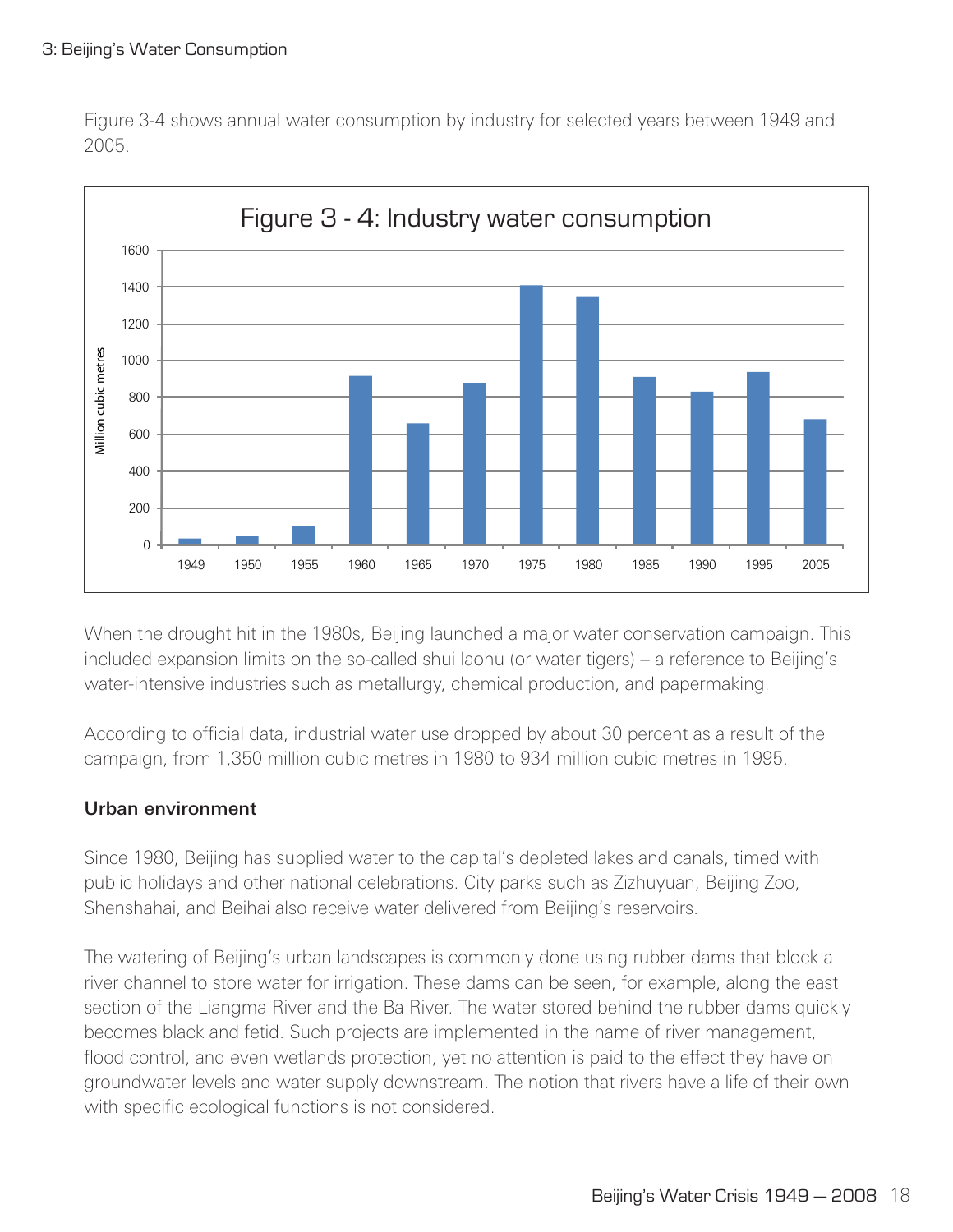Table 3-4 provides a breakdown of water use for Beijing's urban environment between 1980 and 1995. Note the amount of water used for this purpose nearly tripled in the drought years of the 1980s and peaked in 1987.

By the early 1990s, Beijing's most famous lakes were visibly deteriorating: Kunming Lake, Yuanmingyuan (Old Summer Palace), Beihai (North Sea), Zhongnanhai, Shenshahai, Taoranting, Lianhuachi were drying out. In recent years, Beijing has diverted water to these lakes from Guanting and Miyun reservoirs.

| Year | Water consumption | Year | Water consumption |
|------|-------------------|------|-------------------|
| 1980 | 17.68             | 1988 | 51.30             |
| 1981 | 24.39             | 1989 | 41.52             |
| 1982 | 36.18             | 1990 | 40.47             |
| 1983 | 28.38             | 1991 | 39.46             |
| 1984 | 30.20             | 1992 | 41.45             |
| 1985 | 38.51             | 1993 | 42.32             |
| 1986 | 44.86             | 1994 | 38.15             |
| 1987 | 51.77             | 1995 | 34.93             |

Table 3-4: Water for urban environment (million cubic metres)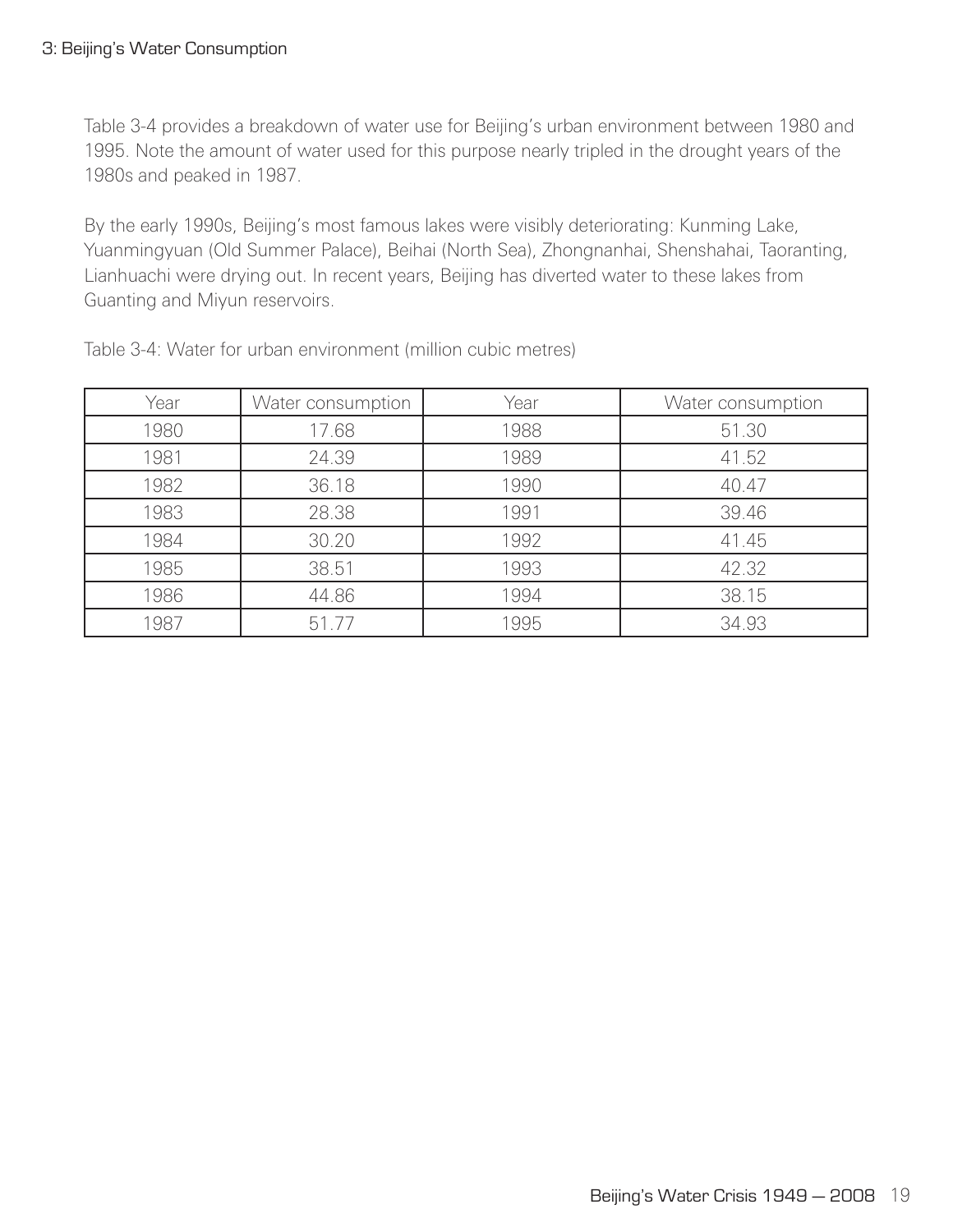### Kunming Lake

In the last three or four years, the Summer Palace, a symbol of Beijing's imperial heritage, has suffered a major water shortage. Kunming Lake, in the heart of the Summer Palace complex, is part of a natural river-lake system in Beijing that once acted as a reservoir for the city's northwest. Today the lake is drying up because of drought and the city's disappearing groundwater table. As the lake dries up, what little water remains evaporates quickly in the summer heat and it becomes more and more difficult to replenish such a large body of water.

In years gone by, water was released from Miyun reservoir to refill Kunming and other man-made lakes in Beijing. But in recent years of drought, the city's first priority for Miyun water is providing Beijing residents with a supply of tap water. Instead, water from the heavily polluted Guanting reservoir is delivered to Kunming Lake through existing river channels. (Note that almost half the diverted water is lost in delivery – a distance of more than 130 kilometres between the reservoir and the lake.)

Water delivery from Guanting to Kunming Lake occurs four times a year: in March, on May 1st (Labour Day), October 1st (National Day) and just before winter before the lake freezes. A total of about 10 million cubic metres of water from Guanting is reserved for Kunming Lake on an annual basis, in order to maintain a depth of 1.5 to 2 metres. In addition, if any special events take place — particularly visits by government leaders from foreign countries — the municipal water bureau will send extra water to the lake.

### Old Summer Palace

The Beijing Water Bureau allocates one million cubic metres annually to the lake within the Old Summer Palace grounds (also known as Yuanmingyuan Park) even though the Palace authorities say they need seven or eight times that amount.

In 2004, the Palace authority lined the lake bottom with a plastic membrane in hope that this would prevent water from seeping into the ground and reduce the required number of refillings every year to one instead of three. The US\$3.6 million initiative sparked an outcry from academics and environmental groups concerned that the plastic lining would create a stagnant pool and damage the local ecosystem.

Shortly after the controversy erupted, Beijing commissioned a number of international experts in ecological landscape design to propose alternative conservation measures. They proposed a wastewater treatment system that would recycle wastewater and capture rain for irrigating the gardens – an approach that has apparently proven successful in the southwestern United States and Mexico.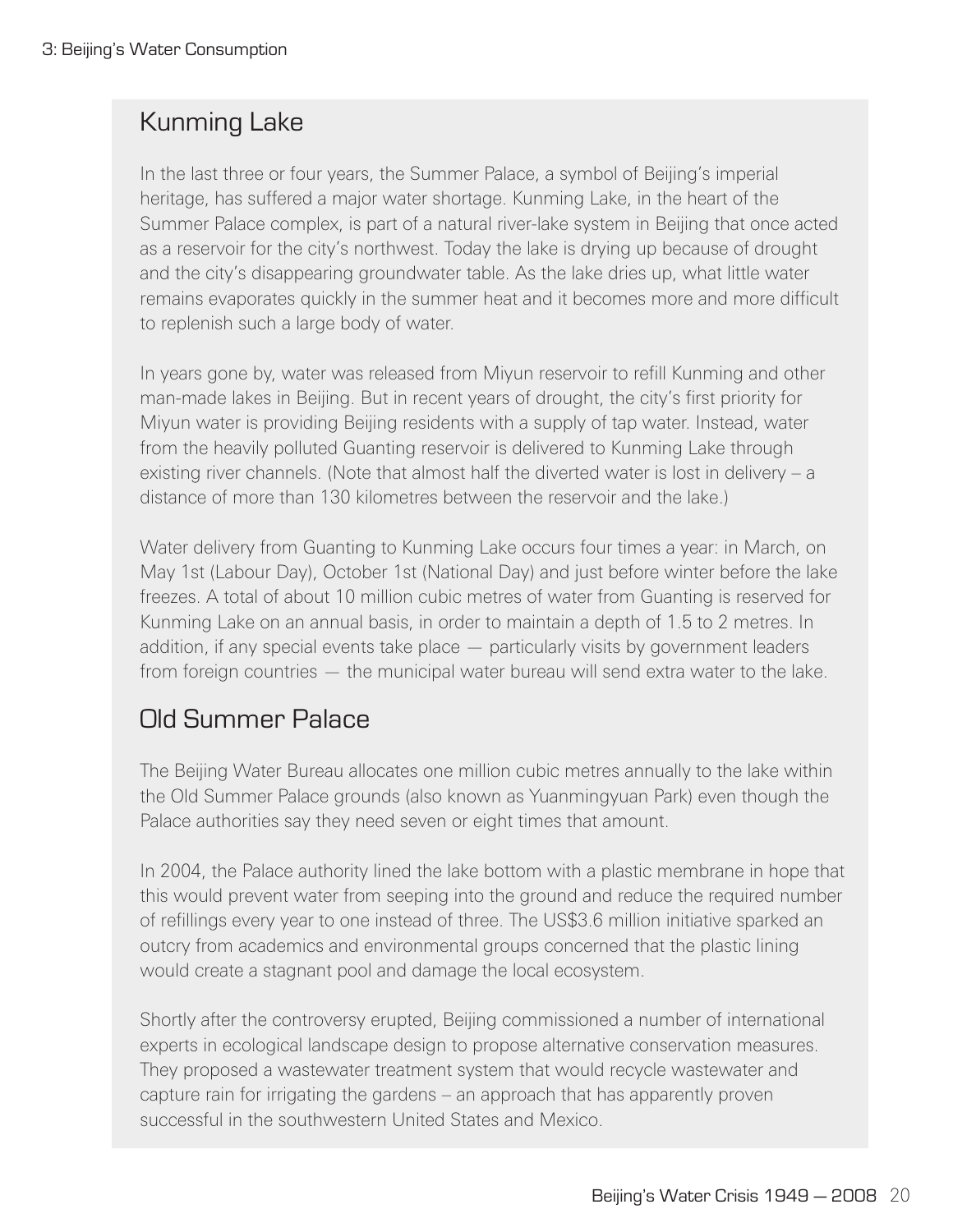Eventually the Xiaojiahe treatment plant was built, but its capacity of 20,000 cubic metres per day is too small. The plant cannot produce enough treated water to meet the required standard for irrigating the gardens. Meanwhile, the Qinghe treatment plant which was recently built nearby, and has a much larger treatment capacity than Xiaojiahe, has had difficulty negotiating a contract with the Palace authorities. For now, the Qinghe plant is dedicated to treating only the water of the Qinghe River, which flows through the Olympic Village.

#### Domestic water use

Since the Yuan Dynasty (1271), Beijing residents have relied on springs and shallow wells to draw groundwater for household use. Shallow groundwater was plentiful and easily accessible within a few metres of ground level, particularly on the alluvial plains between the Yongding and Chaobai river valleys. Water was also diverted to the city from springs in Beijing's western hills, such as the well-known Yuquanshan, Wanquanzhuang, and Lianhuachi springs.

Beijing built its first municipal water treatment works in 1908, which had a daily supply capacity of 25,000 cubic metres. By 1949, the plant's daily supply capacity had increased to 58,000 cubic metres, which was enough to supply one-third of the city's population of 4.14 million.

As Beijing's urban population grew and lifestyles changed, the municipality expanded its water supply system to reach more households. Figure 3-5 shows domestic water use in urban districts between 1950 and 1995.

The data presented in Figure 3-5 and Appendix 5 show the following:

- Daily per capita domestic water use in urban districts increased seventeen-fold from 0.018 cubic metres in 1950 to 0.302 cubic metres in 1995.
- The volume of tap water used in urban districts increased from 7.0 million cubic metres in 1950 to 466 million cubic metres in 1995.
- As of 1995, tap water use had increased to 76 percent of total domestic water supply in urban districts, compared to 49 percent of total water use in 1970.

In the last decade, 10 new waterworks have been built to provide Beijing municipality with a daily water supply capacity of up to 2.68 million cubic metres. By 2010, another five waterworks are to be constructed and three extended which, if completed, will increase the municipality's capacity of water supply to 3.65 million cubic metres daily.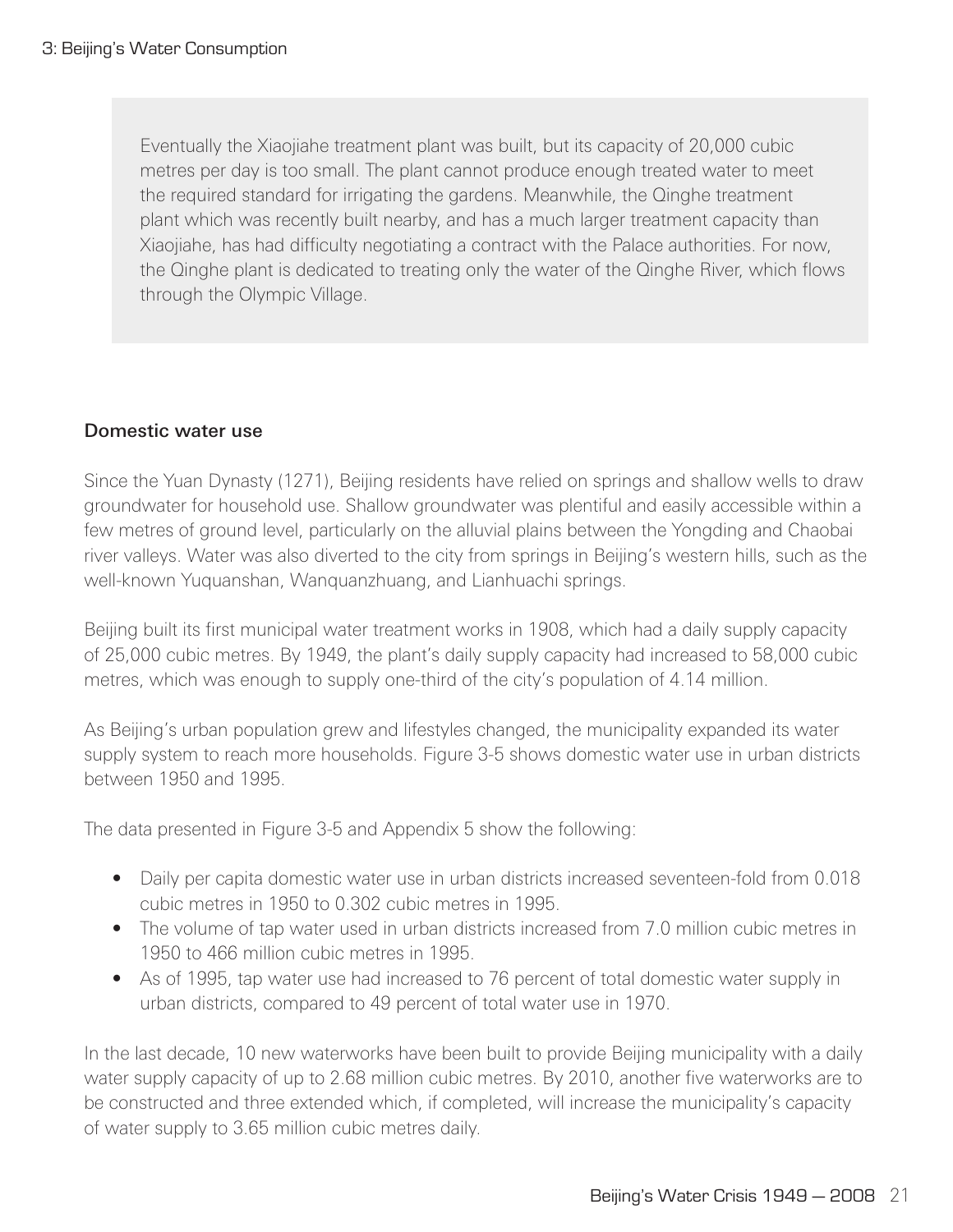

#### Golf courses

Golf courses in Beijing municipality consume an estimated 27 million cubic metres of water annually (assuming one 18-hole golf course uses about 1,000 cubic metres per day).

Beijing was introduced to this new "water tiger" by high ranking officials and the city's business elite during the 1980s. Almost overnight, golf became a symbol of social status and wealth and it has had a significant impact on water consumption. There are about 38 standard courses within the municipality, including 19 in Chaoyang district and nine in Haidian district, as well as dozens of golf practice ranges.

Golf courses not only consume a great deal of water (usually groundwater) but cause other environmental problems as well. Thousands of hectares of forest or farmland have been appropriated by developers and cleared to make way for golf courses. After the land has been cleared, agricultural chemicals and disinfectants are applied to the imported sod which pollutes the groundwater in the surrounding areas.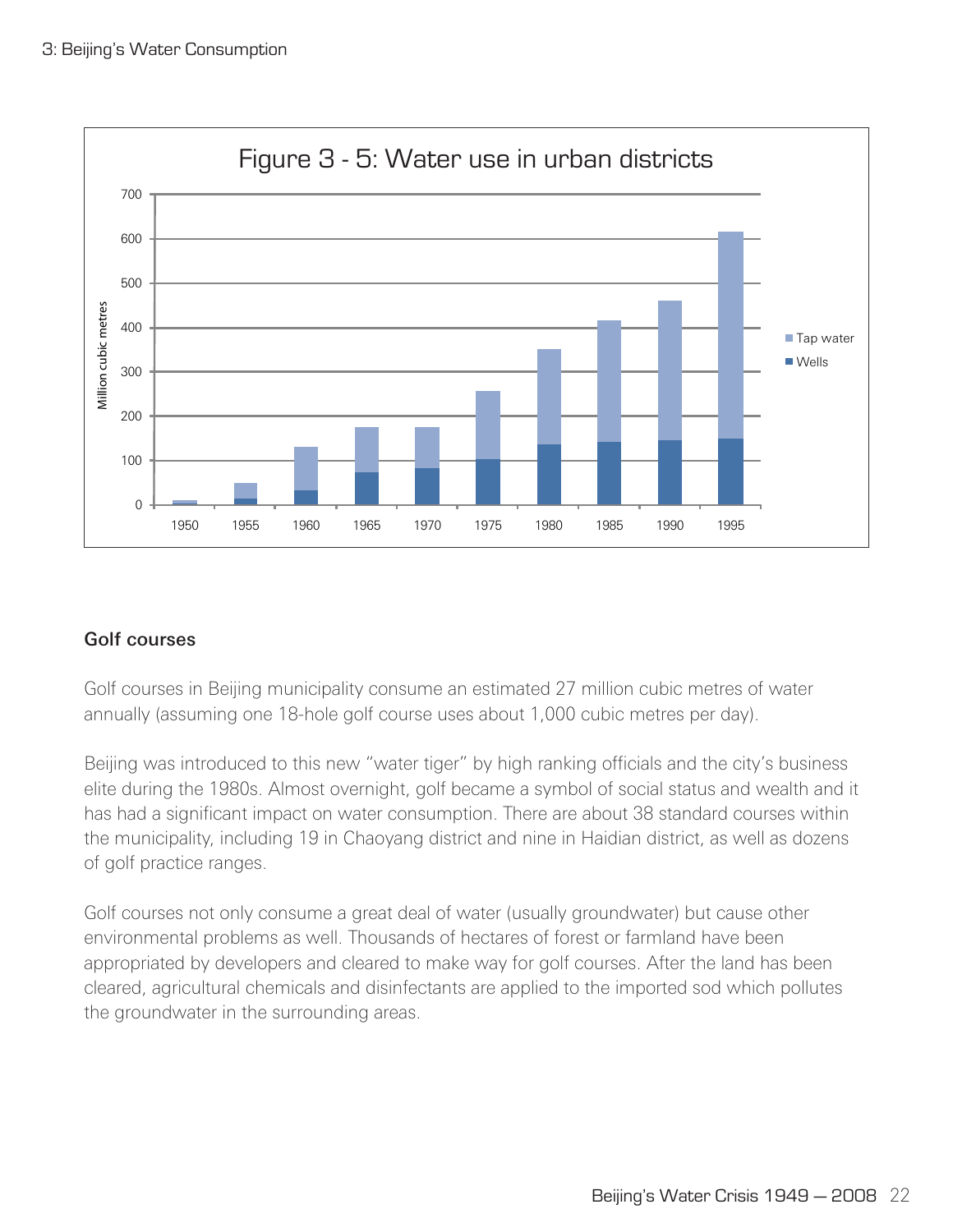#### 2008 Olympics

To host the "Green Olympics," Beijing municipality has developed man-made lakes and streams, musical fountains, and new parks, assuming that water will be taken from neighbouring Hebei province. Total water consumption during the 2008 Olympics is estimated at 200 million cubic metres. Some of the water-intensive sports facilities and waterscapes built for the Olympic Games are described below:

#### Wenyu – Chaobai Olympics diversion scheme

In January 2007, the Beijing Water Bureau announced a plan to divert water from the Wenyu River to the Chaobai River. The Chaobai River used to flow near the Shunyi Olympic Aquatic Park but has had little or no water for a decade now.

With a budget of 430 million yuan (US\$57.3 million), the municipality built a 13-kilometre underground pipeline to take 380,000 cubic metres of water from Wenyu to the Jian River, which joins the lower reach of the Chaobai River just north of the Olympic Aquatic Park in Shunyi district.

Water from Wenyu will not be used by the Olympic Park directly but will be used to improve the scenery around the park during the Olympics. The park is near Shunyi town, one of Beijing's more affluent suburbs.

Prior to diversion, water from Wenyu will require treatment because much of the river is ranked Category V, which means it is too polluted for any human use, including irrigation (see Appendix 1).

Wenyu is the only river still flowing through Beijing with an estimated flow of 400 million cubic metres even in a dry year, consisting mostly of wastewater. Flowing through the heart of one of Beijing's more affluent communities, local residents often complain that its black, stinking water is offensive and disgusting.

#### Zhongguancun Fountain

This is a super-sized water landscape featuring a huge fountain, lights and music in the crowded Zhongguancun area (known as "Beijing's Silicon Valley") in the centre of Haidian district. Promoted as a "modern symphony in the city," the fountain is expected to operate during the opening ceremony and then only during national holidays due to its high operating costs.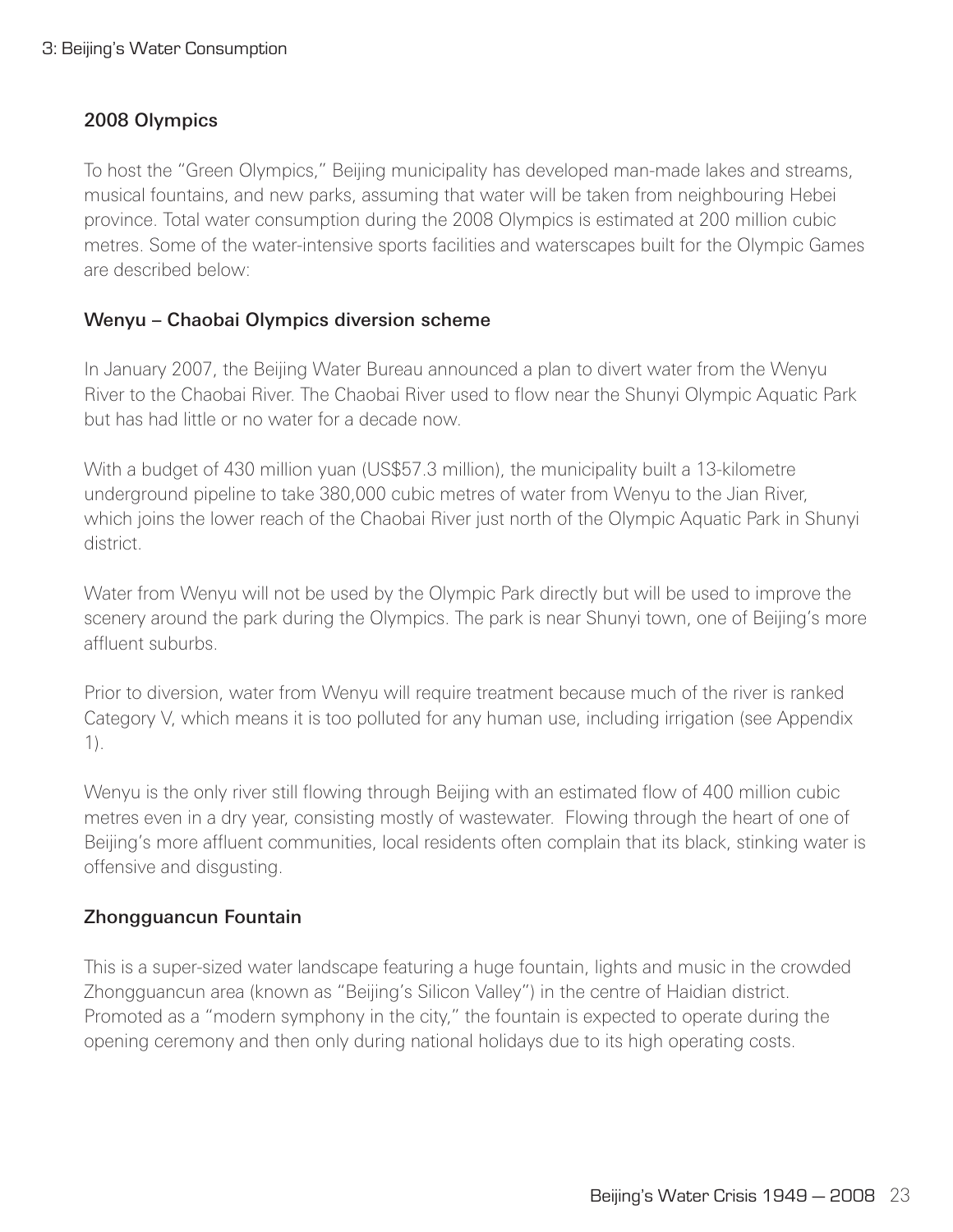#### 3: Beijing's Water Consumption

#### Shunyi Olympic Aquatic Park

Chosen as the rowing base for the 2008 Olympic Games, the Chaobai River, already dry for years, will be filled with water from the Wenyu River this year to form a lake with a surface area of about 4,000 hectares (or 40 square kilometres). In the 2007 warm-up competition, Chaobai's dried-up riverbed was blocked with two rubber dams at either end and filled with groundwater.

#### Harmony Square (also known as Aquatic Paradise)

Within Shunyi Olympic Aquatic Park, this "fountain in the desert" is designed with a water surface of 11.37 million square metres and a fountain that can shoot up as high as 136.8 metres. The fountain height represents the year Shunyi town was established: 1368.

#### Olympic Village Lake

This newly-constructed lake in the heart of the Olympic Village will be filled with water that has been diverted from the Qing River and treated at one of the city's waterworks.

#### Luxury buildings and hotels

To accommodate millions of Olympic spectators, dozens of luxury buildings and hotels that consume a great deal of water have been built. Behind the Haidian Mountain, for example, is the newly-built Daoxianghujing (Fragrant Rice Scenic Lake) Hotel which boasts a new man-made lake fed by pumped groundwater. In addition, a new national theatre (surrounded by 35,000 square metres of water), a CCTV building, and an international airport terminal have recently been completed.

#### Olympics sports facilities

Thirty-two competition venues and 19 newly-constructed sports facilities, including the main sports centre nicknamed the Bird's Nest, the diving hall nicknamed the Water Cube, and Fengtai baseball stadium. The baseball facilities alone will require at least 100,000 cubic metres of water annually.

#### Urban parks

A new 12,500-hectare green belt of irrigated trees and shrubs dotted with man-made lakes has been added to the city's urban landscapes.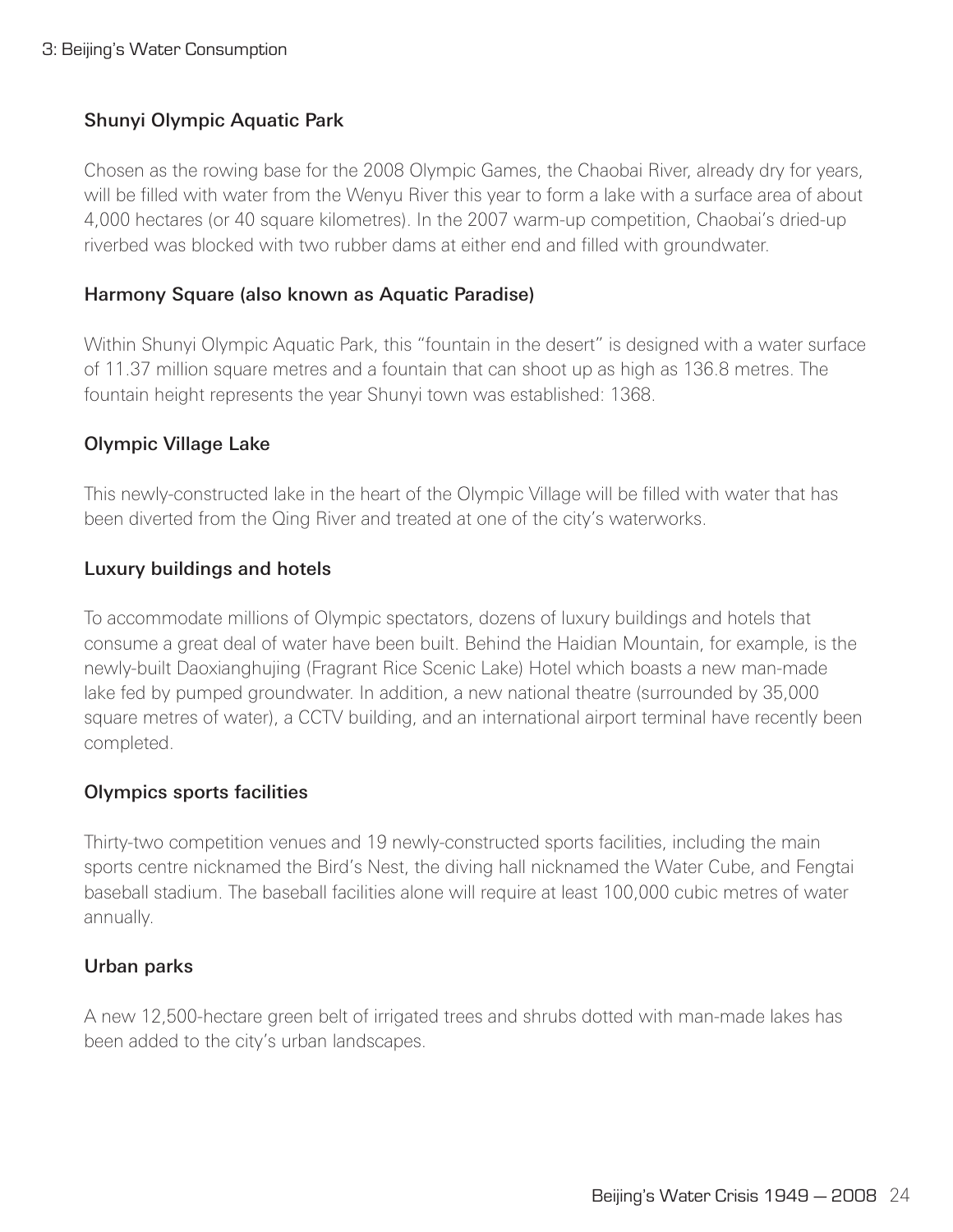# Chapter 4: Beijing's Water Crisis

#### From abundance to scarcity in 60 years

Beijing is running out of freshwater. Although more than 200 rivers and streams can still be found on official maps of Beijing, the sad reality is little or no water flows there anymore. Beijing's springs, famous for their sweet-tasting water have disappeared. Finding a clean water source anywhere in the city has become impossible.

As recently as 30 years ago, Beijing residents regarded groundwater as an inexhaustible resource. Now hydrogeologists warn it too is running out. Beijing's groundwater table is dropping, water is being pumped out faster than it can be replenished, and more and more groundwater is becoming polluted.

How did Beijing go from water abundance to its present-day crisis? Certainly, drought is an important factor. The municipality has endured 25 years of below-average rainfall since the 1980s and nine consecutive dry years since 1999. Less rainfall means less surface runoff flowing to Beijing's rivers and reservoirs, and less water available for groundwater recharge. So too, Beijing's growing population and industrial development have driven huge increases in water demand, as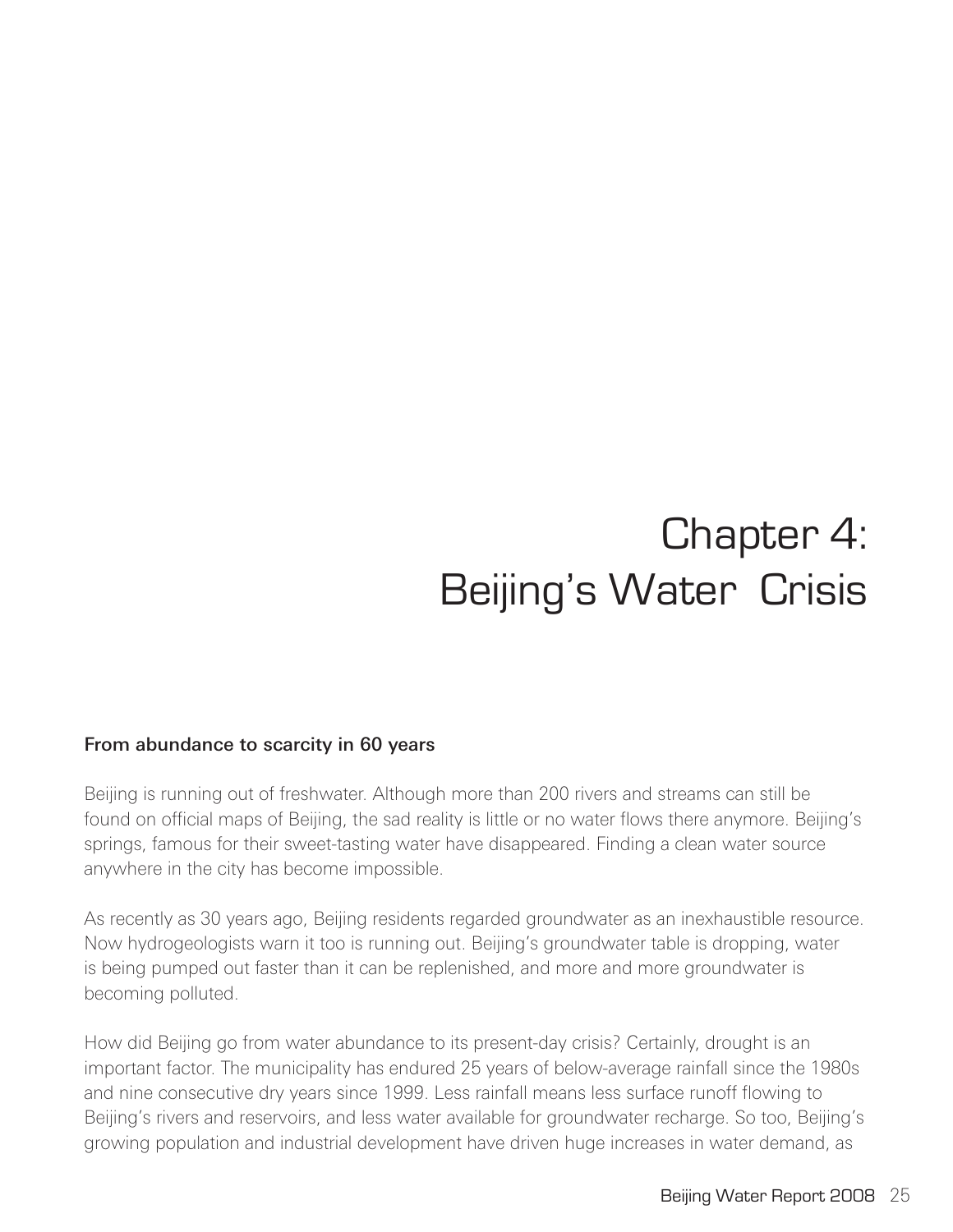the data suggests. But to say that drought and population increase are the main causes behind Beijing's water crisis is an overstatement.

Beijing's water crisis stems more from decades of short-sighted policies that have degraded its watershed and a political fixation on large-scale and environmentally damaging engineering projects to keep the taps flowing at little or no charge to consumers. On the demand side, water consumption has been divorced from consequence without price signals to indicate scarcity.

Beginning after "New China" was established in 1949, state-owned logging companies cut down the forests at the headwaters of Beijing's rivers. People were encouraged to farm every denuded hillside and mountain top, and to create more farmland by draining wetlands. Also, the rivers were dammed: at least 85 reservoirs have been built in Beijing's outlying districts since the 1950s to store water for industrial development and irrigated agriculture. Soon the rivers began drying out as more and more of this water was diverted from the reservoirs to nearby fields and industry, with the balance supplying the city with drinking water via man-made canals.

Beijing's policy of guaranteeing water supply to the capital – even as its rivers and reservoirs were drying up – has wreaked havoc on farmers and encouraged wasteful consumption by industry and urban consumers. The experience with Beijing's two largest reservoirs, Guanting and Miyun, is a case in point. When drought struck in the early 1970s, the central government cut back the amount of water released from the two reservoirs to Beijing's farmers. This forced more than 100,000 hectares of irrigated farmland out of production and prompted the digging of 30,000 wells so that farmers had an alternative supply of irrigation water. So began rural Beijing's exhausting reliance on groundwater for irrigation.

When another drought hit in the early 1980s, once again the authorities cut back water for irrigation in order to guarantee supply to urban residents. By this time, Miyun and Guanting were supplying tap water to millions of urban households. Also, more and more groundwater was being pumped to meet urban demand. So even amidst drought, urban residents and industry were supplied with water without the benefit of price feedback to signal water scarcity and promote conservation.

Today more than two-thirds of the entire municipality's water supply comes from groundwater, having exhausted the city's two largest reservoirs. Guanting and Miyun now hold less than ten percent of their original storage capacity, and Guanting can no longer supply the capital with drinking water because it is too polluted.

Through the 1980s and 1990s, Beijing pumped groundwater at an annual rate of 2.8 or 2.9 billion cubic metres, far exceeding the so-called safe or allowable limit of extraction (where the rate of extraction is lower than the rate of recharge – experts have set this limit at 2.0 to 2.5 billion cubic metres annually.) To date, an estimated 6 billion cubic metres of groundwater has been extracted above the safe limit and may never be replenished.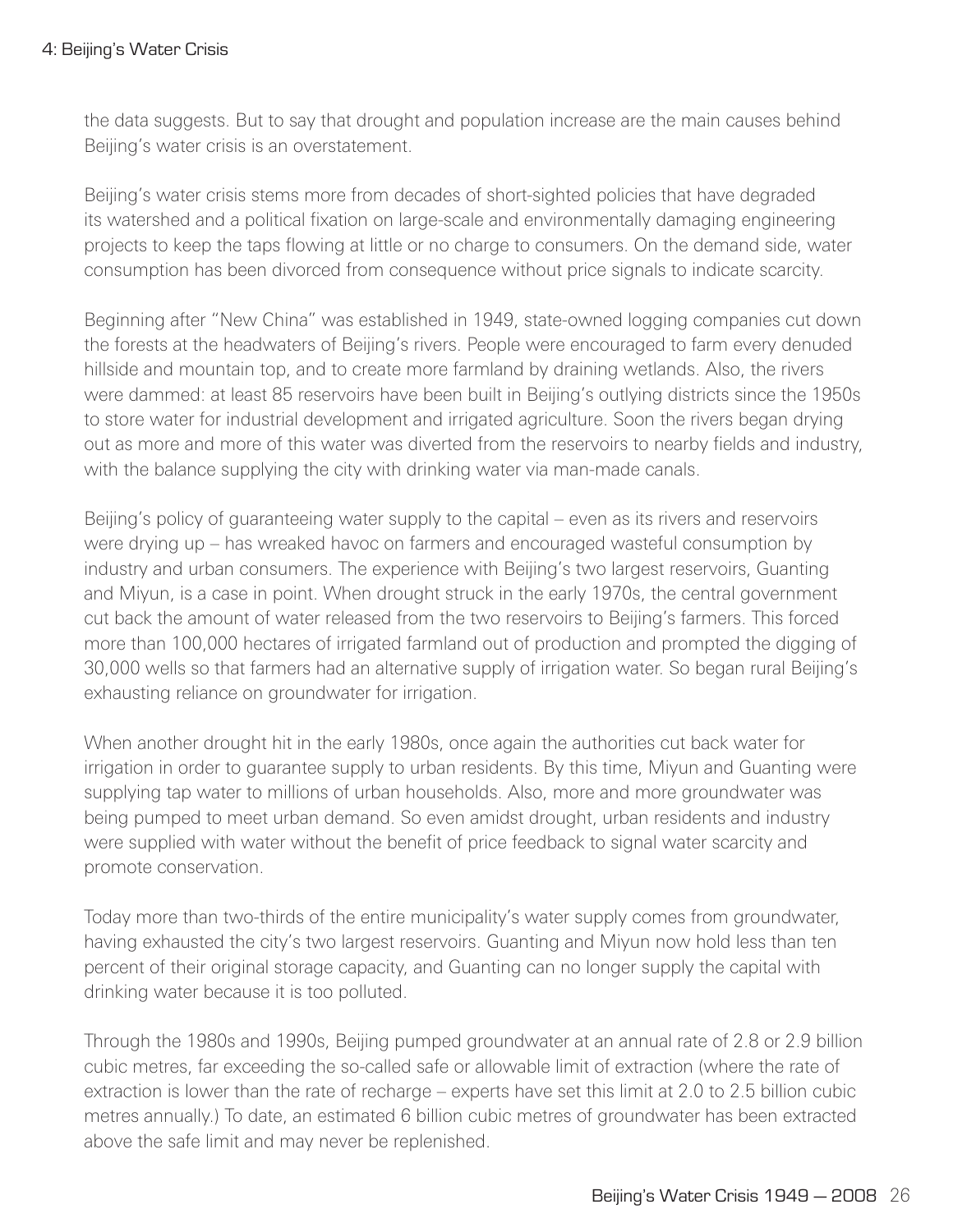In the last few decades, Beijing has lost much of its capacity to recharge groundwater. In addition to rising demand (which increases extraction,) the expanse of roads, buildings, and infrastructure now covering the natural ground surface mean that less water is seeping back into the ground. Also, because all the rivers have been dammed, the floodplains downstream no longer receive the floodwaters that used to recharge groundwater naturally.

#### Official responses to Beijing's drought and competing water demands

The central government's first response to drought and competing demands for water was to reallocate water from Beijing's two largest reservoirs to industry and urban residents, thus depriving farmers of water for irrigation. Then, as Miyun and Guanting lost their capacity to provide water to the city, groundwater use rapidly increased. In the last five years, with Beijing's surface and groundwater supplies nearing exhaustion, the State Council has ordered a series of "emergency water transfers" from outside Beijing municipality via newly-constructed canals and reservoirs. The State Council has also imposed restrictions on water use in upstream Hebei in an effort to increase river flow to Beijing. In this way, Beijing's incessant demand for new supply, and its political authority to take water from other river basins, now threatens millions of water users beyond its watershed.

Beijing's policy responses to the water crisis:

- Reallocate surface water from rural to urban consumers
- Extract ever-deeper groundwater
- Divert surface water to Beijing city from reservoirs and rivers outside Beijing municipality
- Restrict water use in upstream Hebei
- Cut off river flow to downstream Tianjin
- Shut down or relocate polluting and water-intensive industries

#### Karst groundwater supply expansion

To slow the depletion of groundwater aquifers on Beijing plain, China's Ministry of Water Resources developed a plan to extract groundwater from karst aquifers in Beijing's outlying districts. Traditionally, these karst aquifers – with groundwater at depths of 1,000 metres or more – have been protected as emergency water reserves for use only in times of war or for use by future generations. But in 2004, the national water ministry completed two of five planned deep groundwater extraction projects (See Table 4-1).

The total amount of karst groundwater to be extracted annually from the five sites ranges from 274 to 452 million cubic metres. Notably, an earlier assessment recommended less extraction; no more than 200 million cubic metres annually and an additional 200 to 400 million cubic metres for emergencies. But it is not clear what kind of emergency would trigger the maximum extraction of karst groundwater.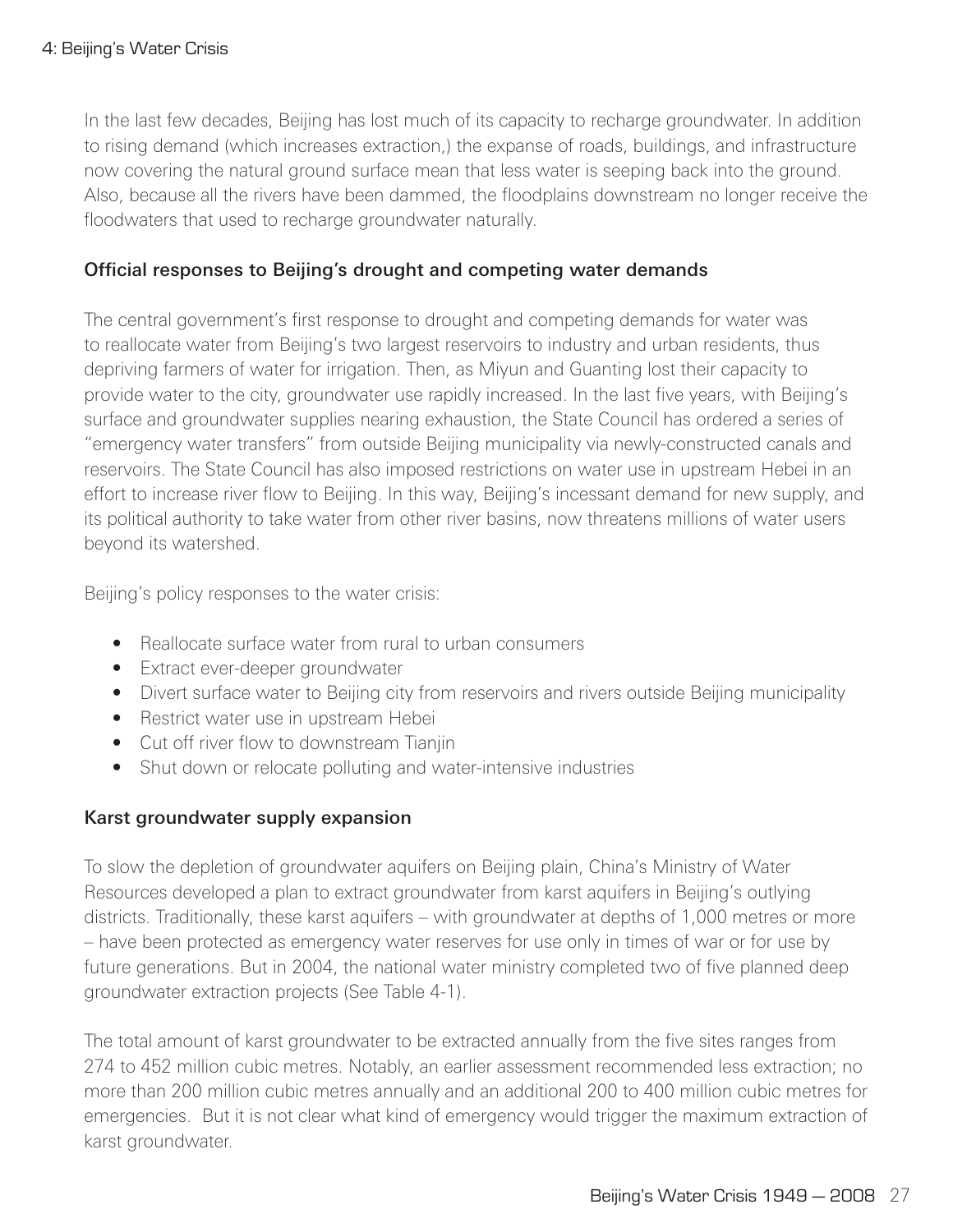#### Karst groundwater

Karst refers to a type of terrain, usually formed on carbonate rock (limestone and dolomite) through which groundwater flows to form a subsurface drainage system and discharges at surface level springs. Groundwater flow in karst aquifers is significantly different from that of other aquifers because its flows are turbulent with velocities approaching those of surface streams. Groundwater flow in aquifers composed of sand, gravel or bedrock is usually very slow. Karst groundwater systems are extremely vulnerable to contamination; they can create sinkholes and cause sinkhole collapse. In North China, geologists estimate there are about 100 large karst spring systems each with a watershed area from 500 to over 4,000 square kilometres with an average discharge from 1 to 13 cubic metres per second.

Despite objections raised by some experts, proponents of karst groundwater extraction argued that little harm would be done to the environment apart from a drawdown effect on other wells in the area which are currently used for irrigation. In response to concerns about sustainability, proponents argued that the karst aquifers would be replenished once the years of ample rainfall return.

| Site (river basin)                         | Water supply | Emergency extraction | <b>Status</b>  |
|--------------------------------------------|--------------|----------------------|----------------|
| Pinggu district (Jucuo)                    | 37           | 50                   | Completed 2004 |
| Lianghe Village,                           | 10           | 35                   | Completed 2004 |
| Huairou county<br>(Chaobai)                |              |                      |                |
| Changgou Fangshan<br>county (Dashi)        | 20           | 30                   | n/a            |
| Yuquanshan<br>to Kunming<br>Lake(Yongding) | 10           | 30                   | n/a            |
| Nanshao Changping<br>district (Wenyu)      | 10           | 20                   | n/a            |

Table 4-1 Karst groundwater extraction sites (10,000 metres/day)

#### Surface water supply expansion

In 2003, the central government began arranging 'emergency water transfers' from neighbouring regions to Beijing city. (See Table 4-2).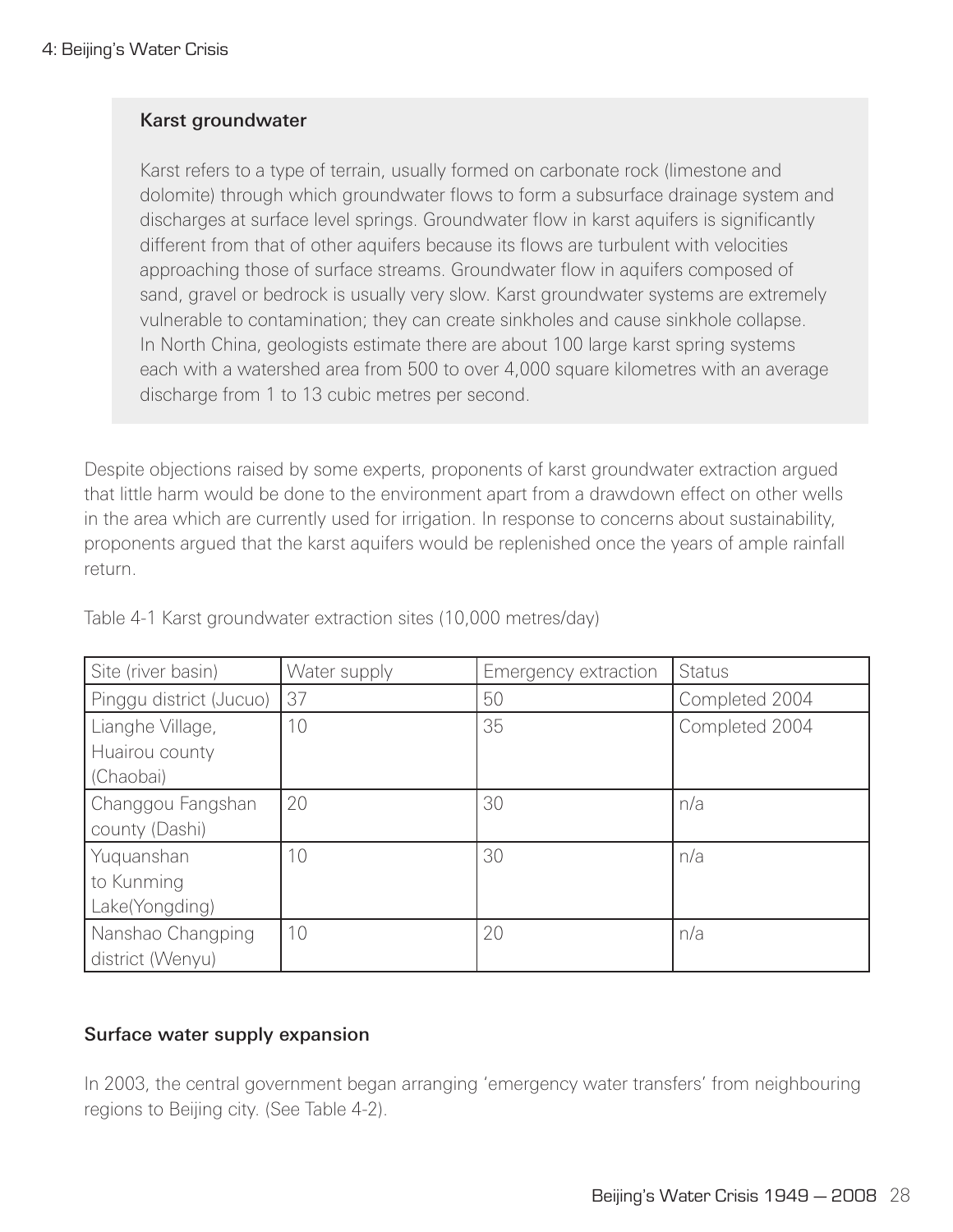South-North diversion project

The State Council's ultimate solution to Beijing's water crisis is the massive South-North diversion project, first proposed by Mao Zedong in 1952 and approved by the central government in 2001. If all three routes are completed, as much as 48 billion cubic metres of water will be extracted from the Yangtze River and delivered to Beijing at a cost of at least US\$60 billion, more than twice the official cost of the Three Gorges dam. South-North diversion proponents talk of quenching Beijing's thirst with "surplus" water from the Yangtze, as if draining China's longest river -Shanghai's water supply – would have little or no economic or environmental consequences for the millions of people in southern and southwestern China.

Table 4-2: Beijing's water transfer schemes

| Completion date        | Water volume<br>(million cubic<br>metres) | Diversion from:                                                                                       | Diversion to:                                                                                                              | Distance (km) |
|------------------------|-------------------------------------------|-------------------------------------------------------------------------------------------------------|----------------------------------------------------------------------------------------------------------------------------|---------------|
| Sep 2003 - Oct<br>2005 | n/a                                       | Cetian reservoir<br>in Datong city,<br>Shanxi province.                                               | Via canals to<br>Sanggan and<br>Yang rivers,<br>which flow into<br>the Yongding<br>river and the<br>Guanting<br>reservoir. | 185           |
| Sep 2003 - Oct<br>2005 | 142                                       | 4 existing<br>reservoirs<br>in Hebei<br>province: Youyi,<br>Xiangshuibao,<br>Huliuhe, and<br>Yunzhou. | See above                                                                                                                  | 80            |
| 2004                   | 10                                        | Baihebao<br>reservoir Beijing<br>municipality                                                         | Miyun reservoir,<br>Beijing                                                                                                | 75            |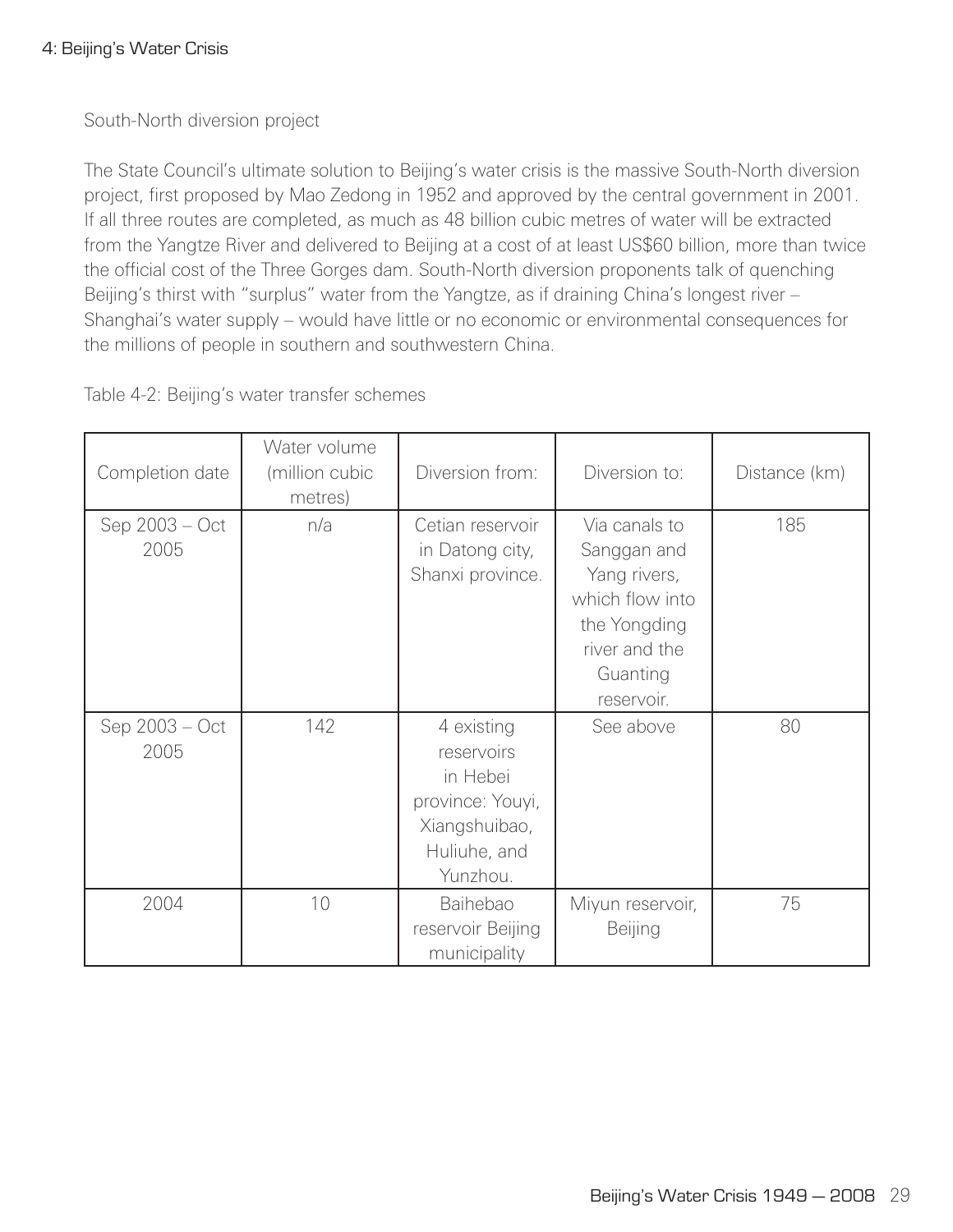| Completion date | Water volume<br>(million cubic<br>metres) | Diversion from:                                                                                                                                                                                                                  | Diversion to:              | Distance (km) |
|-----------------|-------------------------------------------|----------------------------------------------------------------------------------------------------------------------------------------------------------------------------------------------------------------------------------|----------------------------|---------------|
| 2008            | 400                                       | Shijiazhuang-<br>Beijing section of<br>the South-North<br>water transfer<br>project (central<br>route).                                                                                                                          | Beijing                    | 200-300       |
|                 |                                           | Includes 4 newly-<br>constructed<br>reservoirs in<br>Hebei Province:<br>Gangnan and<br>Huangbizhuang<br>on the Hutuo<br>river; Wangkuai<br>on the Daging<br>River, and<br>Xidayang<br>on Tongtian,<br>Wuming and<br>Tang rivers. |                            |               |
| 2010            | 1,200                                     | Danjiangkou<br>reservoir Han<br>River (Yangtze<br>tributary) Hubei<br>province                                                                                                                                                   | Tuancheng Lake,<br>Beijing | 1,271         |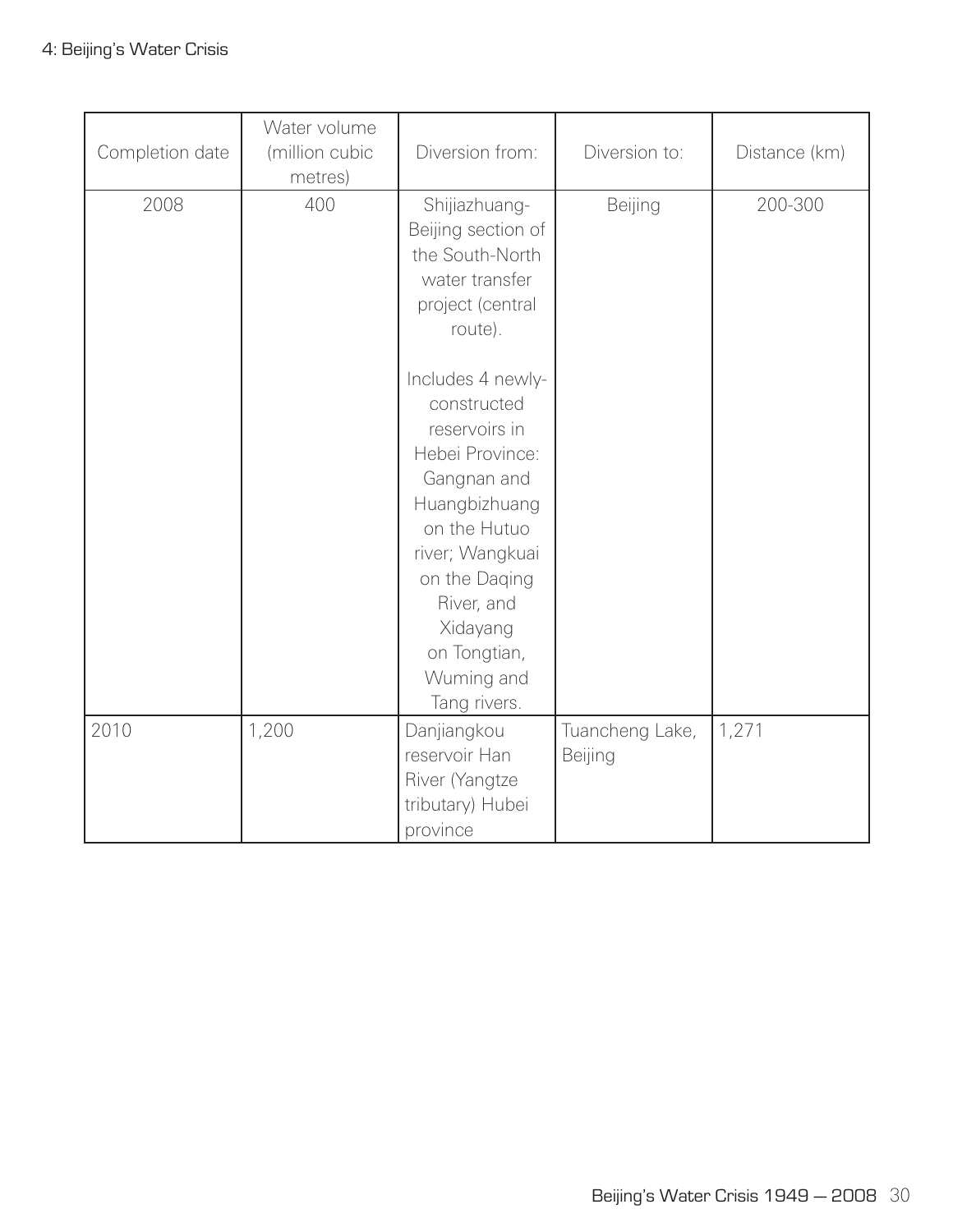#### Beijing water policy: 2008 Olympic Games and beyond

With the 2008 Olympic Games imminent, the central government announced its three policies for ensuring Beijing has adequate water supplies for the Olympics and beyond. The policies are:

- Extract water from river basins outside Beijing municipality This policy refers to water diversion projects underway to bring water from Hebei in time for the Olympics, and from the Yangtze by 2010. See Table 4-2.
- Increase runoff from upstream areas

This policy refers to a "water allocation plan" issued earlier this year by China's Ministry of Water Resources and the country's lead planning agency, the National Development and Planning Commission. Under this plan, upstream Shanxi and Hebei provinces must guarantee surface water to Beijing as follows: 420 million cubic metres in a normal year, 215 million cubic metres in a moderately dry year, and 90 million cubic metres in a dry year.

**Exploit and protect groundwater** 

As noted earlier, more than two-thirds of Beijing's current water supply comes from groundwater within Beijing municipality, including karst groundwater from depths of 1,000 metres or more. This latest policy announcement refers to restrictions imposed on groundwater use outside Beijing municipality, which the central government claims will help increase surface runoff to Beijing. For example, Hebei province has banned groundwater use in the area where Beijing's largest rivers, Yongding and Chaobai, are said to originate – the Bashang area of Hebei's Zhangjiakou city, northeast of Beijing. Zhangjiakou city has also introduced a water licensing system aimed at restricting the use of groundwater for growing vegetables.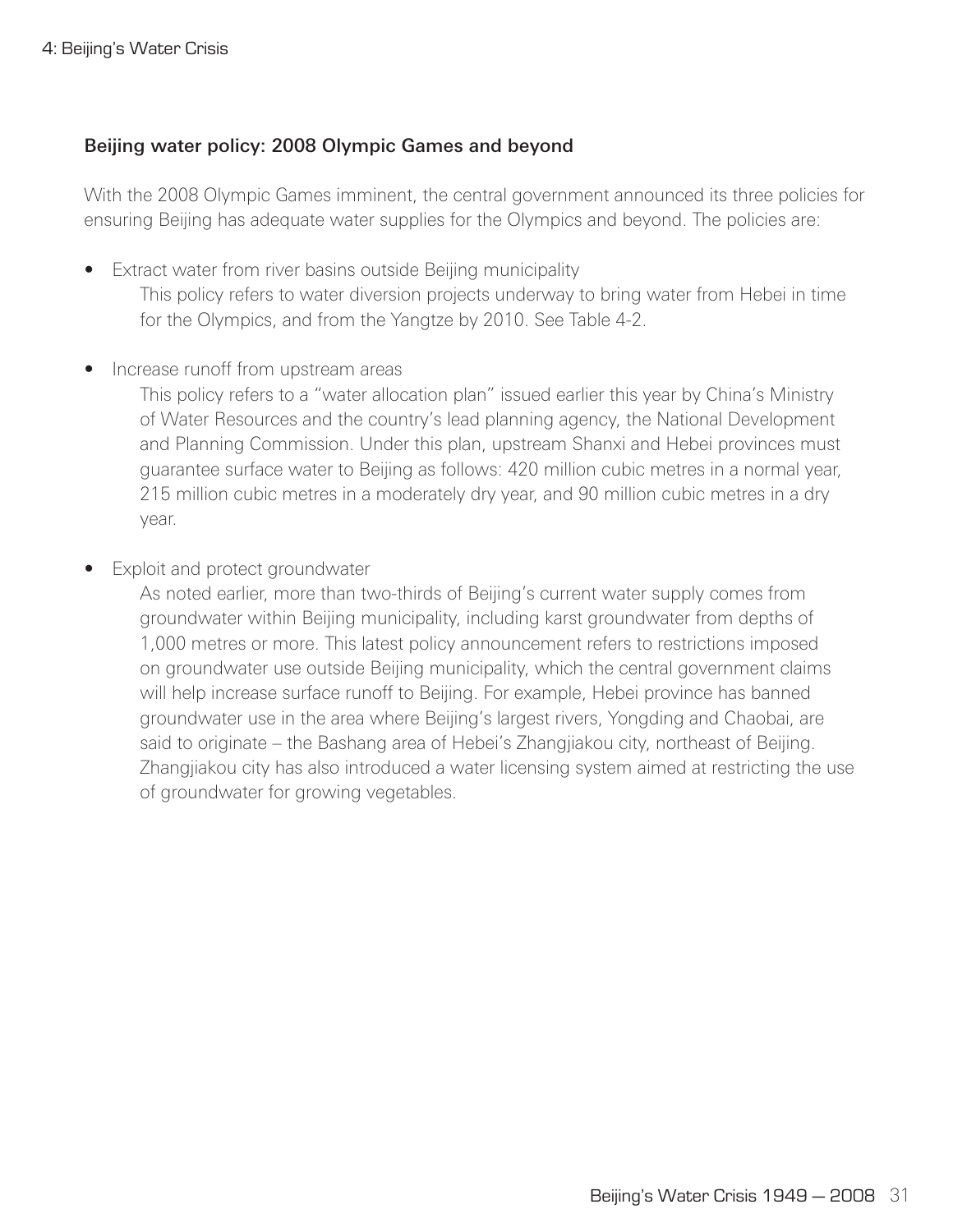# Chapter 5: Reversing Beijing's Water Crisis

#### Endless supply expansion is not the answer

Taking ever more water from ever further jurisdictions beyond Beijing may be an emergency measure to ease Beijing's water shortages and flush out its polluted waterways, but it is not a fundamental solution. Long distance diversion is extraordinarily expensive and environmentally damaging. Even if water is successfully diverted from Hebei province in 2008 and the Yangtze River in 2010, groundwater will continue to be Beijing's most important water source. The municipality will still need to continue pumping about three billion cubic metres of groundwater annually to keep up with the forecasted growth in demand – that's 500 million cubic metres over the annual allowable limit for "safe" extraction. With each new project to tap water somewhere else, demand for water increases at an ever greater cost to China's environment and economy.

Whether diverting surface water or digging ever-deeper for groundwater, the underlying solution proposed is like trying to "quench thirst by drinking poison." Nor is there more sense in the proposals to move the capital south or resettle downtown residents to new towns in the municipality. This would only transfer the twin problems of shortages and profligate consumption to other areas. There is a better way.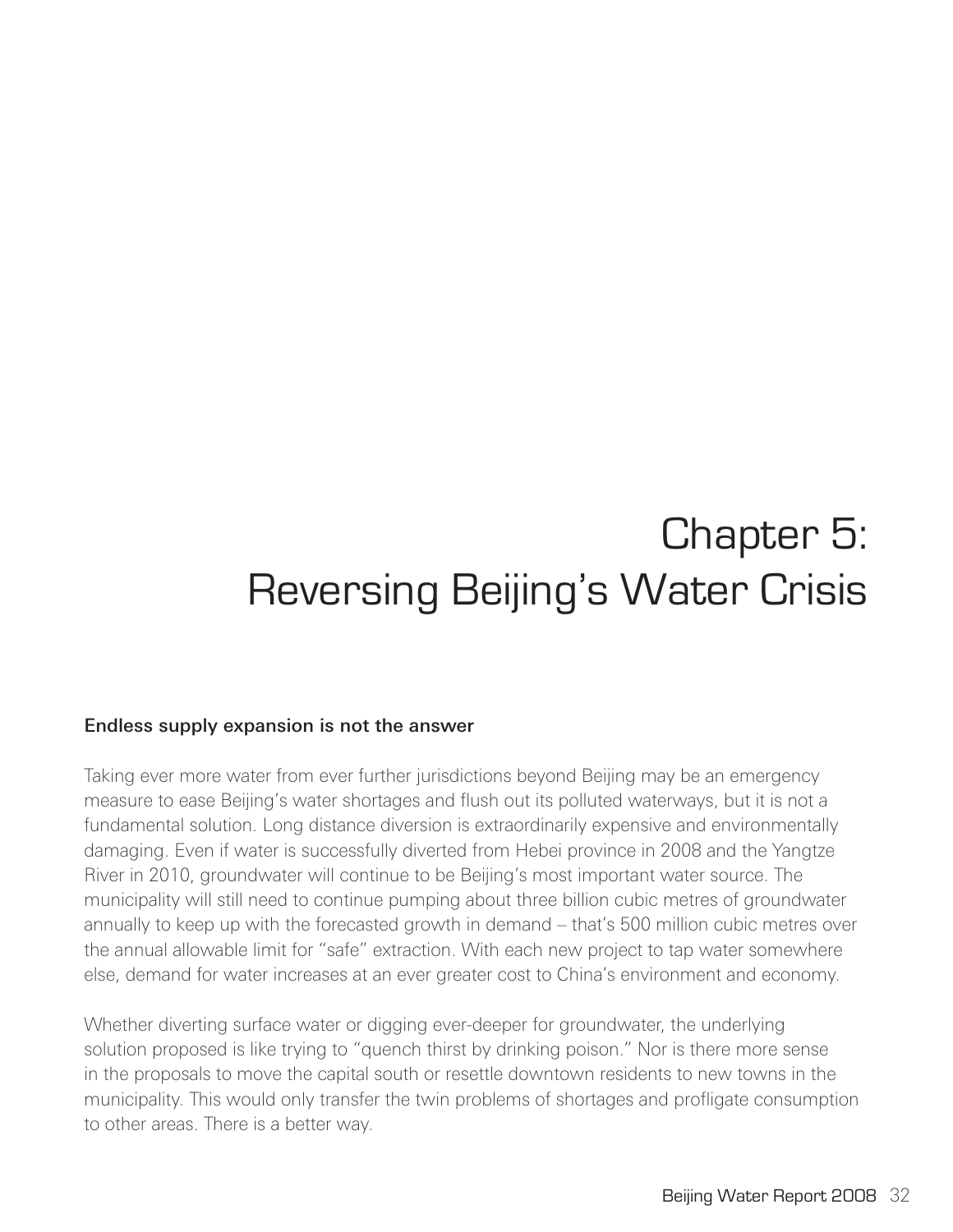#### Reduce demand using the rule of law and economic incentives

The key to addressing Beijing's water crisis is not more engineering projects to deliver new supplies. More dams, diversion canals, pipelines and even desalination plants may be technically feasible but they are economically and environmentally ruinous. A better approach would be to curb demand through efficiency improvements in water supply and consumption using the rule of law and economic incentives. A growing number of experts in China recognize the principles and potential of this approach, which is introduced below.

#### Enforce existing laws and regulations

Experts and environmentalists have long urged Beijing authorities to enforce existing laws and regulations aimed at curbing unaccountable and water-profligate urban development within the municipality. The State Council, for example, has issued regulations requiring that any plan or undertaking to take water or store water in rivers must be subject to approval by the relevant authorities. Enforcing such regulations along with full disclosure would force proponents to account for their proposed actions and would thereby discourage environmentally damaging schemes.

Other laws and regulations, if enforced, would oblige the central and municipal authorities to take the following action within Beijing municipality:

- Shut down polluting factories;
- Prohibit development projects in water source protection zones;
- Prohibit the dumping of untreated industrial wastewater and household sewage into Beijing's waterways;
- Suspend the construction of golf courses;
- Impose fines on water polluters

#### Impose full-cost water pricing to reduce demand and promote efficiency

China's State Environmental Protection Agency, the country's top environmental regulator, as well as the Beijing Water Bureau and other government authorities have endorsed full-cost pricing as an effective tool for managing demand and promoting efficient water use. In the last 15 years, the municipality has increased water rates nine times. The current residential rate for water is 3.7 yuan per cubic metre, which is the highest in China, and more than 30 times the 1991 price of 0.12 yuan. But like many jurisdictions world-wide, Beijing's water rates do not yet reflect the full cost of water treatment, sewage, delivery, tapping the water source, and the value of the water itself. In 2006, the National Development and Reform Commission issued a regulation on water pricing, capping certain expenditures and stipulating what should be covered in the rates charged to consumers. Under this regulation, water prices should include the cost of tapping the water resources, providing the running water, constructing the infrastructure required for delivery, and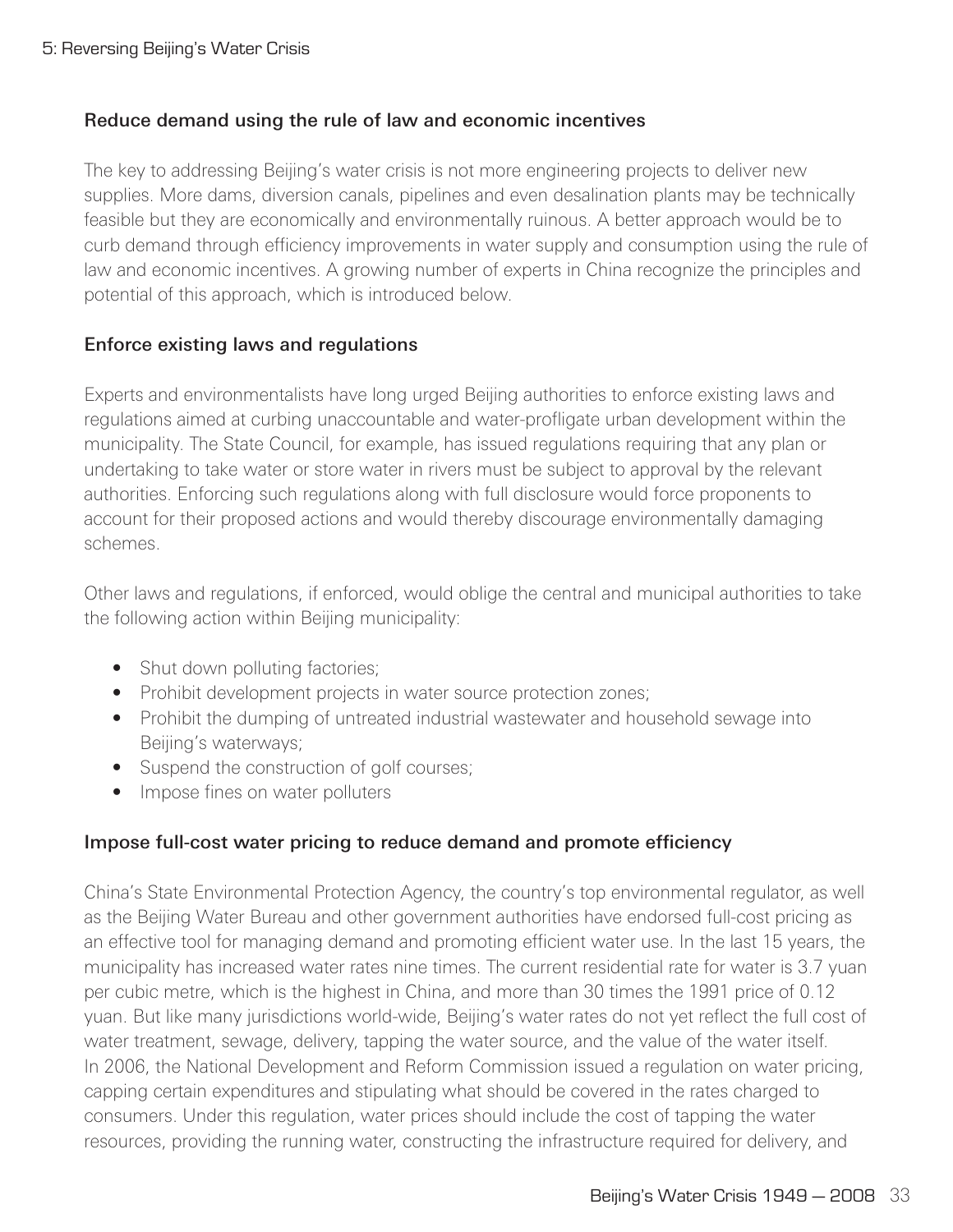treating sewage. Capital costs, meanwhile, continue to be subsidized by the central government which means that current rates don't come close to the full cost of supply expansion.

Full-cost pricing is essential for curbing demand: those who pay for and benefit from water and water services are more inclined to conserve water than when the resource (or the service) is given away for free or below-cost. Higher water prices that better reflect the true cost of using water would send important information to consumers and water providers about the value and availability of water. This would enable consumers to make informed decisions about use and limit demand for new supplies.

Introducing higher prices would also encourage investment in sewage and wastewater treatment, encourage factories and other large consumers to recycle water, discourage over-expansion of water-intensive industries, encourage farmers to switch to less water-intensive agriculture or livelihoods, and encourage investments to reduce system losses (i.e., plugging or replacing leaky mains and water pipes).

Table 5-1 provides a breakdown of water and sewerage rates for residential consumers in Beijing in 2003 and 2004. According to the World Bank, full-cost recovery in the water sector would require rates to go up at least another 35 percent, to 5.0 yuan per cubic metre or higher. At current prices, Beijing's state-owned water companies are profitably operating a number of wastewater and sewage treatment plants, although it's not known what, if any, portion of their capital costs are passed on to consumers in the prices they pay. If operated as planned, the new plants may allow Beijing municipality to meet its goal of treating 90 percent of its wastewater by 2008.

| Fee                                                                                                       | 2003 (yuan/cubic metre) | 2004 (yuan/cubic metre) |
|-----------------------------------------------------------------------------------------------------------|-------------------------|-------------------------|
| Water resource (Includes                                                                                  | 0.6                     | 1.10                    |
| surface and groundwater)                                                                                  |                         |                         |
| Tap water supply (operation<br>and maintenance costs, as<br>well as some portion of the<br>capital costs) | 1.7                     | 1.08                    |
| Sewage treatment                                                                                          | 0.6                     | 0.9                     |
| Tax                                                                                                       | 0.33                    | n/a                     |
| Wastewater disposal                                                                                       | n/a                     | 0.90                    |
| <b>TOTAL</b>                                                                                              | 2.9                     | 3.7                     |

Table 5-1: Residential water and sewerage rates

 $*1$  yuan = 0.145 USD (June, 2008)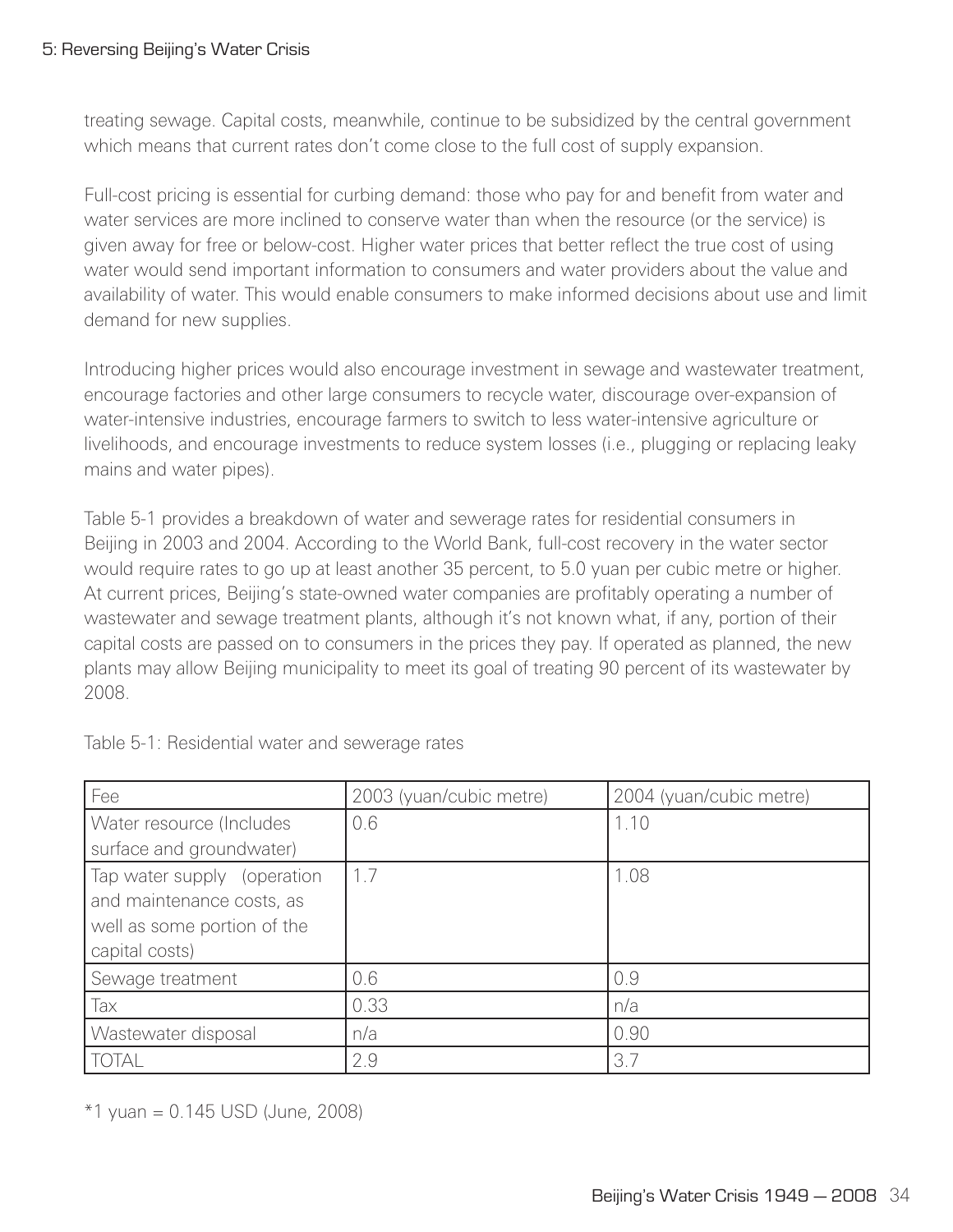With higher prices for water and water services, the enormous potential for saving water (and thereby reducing demand) is no longer a theoretical proposition. Efficiency improvements will increasingly become an attractive investment opportunity for any number of companies supplying specialized technologies and processes that help consumers reduce their water and sewerage bills. Consider the potential for recycling water as one example: Beijing industries currently recycle only about 15 percent of their water, compared to 85 percent in industrial countries.

#### Beijing's rising state water companies

**Beijing Capital** invests in wastewater treatment plants and drinking water facilities in Beijing and in 12 other cities. Its subsidiary, Beijing Water Company is treating 2.1 million cubic metres of wastewater annually.

Beijing Institute of Water Resources and Hydropower Research Corporation was founded in 1993 as a company specializing in water treatment under the China Institute of Water Resources and Hydropower Research. Beijing IWHR Corporation recently formed a partnership with **Mitsubishi** (Japan) and **Anglian Water** (UK) to build a \$200 million water processing facility in Chaoyang district. The facility will take untreated water from Miyun reservoir and supply 500,000 cubic metres of potable water per day.

**Beijing Waterworks Group** is the largest tap water supplier in China and the only tap water supplier in the Beijing area. The company is responsible for supplying urban households in the city centre and in seven suburbs. It operates 20 tap water factories supplying 3.15 million cubic metres per day.

#### Establish a water industry regulator

Higher water rates on their own don't guarantee benefits to consumers or to the environment. When the job of setting rates is left to proponents of water projects or to politicians, consumers may see rates go up without any measurable improvement in water service or the environment. Conversely, rates could remain below-cost as the government continued to subsidize environmentally damaging supply expansion in the name of cheap water.

In setting rates there are two parties to the contract: water suppliers and water consumers. The latter have the right to demand and receive certain services and the former have the right to recoup costs fairly. To ensure rates are reasonable for both suppliers and consumers, the complex technical task of setting water rates – deciding what goes into prices and who can charge how much for what services – should be given to an economic regulator separate from the water and sewerage service providers and from the politicians. This would enforce the rights and obligations of both suppliers and consumers.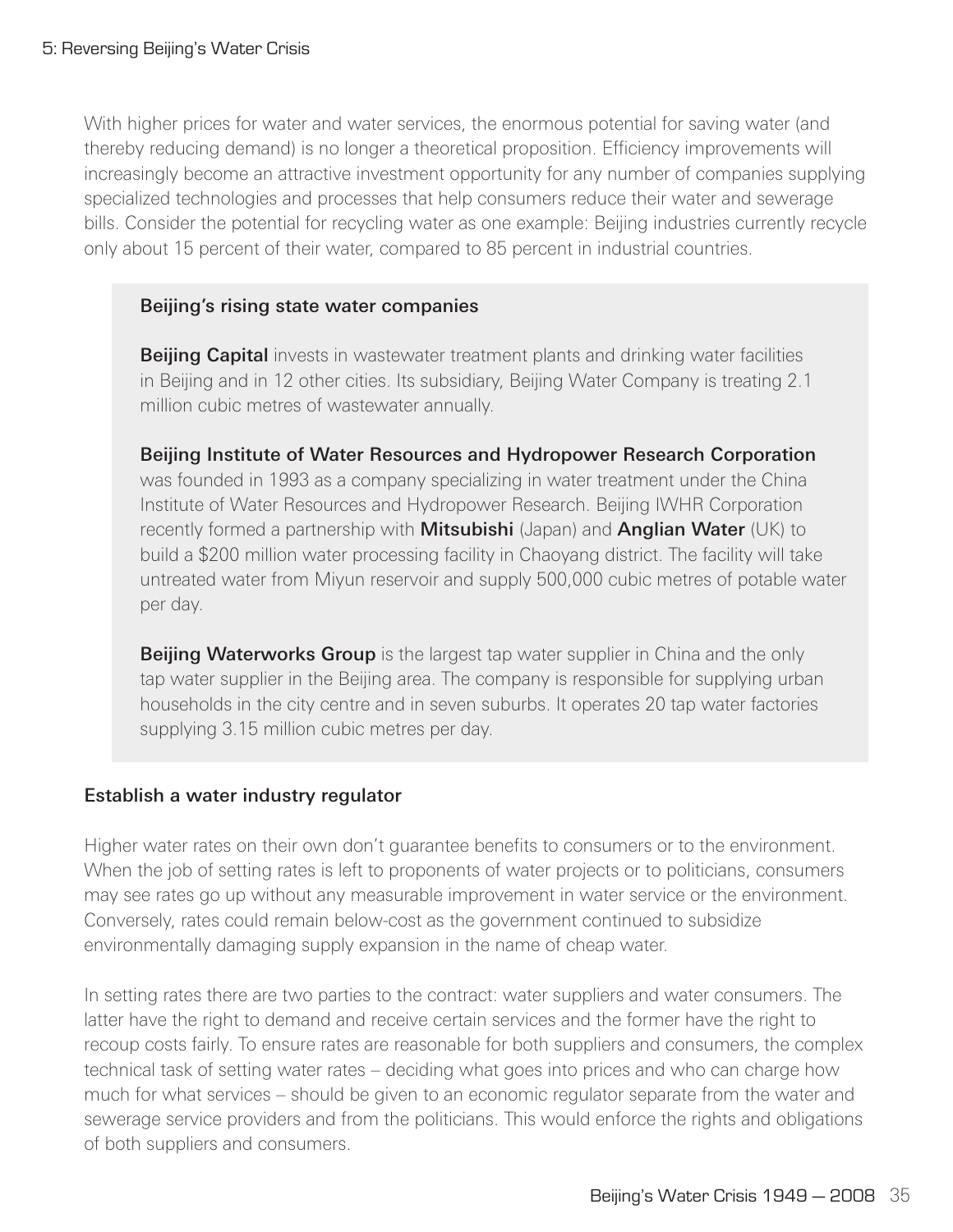#### 5: Reversing Beijing's Water Crisis

Currently, China's National Development and Reform Commission, the country's top planning agency, issues regulations governing the water industry, but enforcing those regulations is generally left to municipal and district governments and the service providers themselves – including government departments and state-owned water companies. Inevitably, conflicts of interest arise, which create perverse incentives to pollute water, waste water, hide problems and inflate costs. Beijing Capital, for example, is an investor, planner, builder, operator, policymaker and de facto regulator of its own wastewater treatment business in Beijing. Beijing Capital's investors and customers would benefit from a separate economic regulator that sets price limits, reviews its costs, and ensures that Beijing Capital and other service providers are providing consumers with the best quality water services at fair prices to both parties. (In parallel, the country's environmental regulator, State Environmental Protection Agency, must ensure that water and sewerage companies comply with the country's laws pertaining to water source development and protection.)

Ideally, the economic regulator should ensure that water prices cover the full cost of the infrastructure required to treat, store and distribute the water. Prices should vary depending on the users' distance from the source of supply, since long distance delivery will have higher costs (and more water losses) than local sources. The price should include a charge for the water itself – one that reflects the value of the resource and its scarcity. That portion of the price should vary depending on the availability of water in the watershed; it should vary with season and even in some cases with time of day. Ideally, the price should also reflect how much of the water is lost through evaporation and how much water is eventually returned to the source.

Above all, the regulator must set price limits, review costs and make decisions on awarding or denying rate increases to service providers in a transparent manner to prevent any price manipulation or other forms of monopoly abuse. Consumers are less likely to object to paying higher rates for good service if they can verify and have confidence that their money is going to sensible investments in efficiency improvements and state-of-the-art wastewater treatment facilities, for example, and not to ill-advised investments, inflated staff salaries or Swiss bank accounts.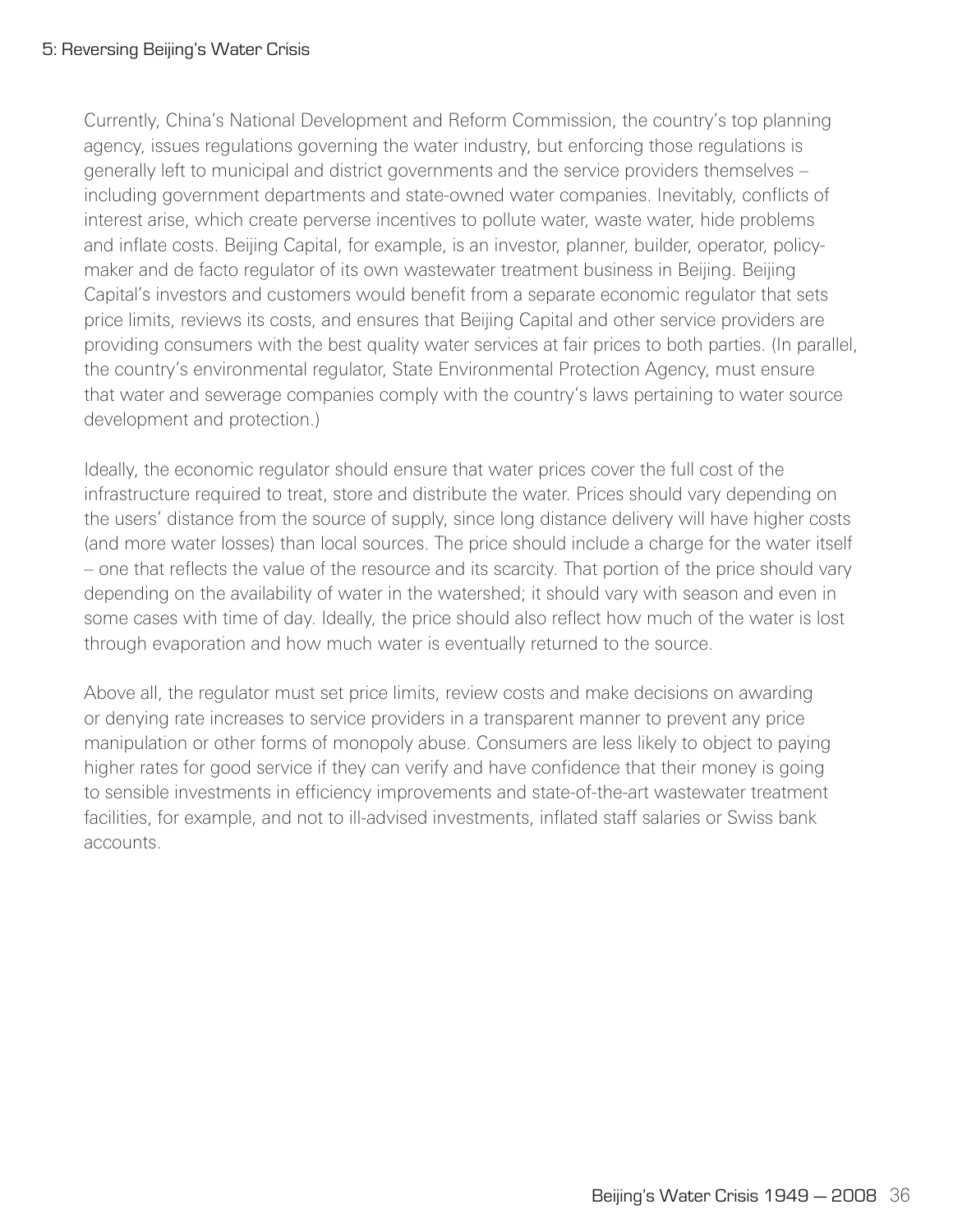#### Regulating the UK water industry: Clean water at fair prices

Ofwat, the Water Services Regulation Authority for England and Wales, regulates water and sewerage companies in England and Wales. www.ofwat.gov.uk

Ofwat sets the maximum price at which water companies can sell their water and other services. Every five years, Ofwat reviews the business plans of the water companies before setting an annual price limit for the next five years for each company. The price limit on rates is meant to allow enough revenue for operations, investment, and a reasonable return on investment. The return on investment is needed to raise financing for reinvestment in the system.

Ofwat requires water and sewerage companies to make efficiency improvements (i.e., plug leaky pipes) and rewards them by allowing them to keep a portion of the cost savings while passing the rest onto customers in the form of lower rates. The regulator also publishes comparisons between companies to help raise the standards of those companies that may be out of compliance with standards and need to improve their performance.

Rates: Ofwat has approved successive rate increases to allow companies to finance improved quality standards and service levels. Note that rate increases would likely have been far greater if the companies had not become more efficient in response to regulation.

According to the World Bank, water consumers in England and Wales currently pay between US\$2.20 and \$2.70 per cubic metre of water, which is roughly five times the rate of US\$0.54 (3.7 yuan) per cubic metre in Beijing. Brazilians pay on average between US\$0.65 and \$0.80 per cubic metre of water.

Investment: UK water companies have invested US\$ 97 billion in upgrading water systems since privatization in 1989. Between 2005 and 2010, UK water companies are planning to invest another US\$10.7 billion to further improve drinking water and protect the environment.

Performance: 99.94 percent of the drinking water supplied by UK water companies currently meets international standards. Beaches (historically contaminated by sewage and wastewater) meeting compulsory standards for water quality rose from 66 percent in 1984 to 98.5 percent in 2004.

In the last decade, UK water companies have reduced the amount of water lost to leaks by an average 30 percent. Ofwat reports that London's leakage rates remain unacceptably high so it has set new targets for efficiency improvements to be made in 2009 and 2010.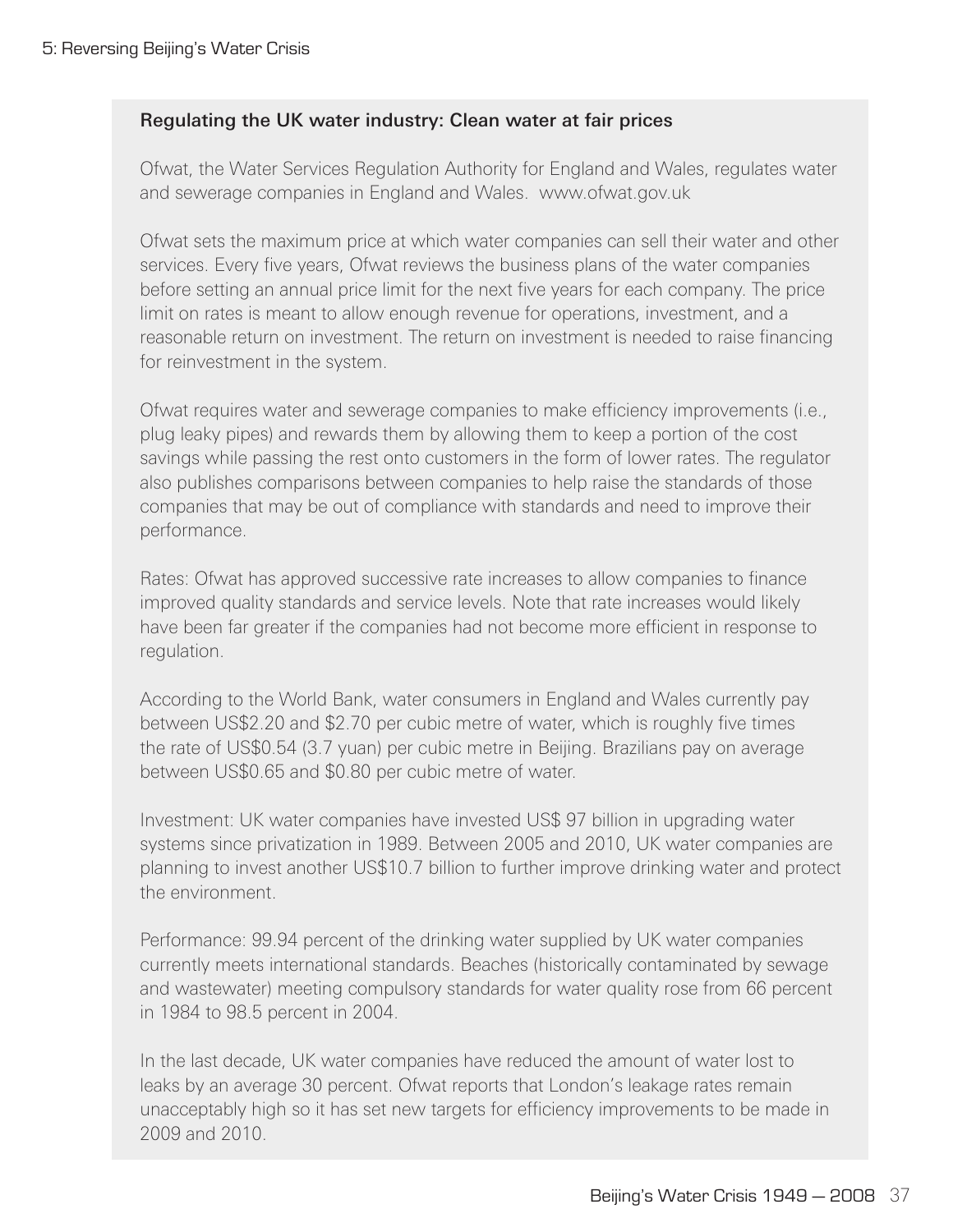#### 5: Reversing Beijing's Water Crisis

#### Assign tradable water rights to manage competing water demands

Another promising tool for making better use of Beijing's scarce water resources is tradable water rights. Earlier this year, the central government introduced a framework for allocating water rights across provinces and municipalities. The Interim Measure for Water Quantity, which came into effect on February 1, 2008, lays out the principles, mechanisms and practices for water allocation. Although a review of this legislation is beyond the scope of this report, proponents believe it could potentially reduce demand and accelerate conservation in jurisdictions with competing water demands and extremely limited water supply, based on the experience in parts of Australia and the western United States.

If regulated properly, a tradable water rights regime within Beijing municipality could potentially shift current water allocations to users that most value the water. So, for example, instead of taking water from farmers, a Beijing water company would have the option to buy water from them or other users with prior rights, whether agricultural or industrial. Other parties, such as conservation groups, resort owners, park authorities and anyone else with an interest in seeing more water left in streams, should also be allowed to purchase water rights for instream flows.

Assigning water rights to existing users or groups of users (i.e., water utilities, farmers, and industry) must come first, however. Such rights would give existing water users the option to buy or sell their water rights. In times of water shortage, the older water rights holders would have priority over newer rights holders. Under such a regime, state or municipal water companies in China could no longer take water from other users and jurisdictions, they would have to buy it, and under strictly regulated terms.

To protect the environment, allocated water rights must reflect not only the amount of water that may be extracted by the rights holder, but also the amount that may be consumed and the amount that must be returned to the source. There would also need to be strict requirements as to the quality of water returned by the rights holder to the source. In Beijing's case, where water in rivers and aquifers is already over-allocated, the total amount of water allocated under the new rights regime would have to be less an amount needed for incremental restoration of its depleted water sources.

The process of assigning rights and administering the trading of those rights requires systems for accurately measuring and monitoring surface and groundwater use as well as a transparent regulatory system to prevent abuse.

Whether tradable water rights can be made to work for the benefit of water consumers and the environment remains to be seen. For most countries, not just China, establishing tradable water rights is a major challenge after decades of water exploitation without the benefit of economic discipline or effective environmental regulation. But it is hard to imagine a country and a city region where the need and potential for success is greater.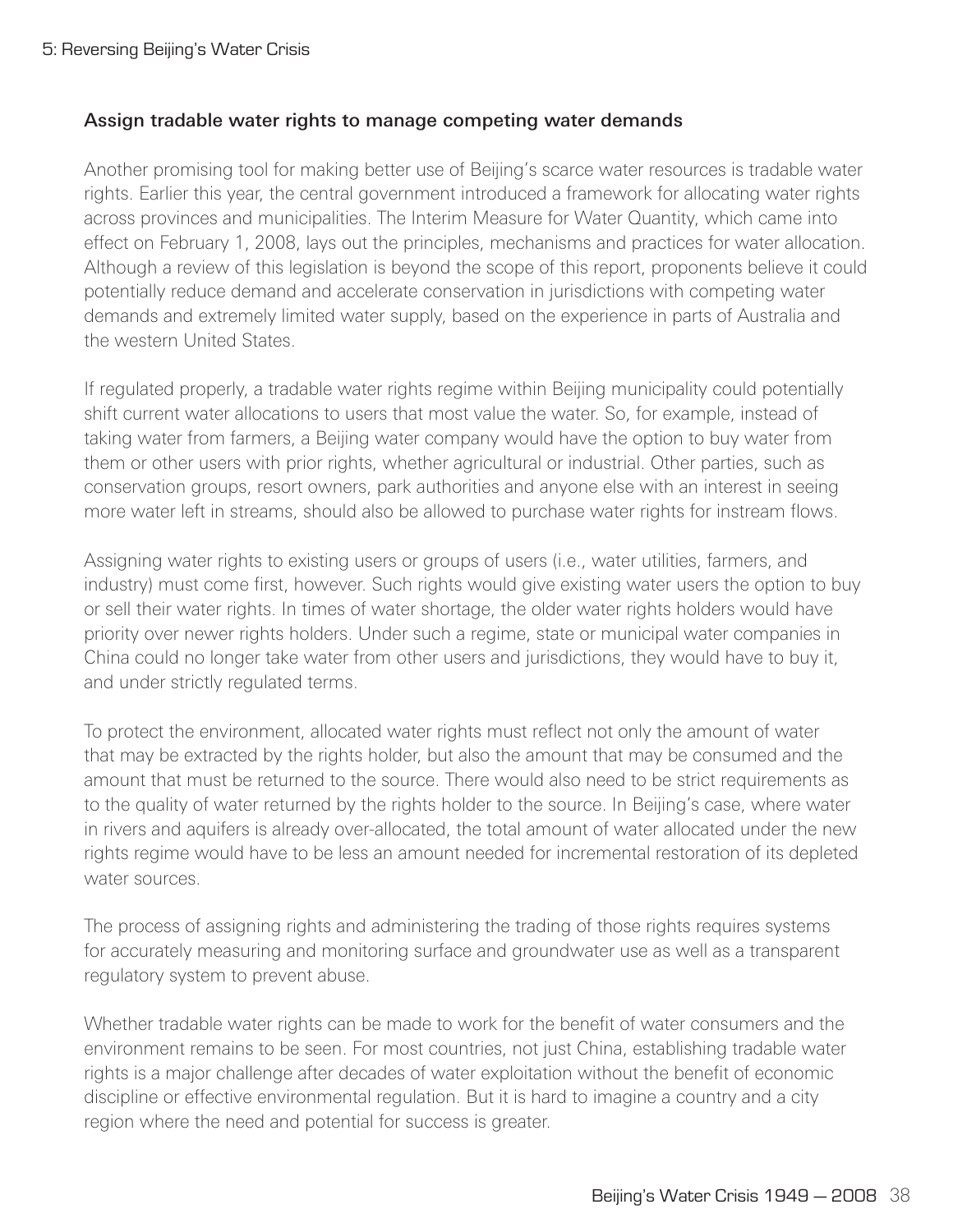### Maps: Beijing Municipality Watershed China's South-North Diversion Project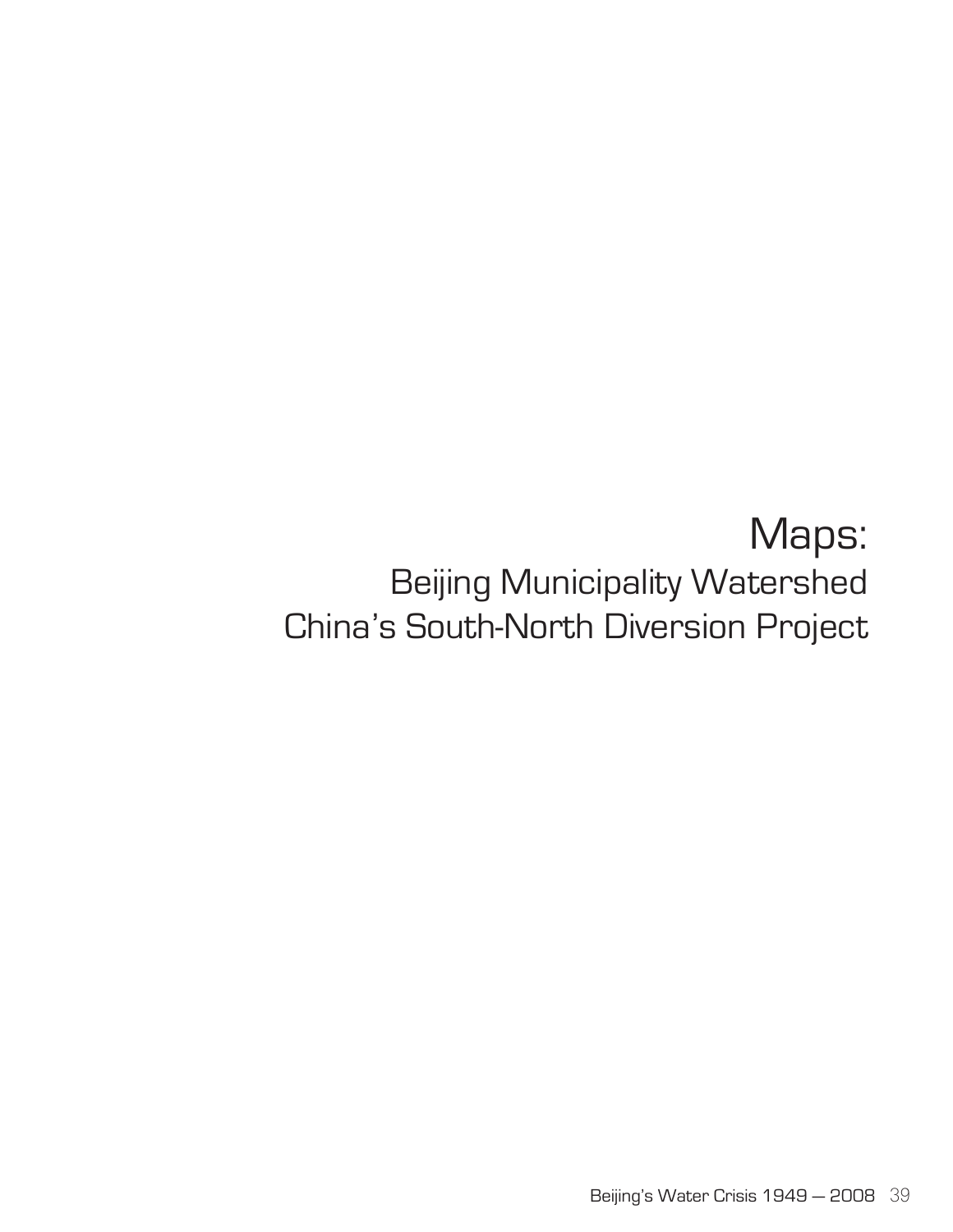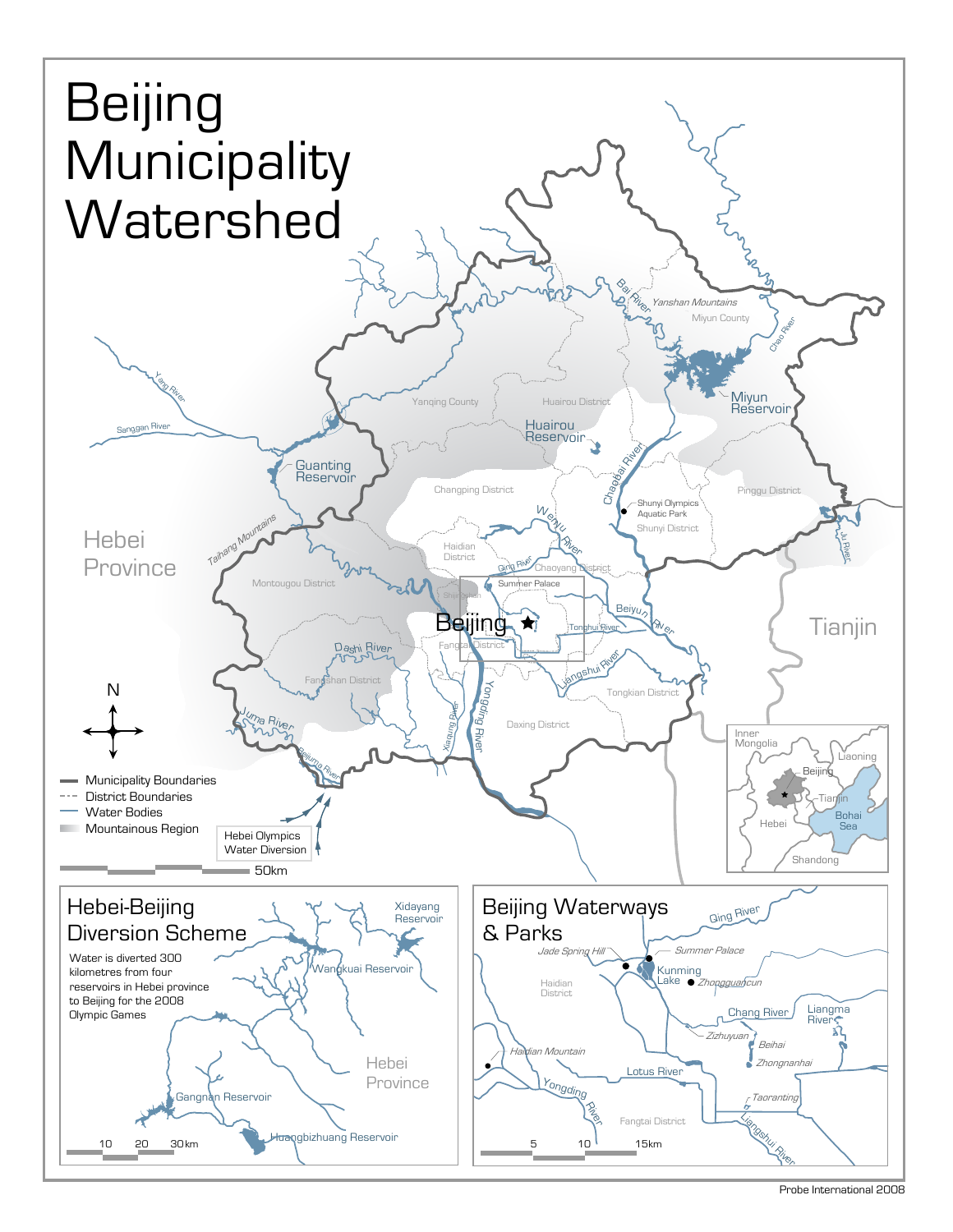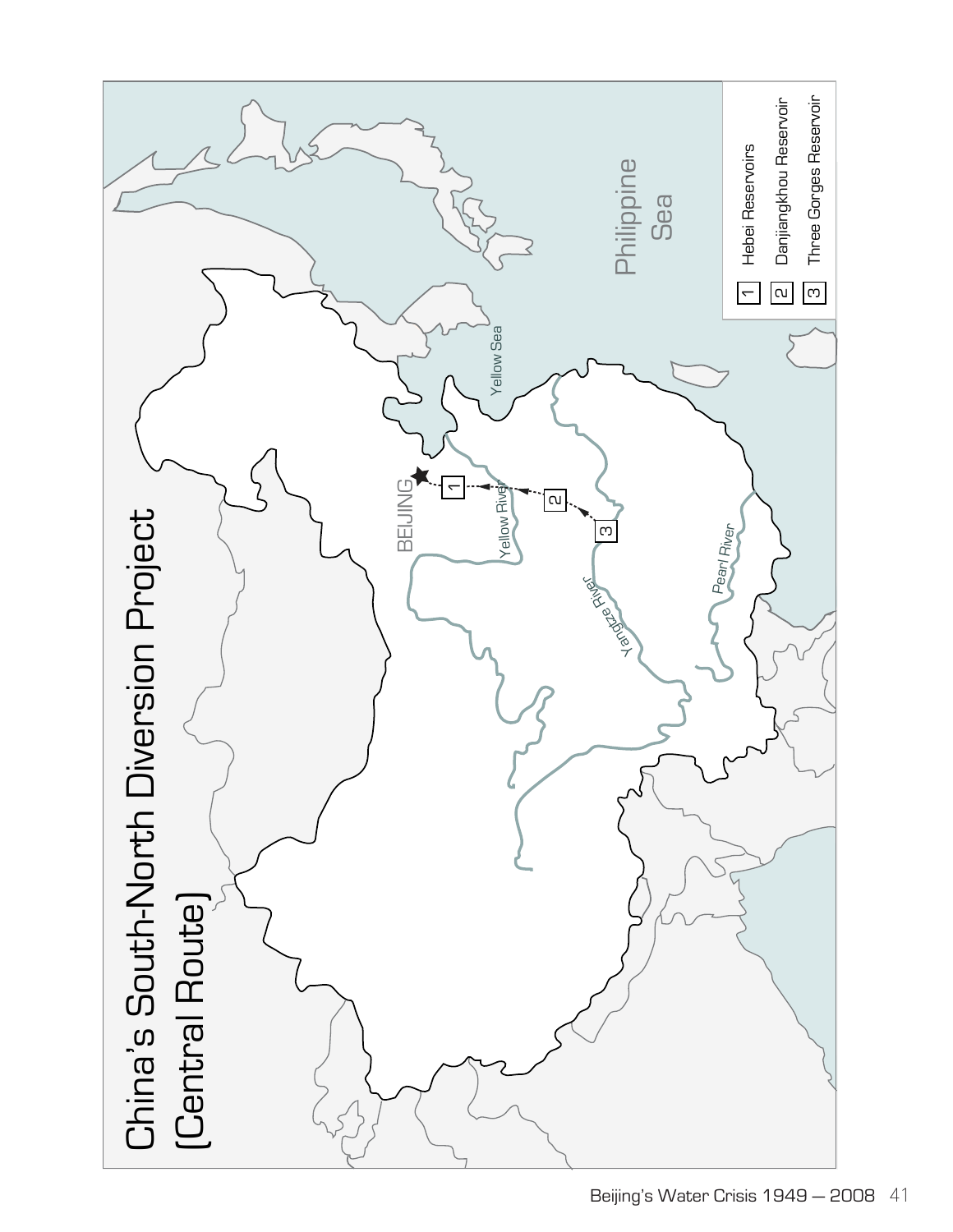# **Notes**

- 1. Beijing is both a city and a municipality or region that includes rural and urban areas. For the purpose of this report, Beijing refers to the municipality unless otherwise noted.
- 2. The bulk of the historical water supply and consumption data presented in this report was obtained from the Beijing Water Bureau. The history of Guanting and Miyun reservoir management is provided by sources in Beijing. Information related to water supply and consumption during the 2008 Olympics is based on interviews with government officials and official news sources.
- 3. Because of the difficulty verifying data, this report represents a best estimate of the current situation based on official sources, eyewitness accounts, and expert opinion.
- 4. The report acknowledges that government authorities have introduced many water-saving programs and campaigns in response to Beijing's water crisis. However, without access to verifiable data it is not possible to assess what, if any, effect such programs have had on Beijing's water consumption and demand. Open access to data and further investigation is required.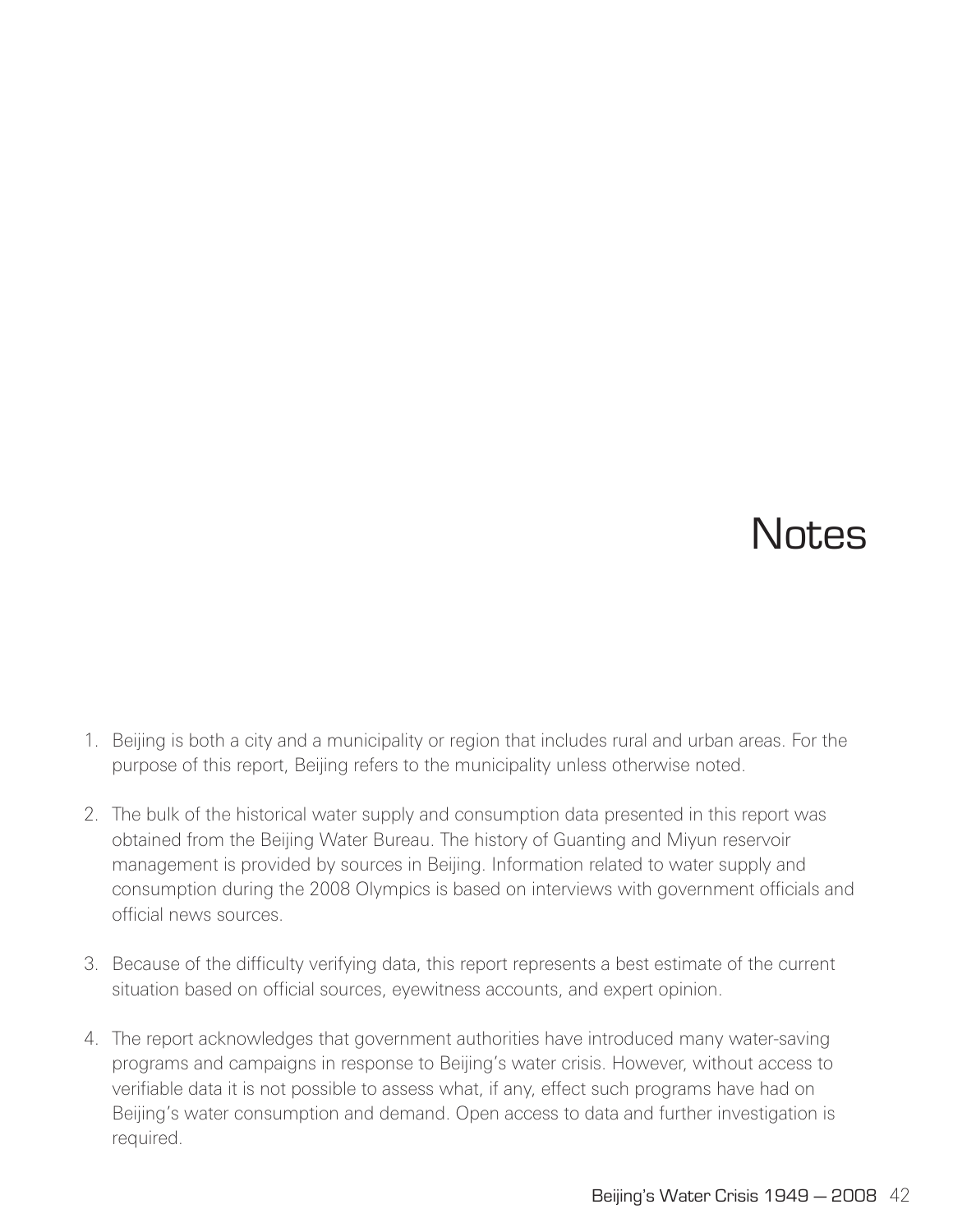# Acknowledgements

*This report was originally prepared in Chinese by a team of experts in Beijing who have requested anonymity. The Chinese-language report was edited by Dai Qing and translated by Probe International. The report maps were produced by Probe International with assistance from experts in Beijing and Google Earth. Funding for this report was provided by the Open Society Institute.*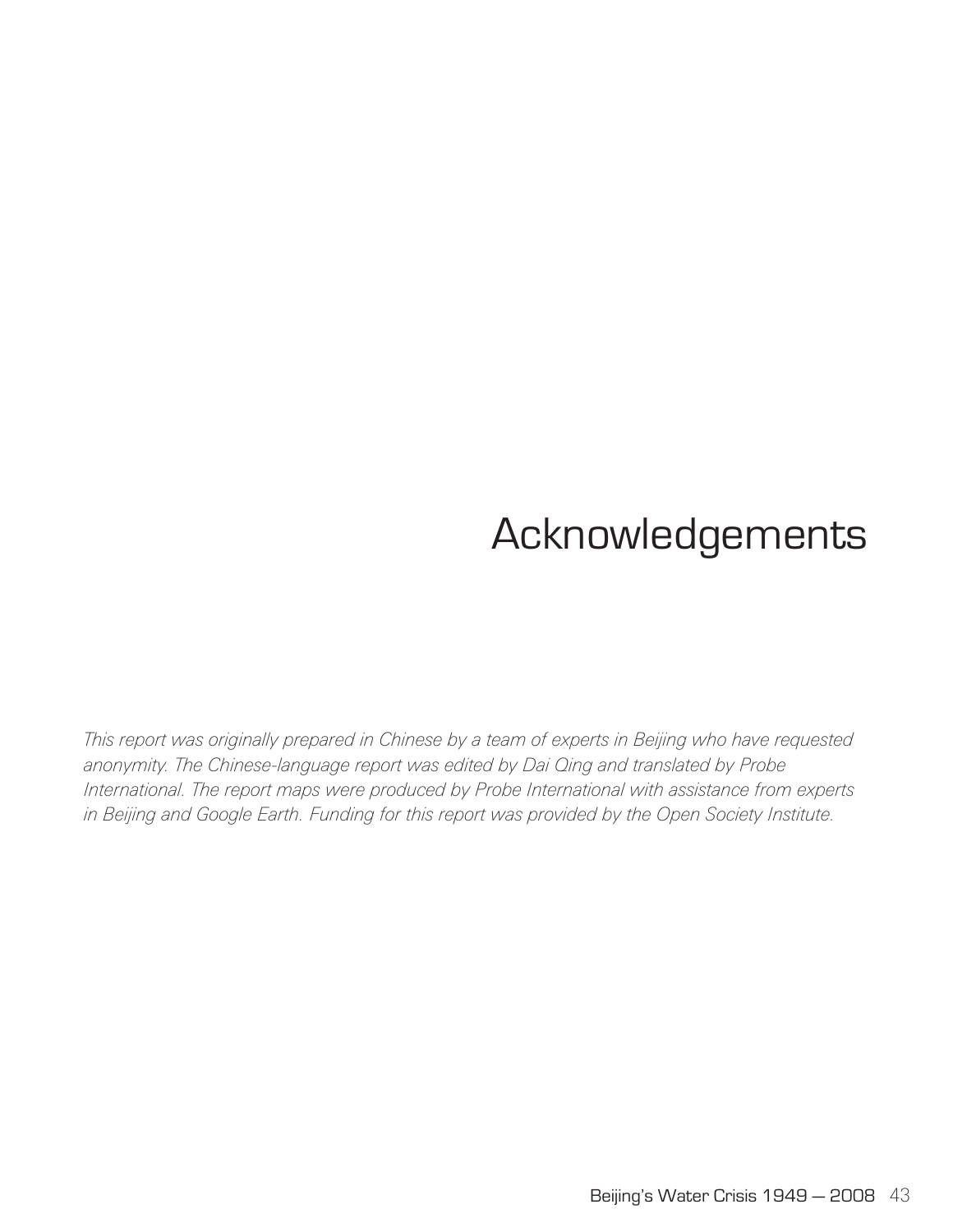# Appendices:

1: China's water quality standards 2: Water use by sector 3: Water consumption in Beijing municipality's rural area 4: Water use by industry 5: Water use in urban districts 6: Beijing's water and sewerage system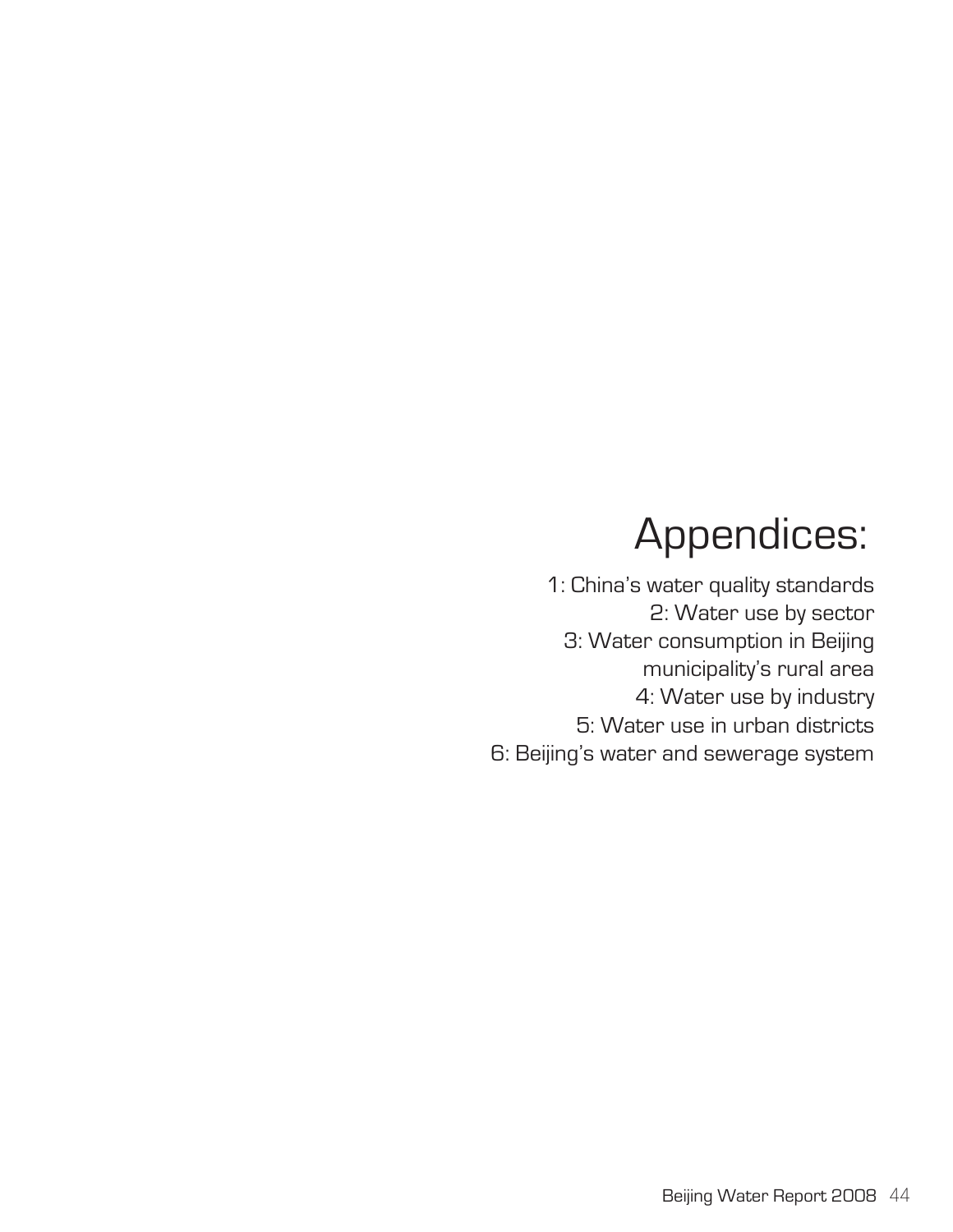### Appendix 1: China's water quality standards

China's Water Quality Standards

| <b>Class</b>   | Description                                                                                                                                                              |
|----------------|--------------------------------------------------------------------------------------------------------------------------------------------------------------------------|
| Category I     | Applies to water sources and national nature reserves                                                                                                                    |
| Category II    | Applies to class A water source protection areas for centralized drinking<br>water supply, sanctuaries for rare fish species and spawning grounds for<br>fish and shrimp |
| Category III   | Applies to class B water source protection areas for centralized drinking<br>water supply, sanctuaries for common fish species and swimming zones                        |
| Category IV    | Applies to water bodies for general industrial water supply and recreational<br>waters in which there is no direct human contact with the water                          |
| Category V     | Applies to water bodies for agricultural water supply and for general<br>landscape requirements                                                                          |
| Category $V +$ | Not to be used                                                                                                                                                           |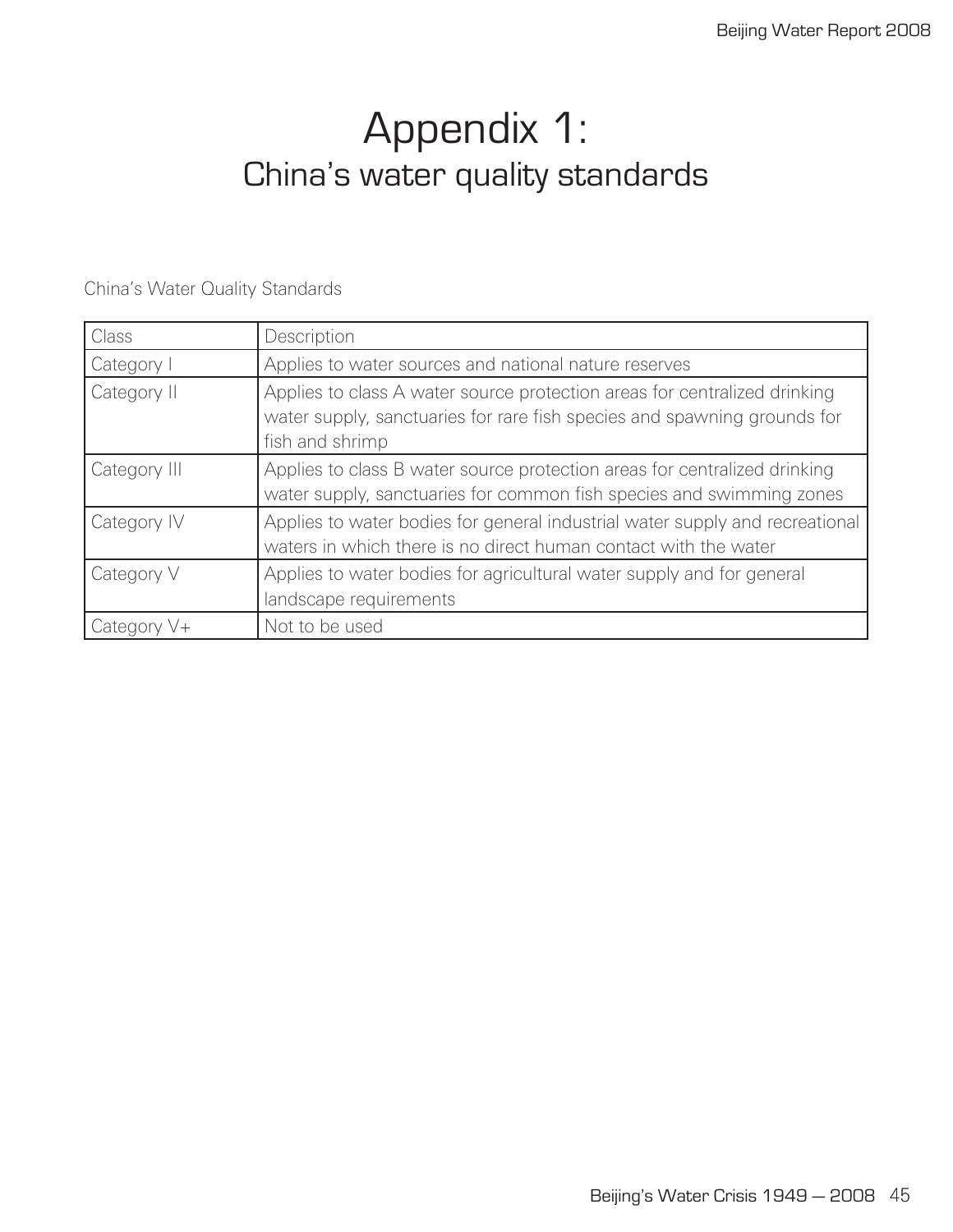# Appendix 2: Water use by sector

Water use by sector (million cubic metres/year)

| Year | Agriculture | Industry | Domestic | Urban<br>Environment | <b>TOTAL</b> |
|------|-------------|----------|----------|----------------------|--------------|
| 2005 | 1,322       | 680      | 1,338    | 110                  | 3,450        |
|      | 38%         | 20%      | 39%      | 3%                   | 100%         |
|      |             |          |          |                      |              |
| 1995 | 2,010       | 934      | 616      | 34.93                | 3,595        |
|      | 56%         | 26%      | 17%      | $1\%$                | 100%         |
|      |             |          |          |                      |              |
| 1985 | 2,223       | 909      | 415      | 38.51                | 3,586        |
|      | 62%         | 25%      | 12%      | $1\%$                | 100%         |
|      |             |          |          |                      |              |
| 1975 | 2,938       | 1,407    | 185      | n/a                  | 4,530        |
|      | 65%         | 31%      | 4%       |                      | 100%         |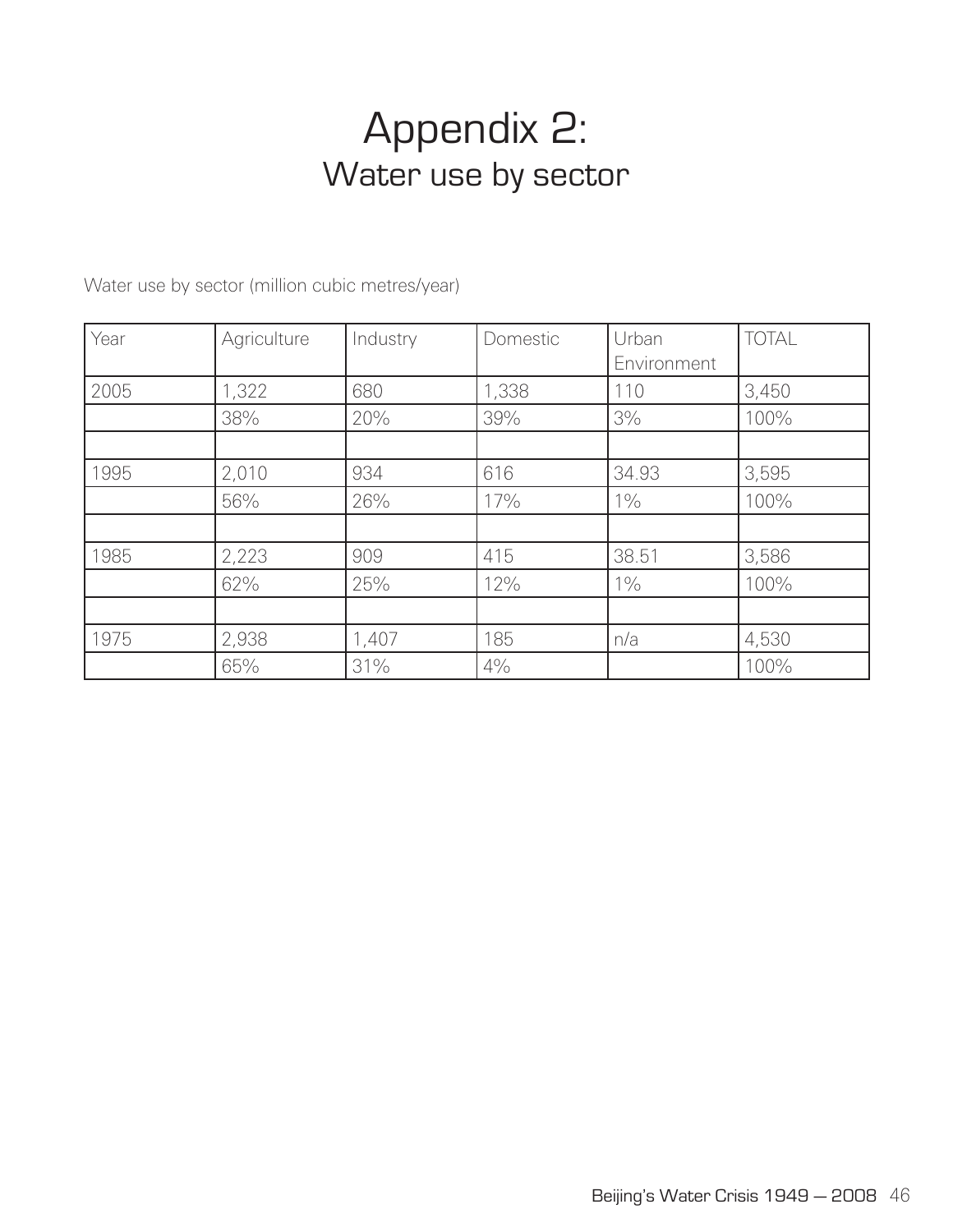# Appendix 3: Water consumption in Beijing municipality's rural areas 1958-1995

Water consumption in Beijing municipality's rural areas 1958-1995 (million cubic meters)

|      | Surface Water         |                    |               |                                 |             |                 |                               |       |
|------|-----------------------|--------------------|---------------|---------------------------------|-------------|-----------------|-------------------------------|-------|
| Year | Guanting<br>reservoir | Miyun<br>reservoir | Sub-<br>total | Other<br>Reservoirs<br>& Rivers | Sub - Total | Ground<br>Water | Industrial<br>Waste-<br>water | Total |
| 1958 | 114                   |                    | 114           | 168                             | 282         | 257             | 34                            | 573   |
| 1959 | 126                   |                    | 126           | 211                             | 337         | 225             | 98                            | 660   |
| 1960 | 489                   |                    | 489           | 405                             | 894         | 215             | 264                           | 1373  |
| 1961 | 387                   | 424                | 811           | 201                             | 1012        | 365             | 229                           | 1606  |
| 1962 | 501                   | 623                | 1124          | 200                             | 1324        | 260             | 156                           | 1740  |
| 1963 | 209                   | 422                | 631           | 247                             | 878         | 316             | 168                           | 1362  |
| 1964 | 227                   | 128                | 355           | 216                             | 571         | 442             | 139                           | 1152  |
| 1965 | 538                   | 378                | 916           | 279                             | 1195        | 580             | 198                           | 1973  |
| 1966 | 189                   | 472                | 661           | 226                             | 887         | 950             | 263                           | 2100  |
| 1967 | 254                   | 251                | 505           | 273                             | 778         | 739             | 181                           | 1698  |
| 1968 | 519                   | 409                | 928           | 226                             | 1154        | 1024            | 245                           | 2423  |
| 1969 | 383                   | 108                | 491           | 284                             | 775         | 900             | 209                           | 1884  |
| 1970 | 581                   | 297                | 878           | 359                             | 1237        | 1229            | 314                           | 2780  |
| 1971 | 122                   | 574                | 669           | 341                             | 1037        | 1266            | 381                           | 2684  |
| 1972 | 69                    | 383                | 412           | 269                             | 681         | 1215            | 366                           | 2262  |
| 1973 | $\overline{7}$        | 247                | 254           | 298                             | 552         | 698             | 333                           | 1583  |
| 1974 | 88                    | 473                | 561           | 424                             | 985         | 730             | 535                           | 2250  |
| 1975 | 114                   | 751                | 865           | 381                             | 1246        | 1083            | 609                           | 2938  |
| 1976 | $\Theta$              | 454                | 463           | 358                             | 821         | 1311            | 421                           | 2553  |
| 1977 | 65                    | 303                | 366           | 444                             | 810         | 869             | 502                           | 2181  |
| 1978 | 57                    | 515                | 572           | 456                             | 1028        | 846             | 499                           | 2373  |
| 1979 | 119                   | 453                | 644           | 310                             | 954         | 983             | 485                           | 2422  |
| 1980 | 269                   | 630                | 899           | 372                             | 1271        | 1379            | 1379                          | 3172  |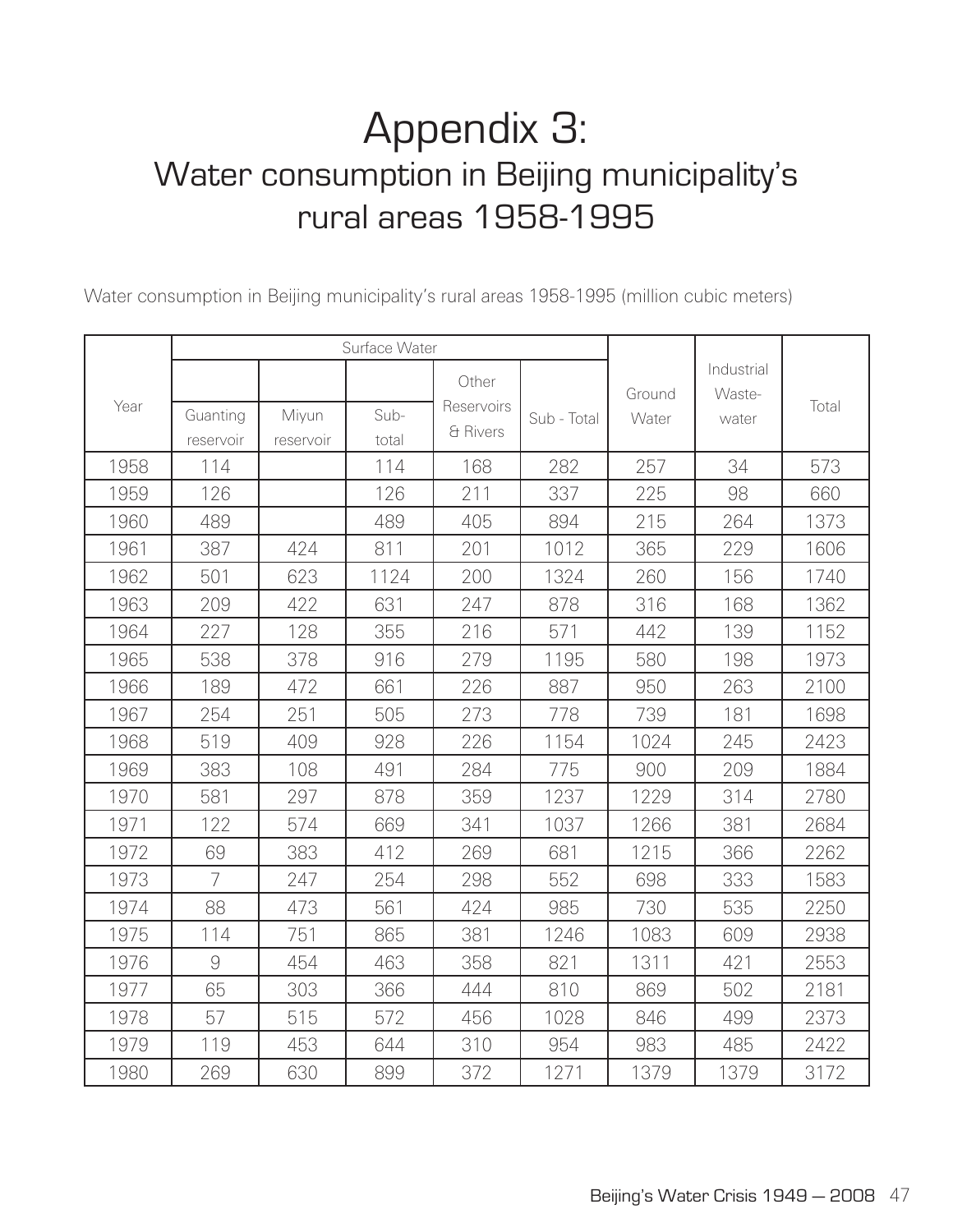|      | Surface Water         |                    |               |                                 |             |                 |                               |       |
|------|-----------------------|--------------------|---------------|---------------------------------|-------------|-----------------|-------------------------------|-------|
| Year | Guanting<br>reservoir | Miyun<br>reservoir | Sub-<br>total | Other<br>Reservoirs<br>& Rivers | Sub - Total | Ground<br>Water | Industrial<br>Waste-<br>water | Total |
| 1981 | 109                   | 333                | 442           | 312                             | 754         | 1691            | 405                           | 285   |
| 1982 | 77                    | 331                | 408           | 354                             | 762         | 1696            | 413                           | 2871  |
| 1983 | 163                   | 449                | 612           | 326                             | 938         | 1729            | 442                           | 3109  |
| 1984 | 66                    | 392                | 458           | 221                             | 679         | 1674            | 329                           | 2682  |
| 1985 | 25                    | 155                | 180           | 232                             | 412         | 1569            | 242                           | 2223  |
| 1986 | 32                    | 211                | 243           | 274                             | 517         | 1586            | 228                           | 2331  |
| 1987 | 31                    | 121                | 152           | 286                             | 438         | 1471            | 220                           | 2129  |
| 1988 | 30                    | 196                | 226           | 284                             | 510         | 1514            | 199                           | 2223  |
| 1989 | 61                    | 188                | 249           | 249                             | 311         | 1617            | 229                           | 2406  |
| 1990 | 40                    | 124                | 164           | 417                             | 581         | 1447            |                               | 2028  |
| 1991 | 24                    | 90                 | 114           | 438                             | 552         | 1558            |                               | 2110  |
| 1992 | 30                    | 131                | 161           | 301                             | 462         | 1649            |                               | 2111  |
| 1993 | 24                    | 138                | 162           | 323                             | 385         | 1620            | 147                           | 2152  |
| 1994 | 9                     | 96                 | 105           | 321                             | 426         | 1643            |                               | 2069  |
| 1995 | 8                     | 47                 | 55            | 375                             | 430         | 1580            |                               | 2010  |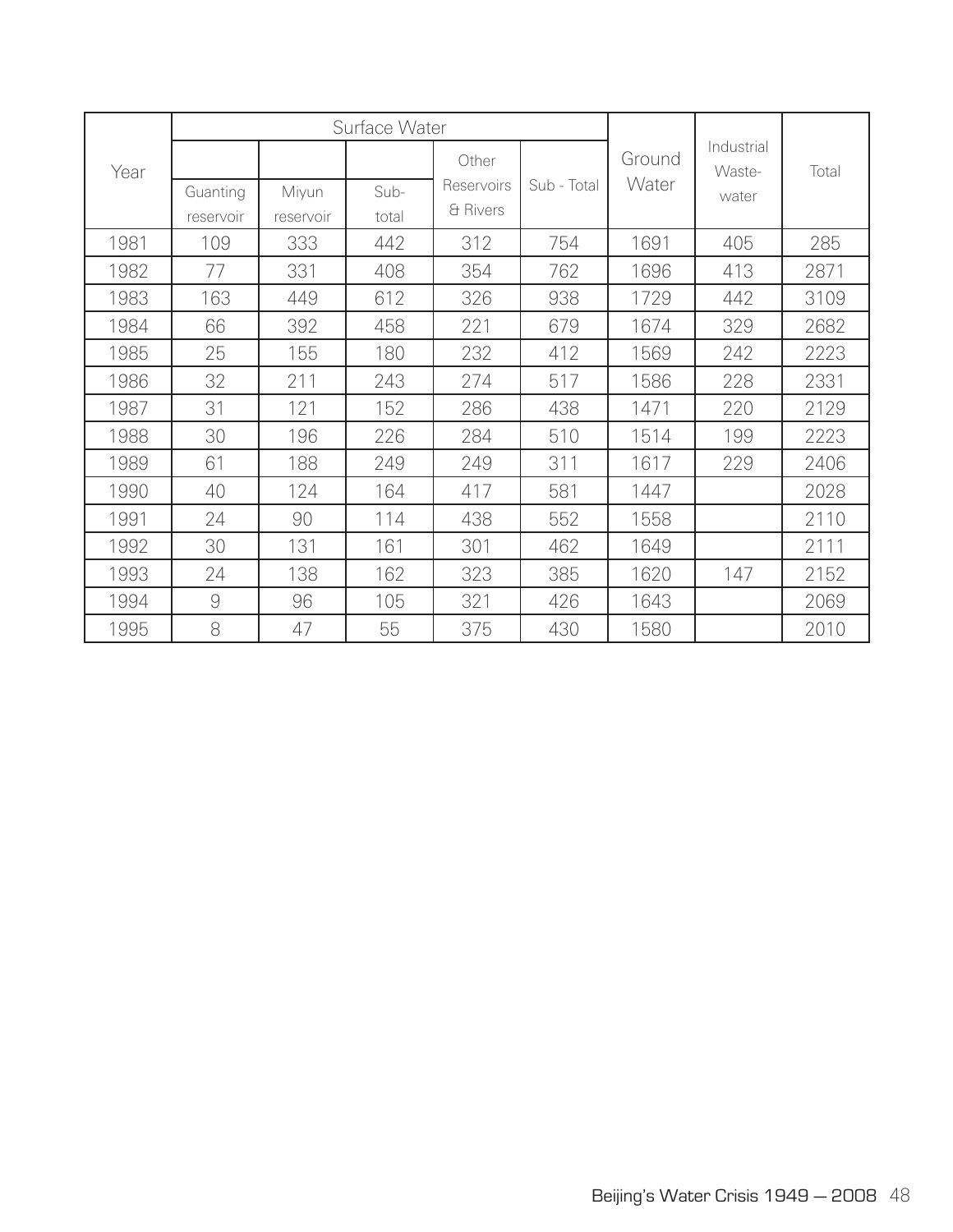## Appendix 4: Water use by industry 1949-1995

Water use by industry 1949-1995 (million cubic meters)

|      | Industrial Output                 |                  |                   | Other Industries |          |           |                                    |                       |
|------|-----------------------------------|------------------|-------------------|------------------|----------|-----------|------------------------------------|-----------------------|
| Year | 100<br>million<br>yuan<br>$RMB^*$ | Growth<br>rate % | Power<br>industry | <b>Districts</b> | Counties | Sub-total | Total<br>Water<br>Consump-<br>tion | Growth<br>rate $(\%)$ |
| 1949 |                                   |                  | 24                | 7                |          | 8         | 32                                 |                       |
| 1950 | 3                                 | 200              | 36                | 7                |          | 8         | 44                                 | 40.3                  |
| 1955 | 13                                | 33.8             | 70                | 23               | 3        | 26        | 96                                 | 16.9                  |
| 1960 | 85                                | 46               | 656               | 222              | 3.5      | 257       | 913                                | 56.9                  |
| 1965 | 54                                | 3.7              | 353               | 261              | 41       | 303       | 656                                | $-6.4$                |
| 1970 | 118                               | 15.9             | 432               | 364              | 81       | 445       | 877                                | 6.0                   |
| 1975 | 193                               | 10.5             | 661               | 525              | 221      | 746       | 1,407                              | 9.9                   |
| 1980 | 305                               | 9.5              | 590               | 531              | 230      | 760       | 1,350                              | $-0.8$                |
| 1985 | 469                               | 9.0              | 249               | 435              | 228      | 660       | 909                                | $-7.6$                |
| 1990 | 791                               | 11.0             | 211               | 396              | 223      | 619       | 830                                | $-1.8$                |
| 1995 | 1363                              | 11.5             | 210               | 392              | 332      | 724       | 934                                | 2.1                   |

\*Based on the fixed price in 1990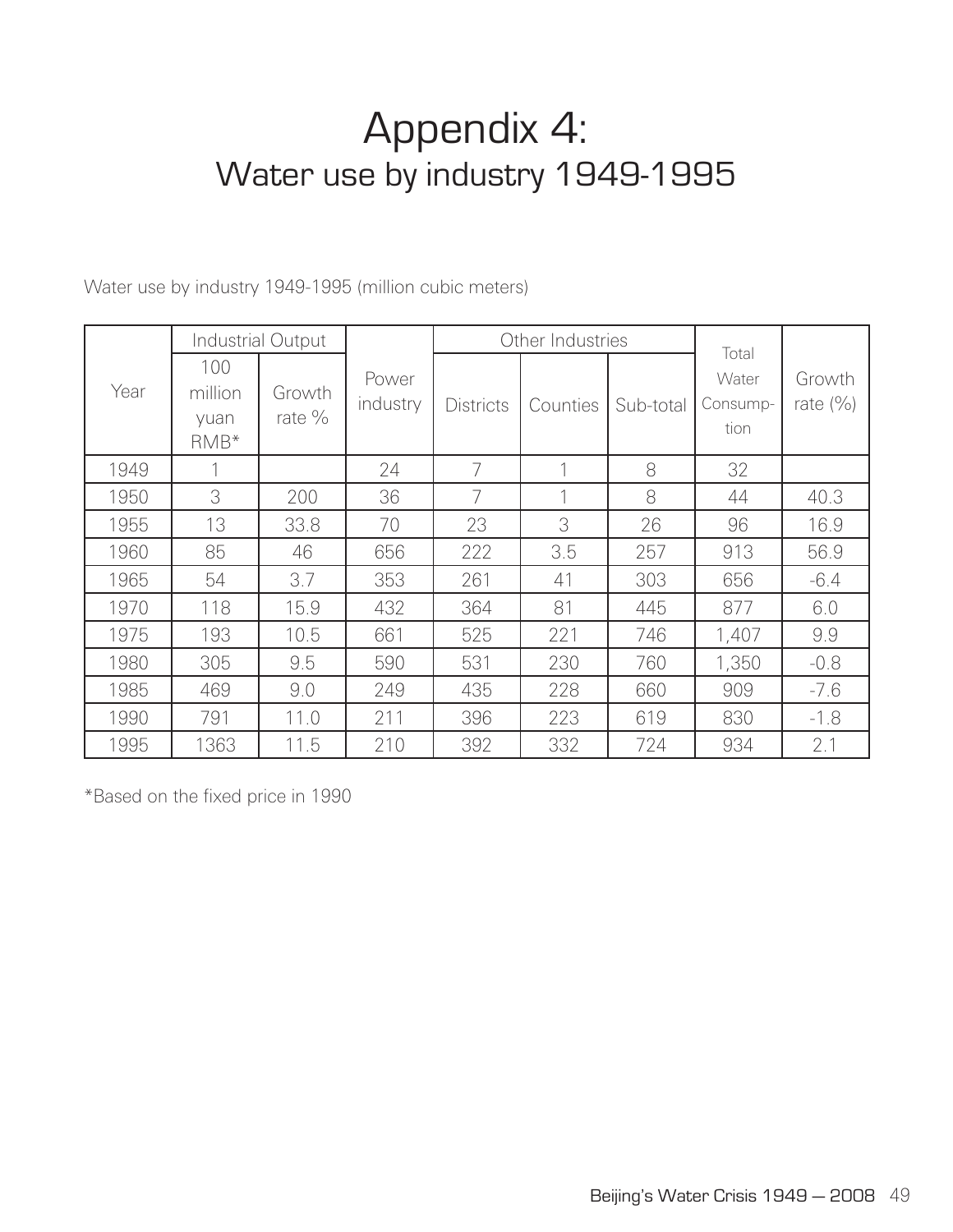## Appendix 5: Water use in urban districts

|      | Water consumption     | Daily per capita<br>(cubic metres) |           |       |
|------|-----------------------|------------------------------------|-----------|-------|
| Year | (million cubic metres |                                    |           |       |
|      | Wells                 | Tap water                          | Sub-total |       |
| 1950 | $\overline{2}$        |                                    | 9         | 0.018 |
| 1955 | 14                    | 35                                 | 48        | 0.051 |
| 1960 | 32                    | 97                                 | 129       | 0.087 |
| 1965 | 73                    | 102                                | 175       | 0.119 |
| 1970 | 82                    | 93                                 | 175       | 0.135 |
| 1975 | 103                   | 154                                | 257       | 0.185 |
| 1980 | 135                   | 215                                | 350       | 0.220 |
| 1985 | 140                   | 275                                | 415       | 0.240 |
| 1990 | 145                   | 315                                | 46        | 0.234 |
| 1995 | 150                   | 466                                | 616       | 0.302 |

Water use in urban districts (million cubic metres)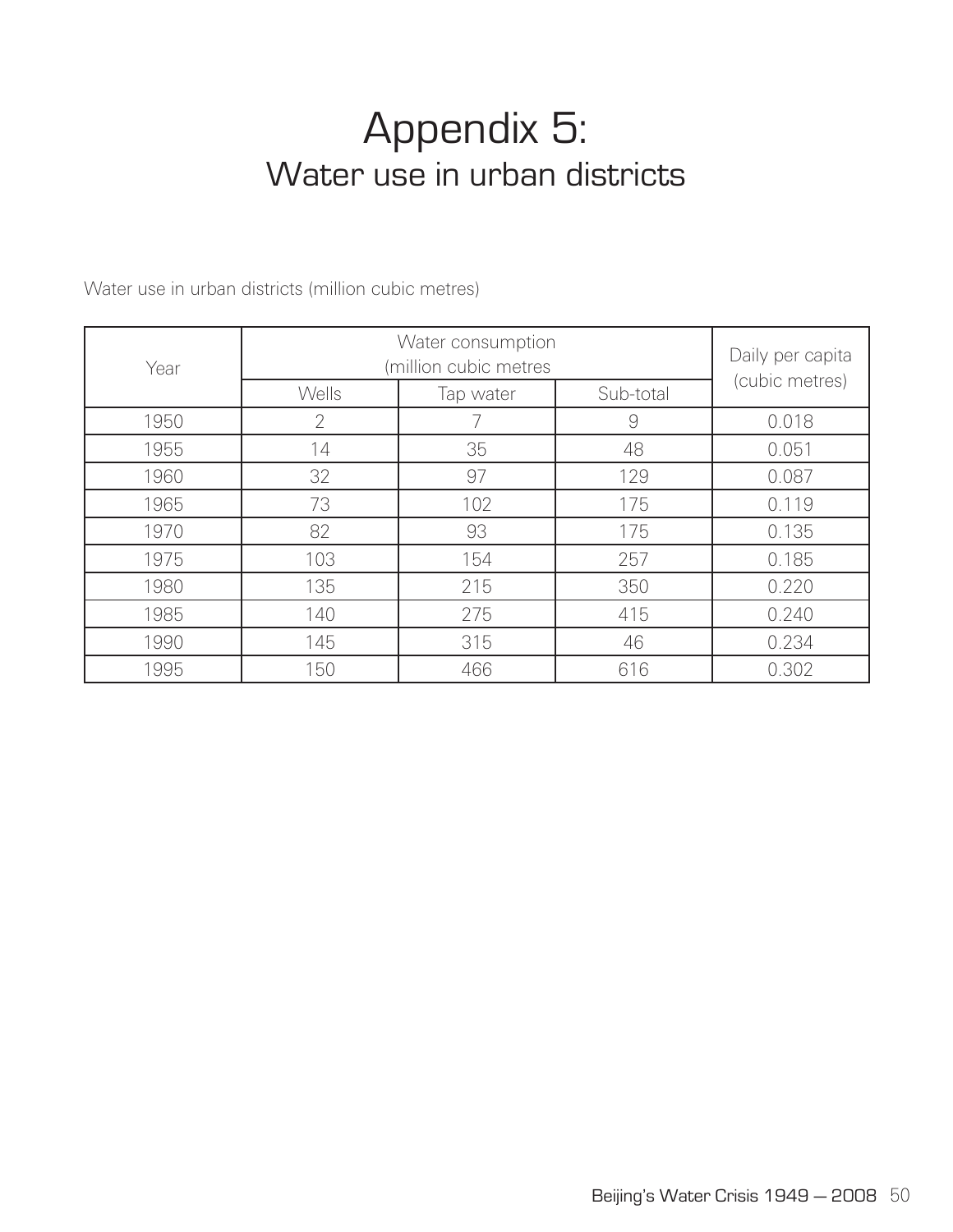# Appendix 6: Beijing's water and sewerage system

Beijing's water and sewerage system

| Problem                                                                                                                       | Recent Improvements                                                                                                                                                                                                                                                                                        |
|-------------------------------------------------------------------------------------------------------------------------------|------------------------------------------------------------------------------------------------------------------------------------------------------------------------------------------------------------------------------------------------------------------------------------------------------------|
| Water mains lose 20 percent<br>of water in delivery; more than<br>double the rate of loss in most<br>cities around the world. | Beijing Waterworks Group is investing \$256 million to<br>upgrade the water system, including \$22 million to repair<br>leaking pipes.<br>Halma Water Management installed more than 3,000                                                                                                                 |
|                                                                                                                               | "loggers" to detect leaks in Beijing's water mains in 2007.                                                                                                                                                                                                                                                |
| Beijing discharges 1.13 billion<br>cubic metres of wastewater;<br>one-third from industry,<br>two-thirds from domestic        | <b>Beijing Sewage Group</b> is building 10 new sewage plants to<br>meet the goal of treating 90 percent of Beijing's wastewater<br>and sewage by 2008.                                                                                                                                                     |
| households (2005 Beijing<br>Water Resources Bulletin).                                                                        | <b>Zenon</b> , a global wastewater technology company, has<br>invested \$6 million in 12 industrial wastewater treatment<br>projects in Beijing. One project will allow the <b>Beijing Yanshan</b><br>Petrochemical Company to treat and reuse its wastewater as<br>process water and to feed its boilers. |
|                                                                                                                               | Praxair, a global industrial gas company, is supplying oxygen<br>to three wastewater re-use plants operated by <b>Beijing</b><br><b>Drainage Group Company.</b>                                                                                                                                            |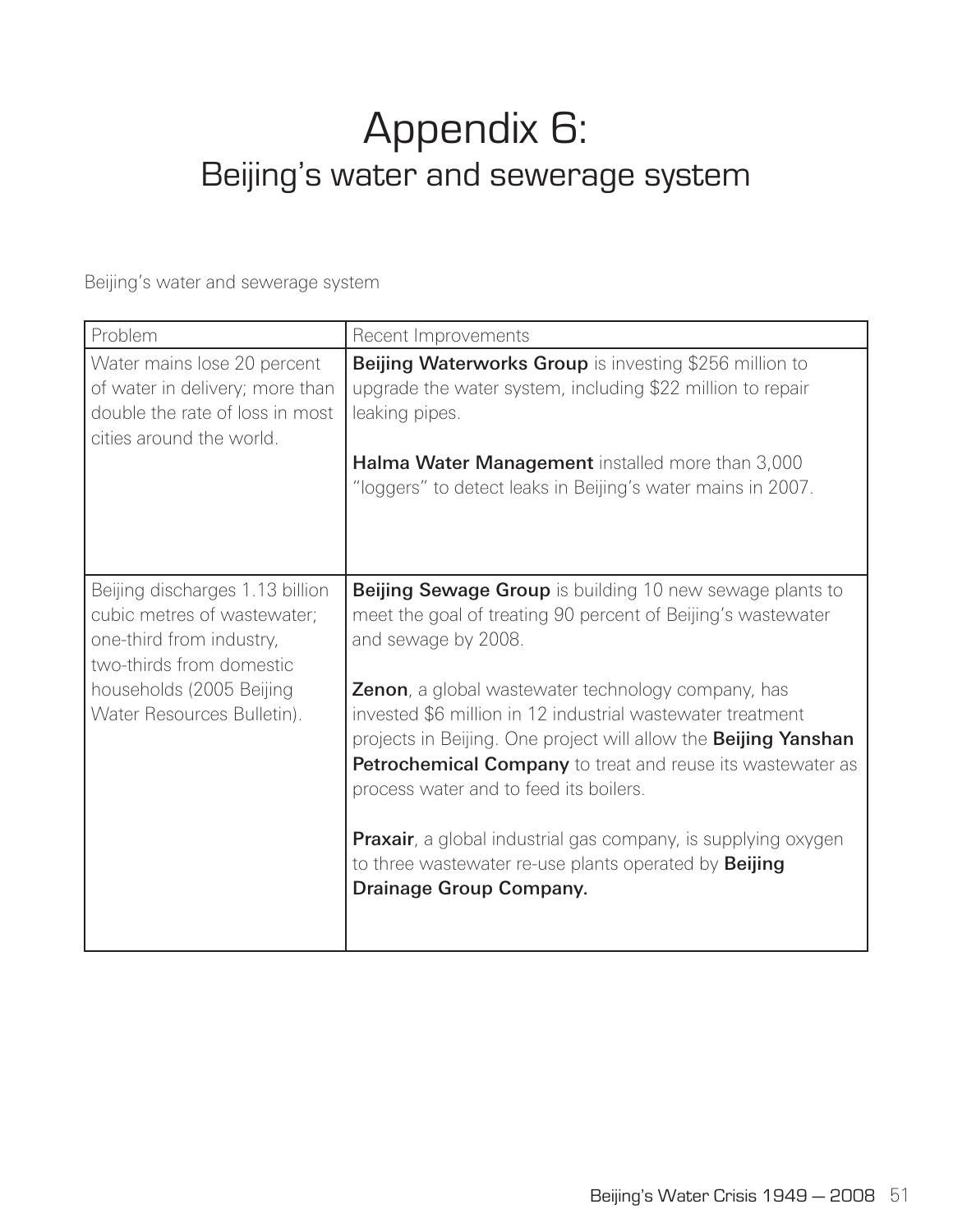# Other Resources

Athavaley, Anjalil. "Sewer to Spigot: Recycled Water." *Wall Street Journal*, 15 May, 2008. <http://online.wsj.com/public/us>

"Beijing's Districts and Counties." Beijing International, the Official Website of the Beijing Government. www.ebeijing.gov.cn/Government/Administration\_region/default.htm

Beijing Yanshan Petrochemical Company. < yanshanchem.com/>

Browder, Greg et al. "Stepping Up: Improving the Performance of China's Urban Water Utilities." 2007. <www.worldbank.org>

Brubaker, Elizabeth. "The Economic Water Cycle." Distinguished EPCOR Lecture, Centre for Applied Business Research in Energy and the Environment, Edmonton, Alberta. 18 Oct. 2007. <www.environmentprobe.org/enviroprobe/index.html>